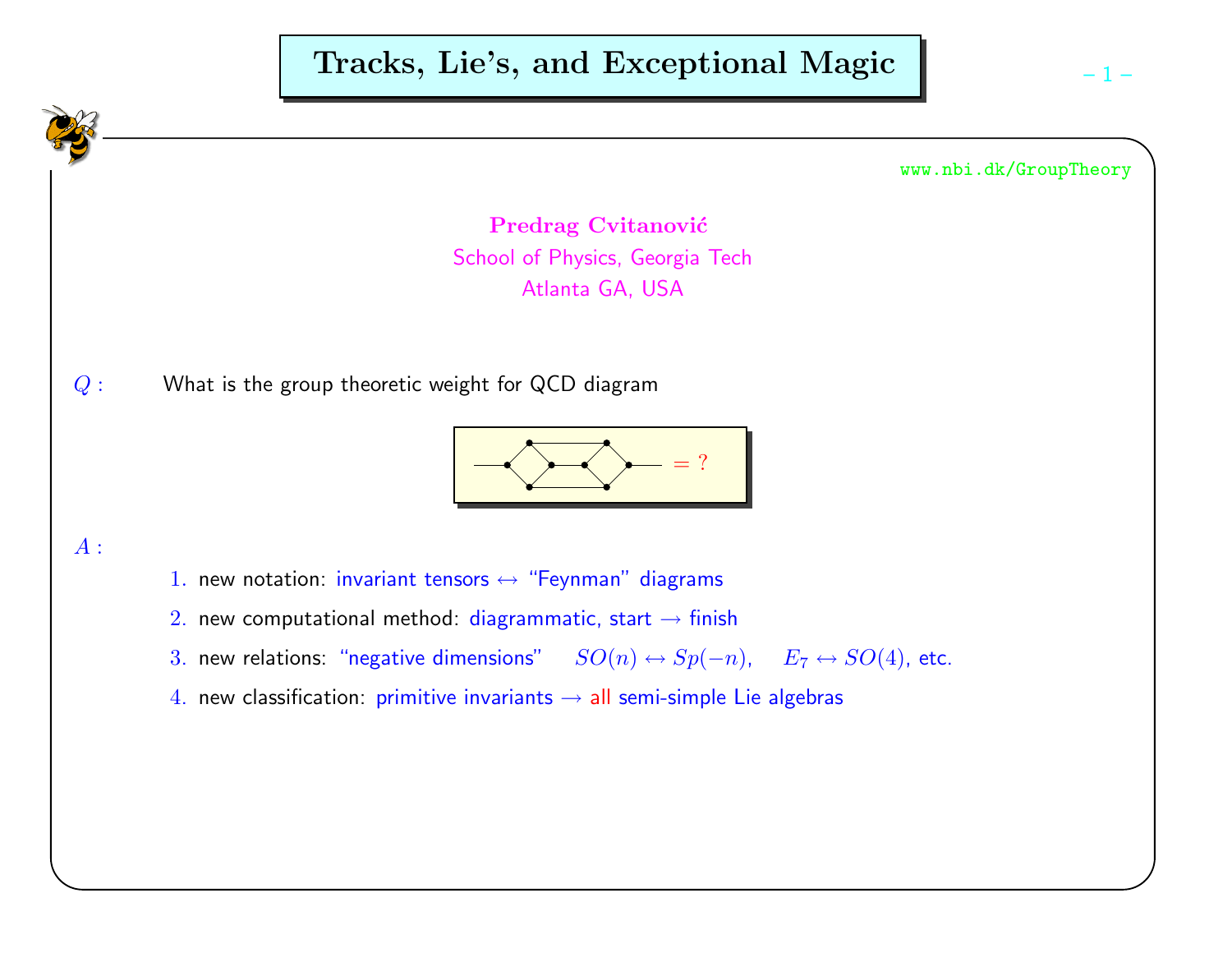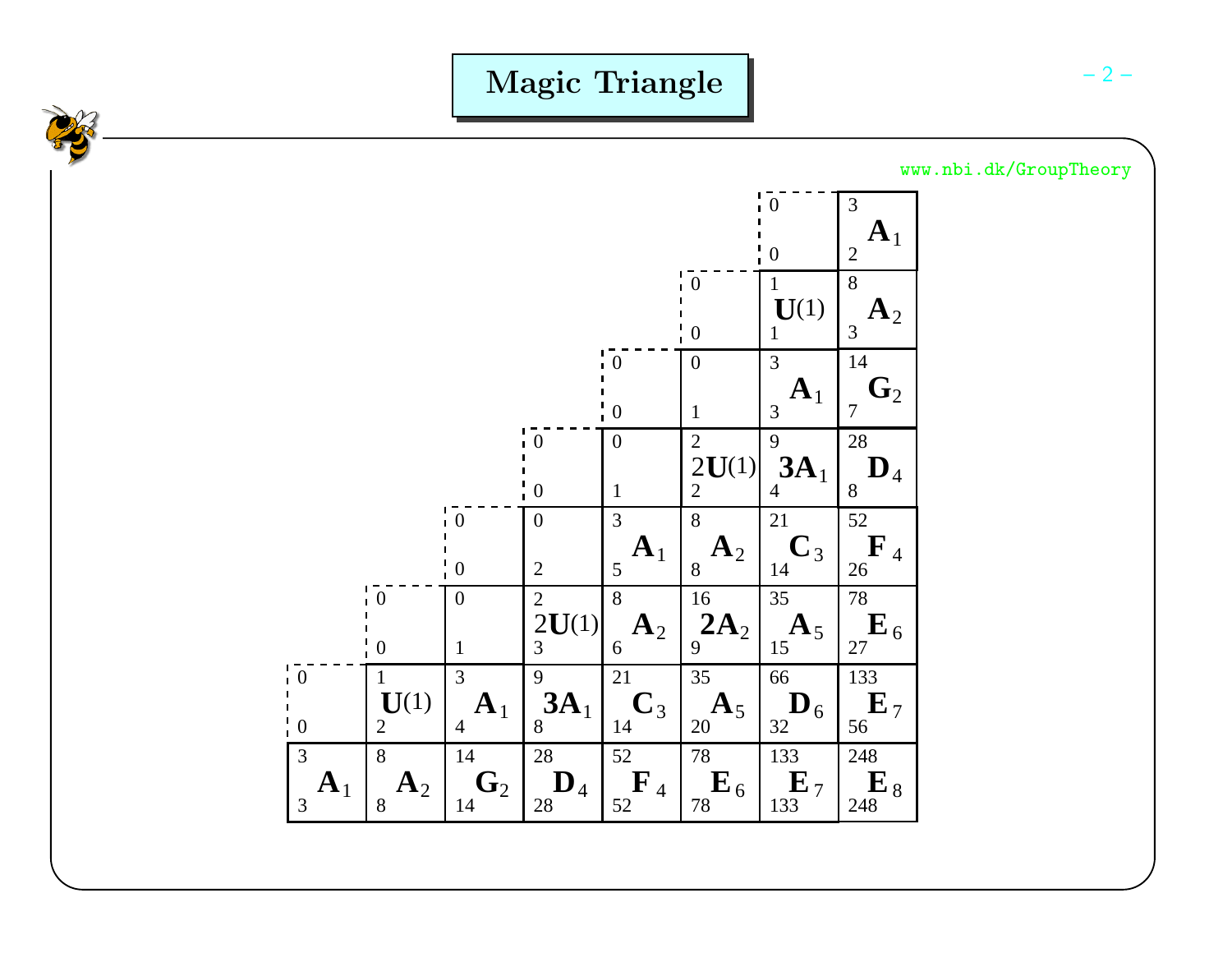- $1. \,$  linear transformations
- $2\!\!$  invariance groups
- 3. birtrack notation
- $4. \,$  primitive invariants
- 5. reduction of multi-particle states
- $6. \,$  Lie algebras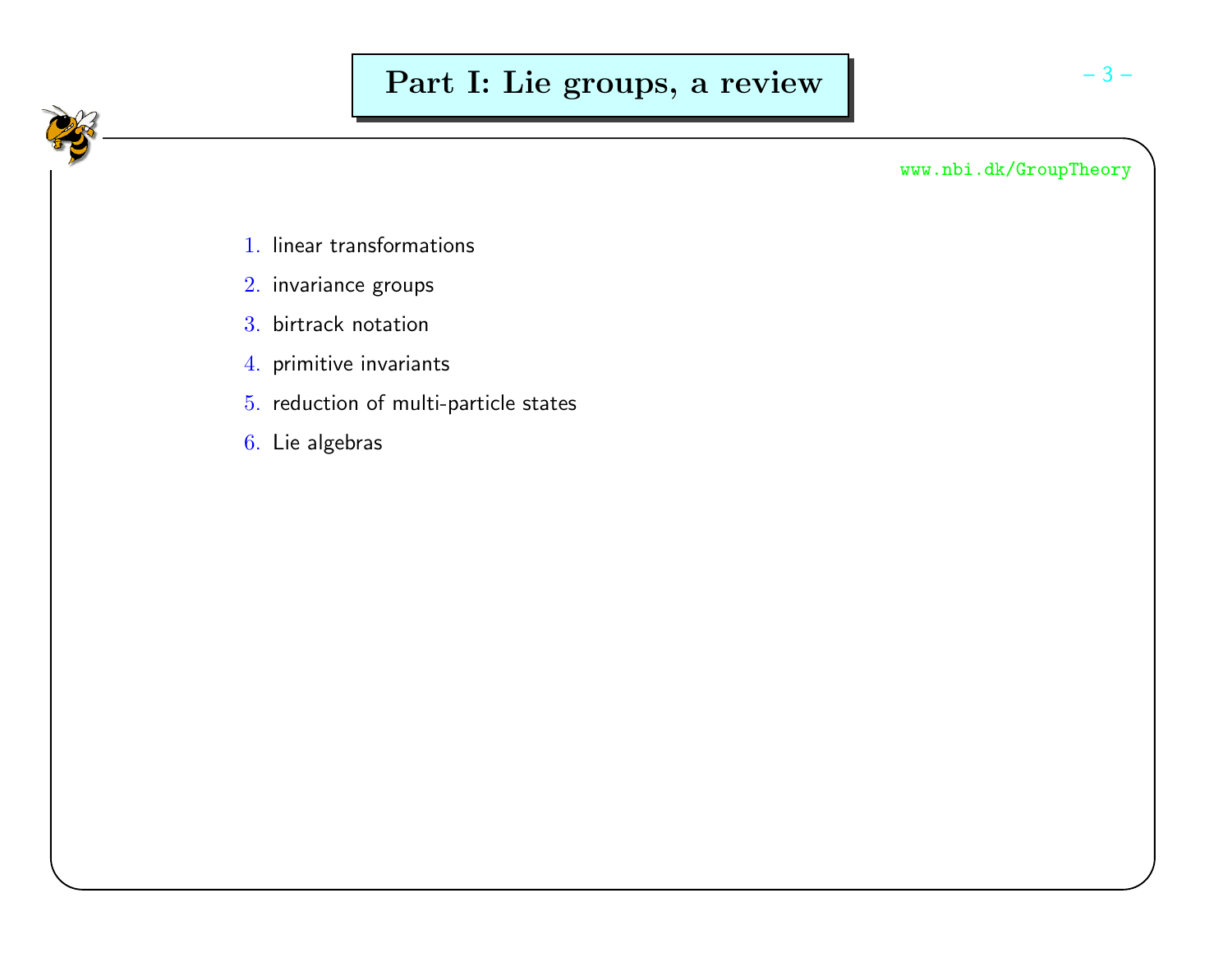defining rep of group  $\mathcal G$ :

$$
G: V \to V, \qquad [n \times n] \text{ matrices } G_a^b \in \mathcal{G}
$$

defining multiplet: particle wave function  $q \in V$  transforms as  $V \to V$ 

$$
q'_a = G_a{}^b q_b
$$
,  $a, b = 1, 2, ..., n$ 

conjugate multiplet: "antiparticle" wave function  $\bar{q}\in\bar{V}$  transforms as  $\bar{V}\rightarrow\bar{V}$ 

 $q'^a = G^a{}_b q^b$ 

tensors: multi-particle states transform as  $V^p\otimes \bar{V}^q \rightarrow V^p\otimes \bar{V}^q$ 

$$
p'_a q'_b r'^c = G_a^{\ \ f} G_b^{\ e} G^c_{\ \ d} p_f q_e r^d
$$

Note: repeated indices are always summed over

$$
G_a{}^b x_b \equiv \sum_{b=1}^n G_a{}^b x_b \,,
$$

unless explicitly stated otherwise.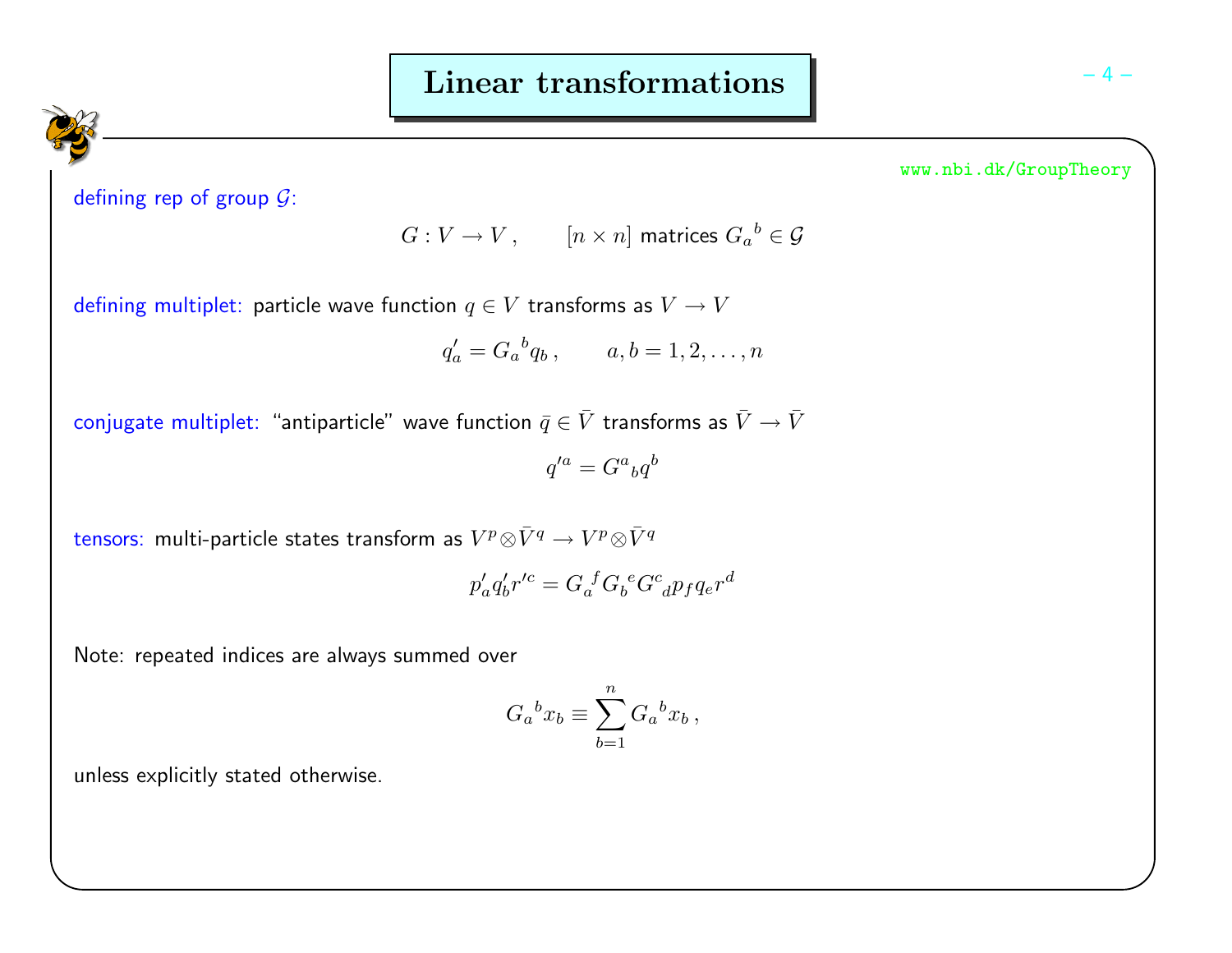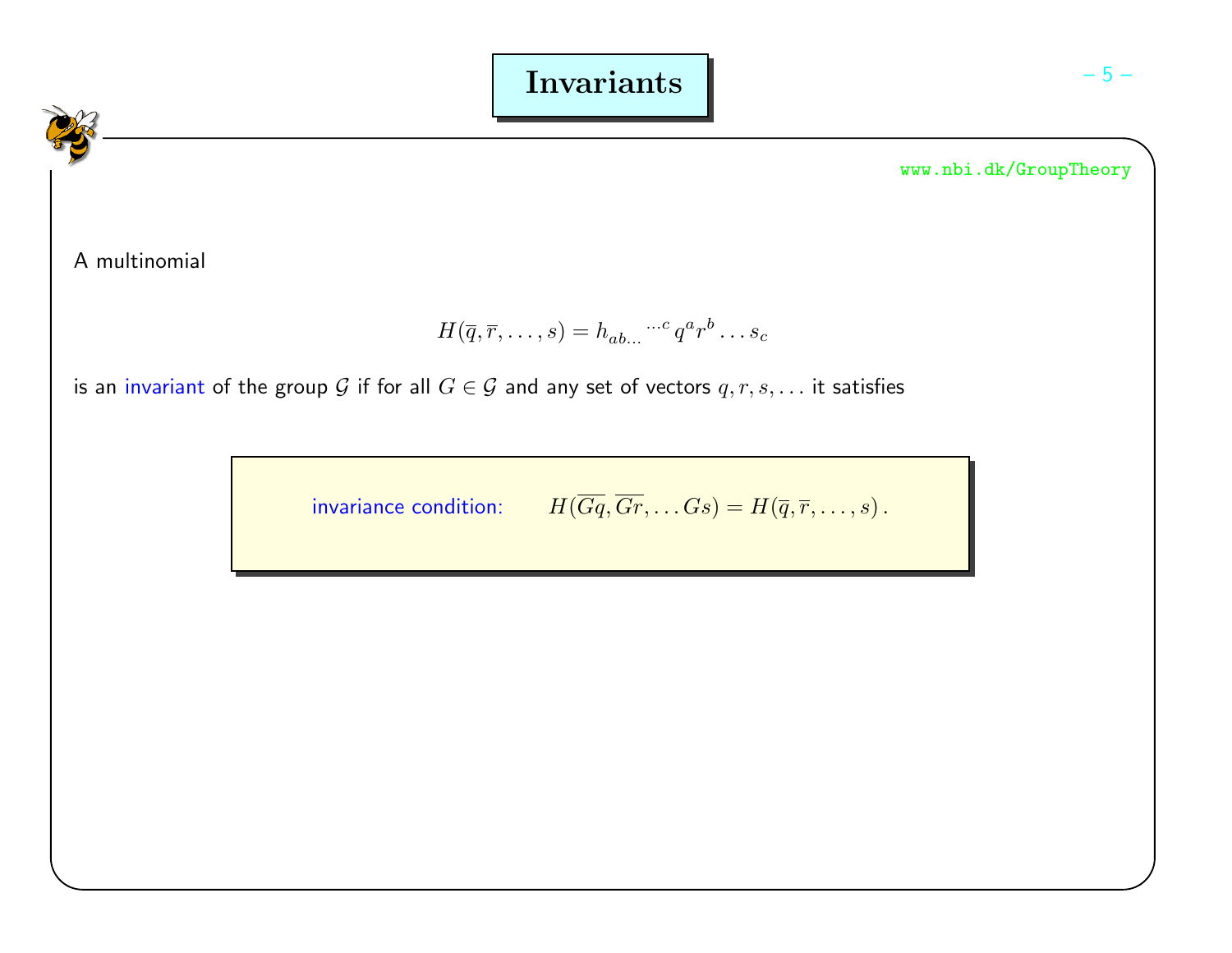$\mathbf D$ efi $\mathbf n$ ition. An invariance group  $\mathcal G$  is the set of all linear transformations which leave invariant

$$
p_1(x, \bar{y}) = p_1(Gx, \bar{y}G^{\dagger}),
$$
  $p_2(x, y, z, ...)= p_2(Gx, Gy, Gz...),$  ...

a finite list of primitive invariants:

 ${\bf P} = \{p_1, p_2, \ldots, p_k\}$ 

 $\mathbf N$ o ot $\mathbf h$ er primitive invariants exist.

(a more precise statement in what follows)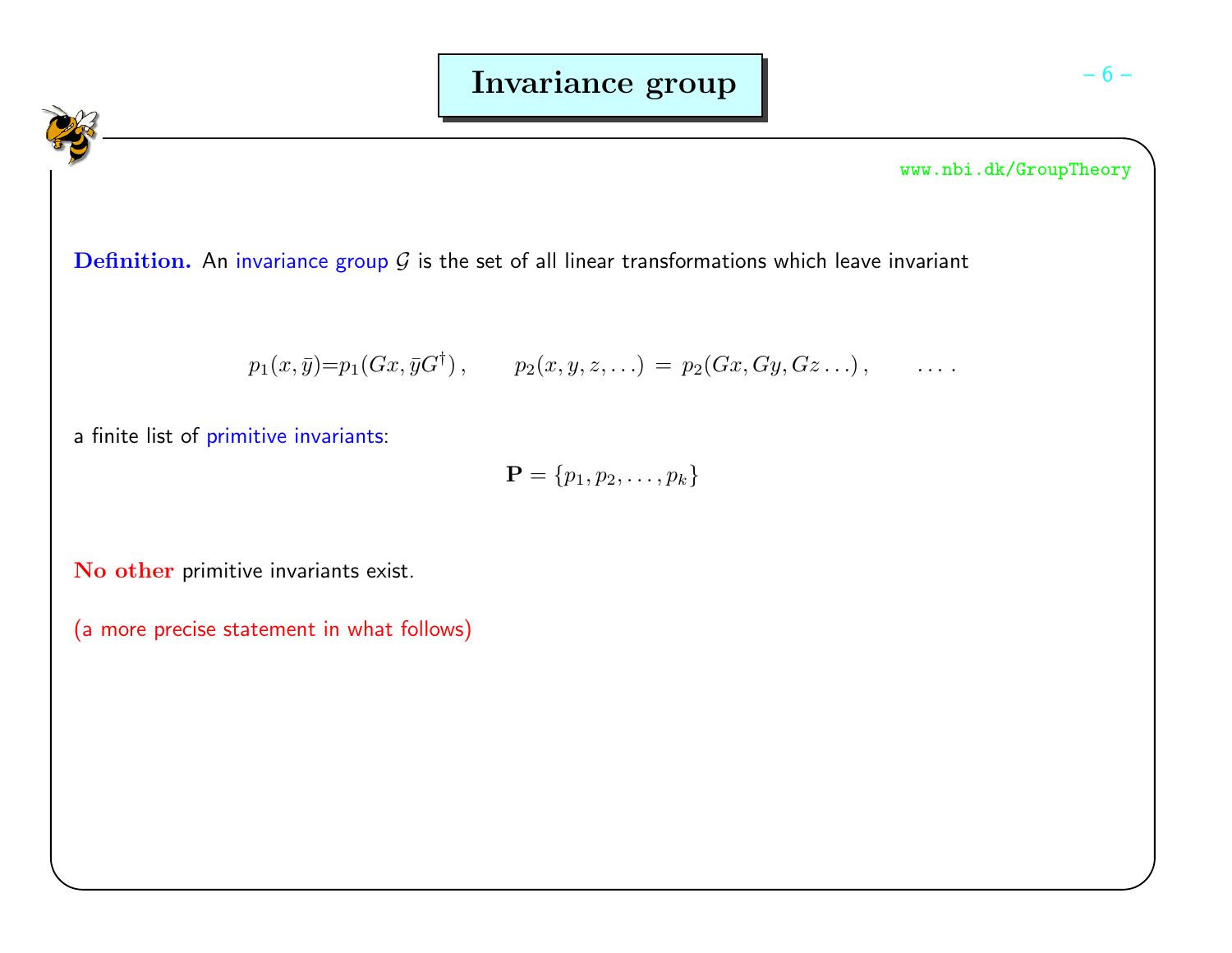Notation

www.nbi.dk/GroupTheory

tensorial index notation:

$$
p'_a q'_b r'^c = G_{ab}{}^c,{}_d{}^{ef} p_f q_e r^d, \qquad G_{ab}{}^c,{}_d{}^{ef} = G_a{}^f G_b{}^e G^c{}_d
$$

collective indices notation:

$$
q'_{\alpha} = G_{\alpha}{}^{\beta}q_{\beta} \quad_{\alpha} = \begin{Bmatrix} c \\ ab \end{Bmatrix}, \quad \beta = \begin{Bmatrix} ef \\ d \end{Bmatrix}
$$

diagrammatic notation:

$$
\begin{array}{ccc}\na & \xrightarrow{} & f & a & \xrightarrow{} & f \\
b & \xrightarrow{} & G & \xrightarrow{} & e = b & \xrightarrow{} & & & e \\
c & \xrightarrow{} & d & c & \xrightarrow{} & & & d\n\end{array}
$$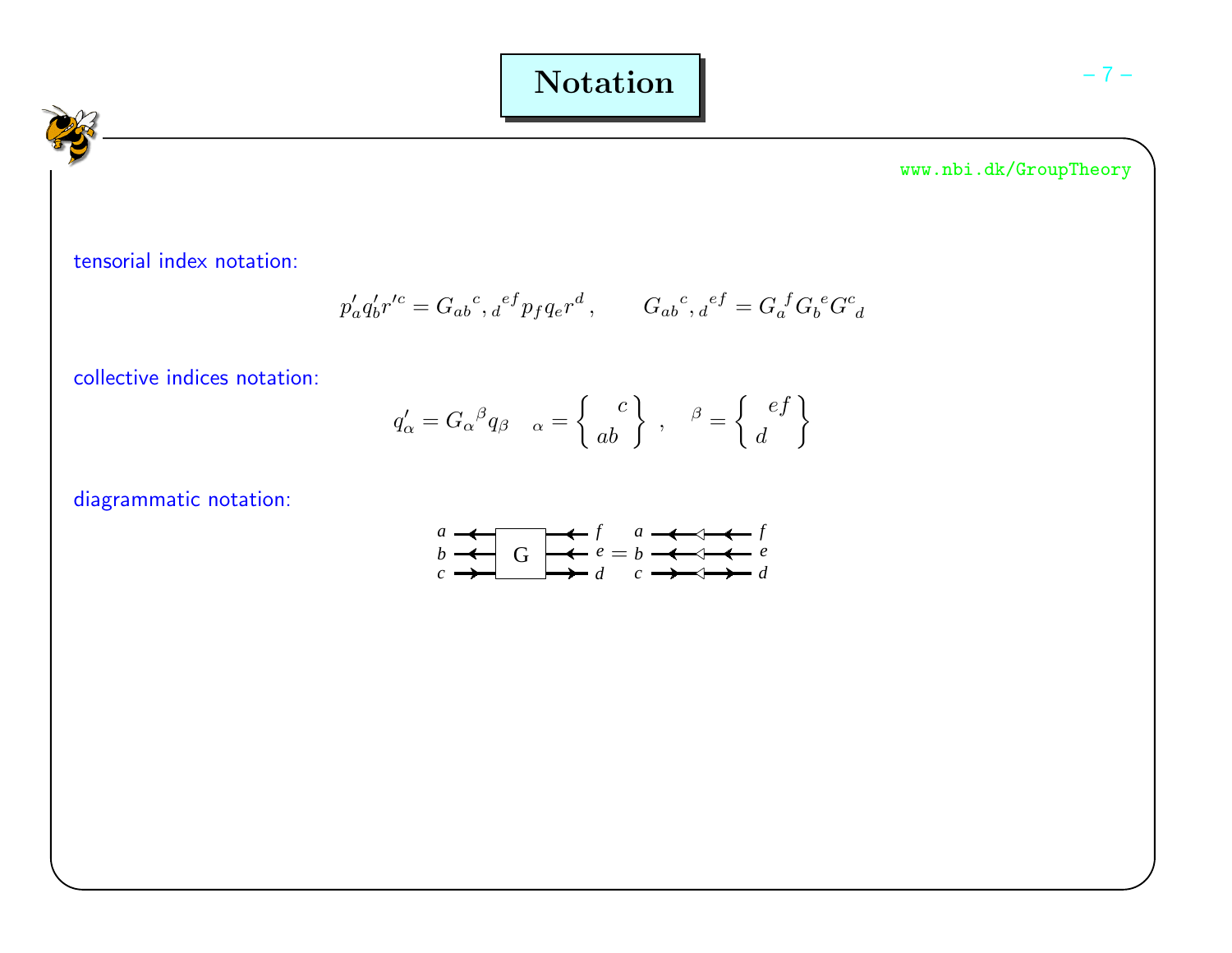



 $\mathsf{agg}$ lomerations of invariant tensors  $\rightarrow$  birdtracks (group-theoretical "Feynman" diagrams)

Invariant tensors  $\rightarrow$  vertices (blobs with external legs)

$$
X_{\alpha} = X_{de}^{abc} = \begin{matrix} \frac{d}{e} & \frac{1}{e} \\ \frac{1}{e} & \frac{1}{e} \\ \frac{1}{e} & \frac{1}{e} \end{matrix}, \qquad h_{ab}^{cd} = \begin{matrix} a \\ b \end{matrix}
$$

 $\mathsf{Contractions} \to \mathsf{propagators}\ (\mathsf{Kronecker}\ \mathsf{delta})$ 

$$
\delta_b^a = b \longrightarrow a
$$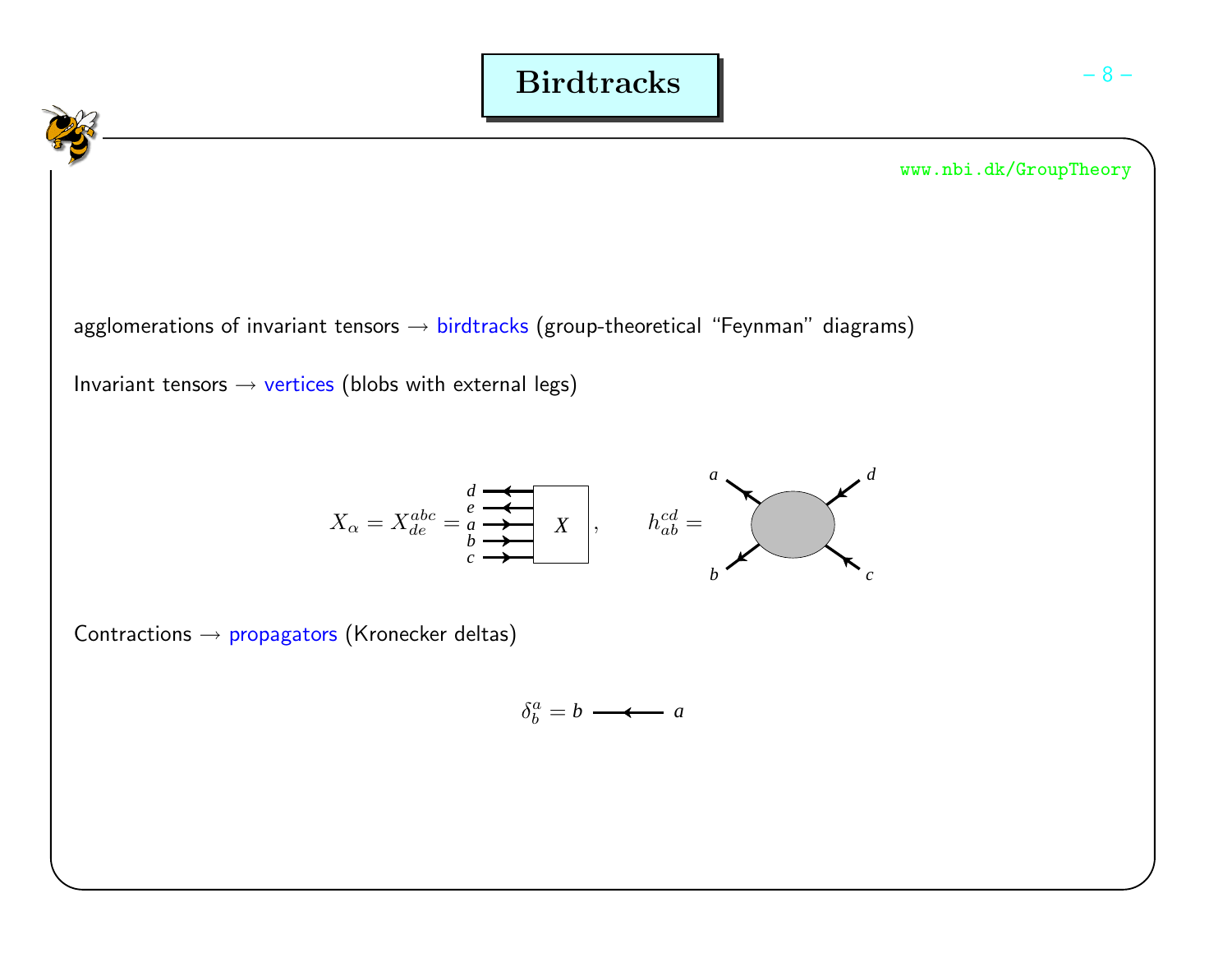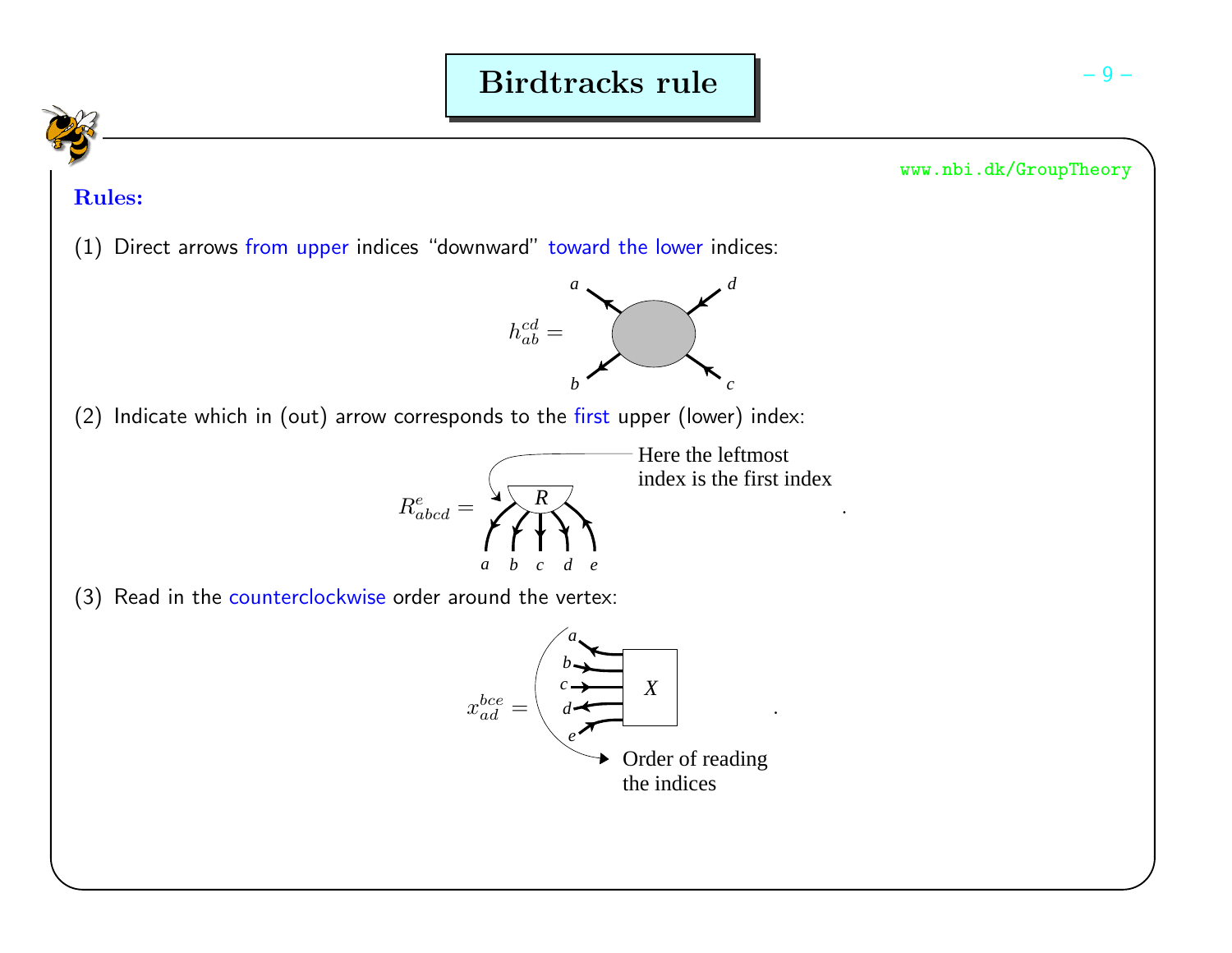# Composed invariants, tree invariants

#### www.nbi.dk/GroupTheory

 ${\bf Definition.}$  A composed invariant tensor is a product and/or contraction of invariant tensors.

Examples:

$$
\delta_{ij}\epsilon_{klm}=\int\limits_{j}^{i}\sum\limits_{k\ l\ m}\ ,\qquad \epsilon_{ijm}\delta_{mn}\epsilon_{nkl}=\int\limits_{i}^{m}\int\limits_{j}^{n}\ .
$$

Corresponding invariants:

product 
$$
L(x, y)V(z, r, s)
$$
; index contraction  $V(x, y, \frac{d}{dz})V(z, r, s)$ .

 $\bf{Definition.}$  A tree invariant involves no loops of index contractions.

 $\mathbf{Example:}$  The above tensors are tree invariants. The tensor

$$
h_{ijkl} = \epsilon_{ims}\epsilon_{jnm}\epsilon_{krn}\epsilon_{lsr} = \frac{m}{j}\sqrt{\frac{s}{n}}\sqrt{\frac{l}{k}},
$$

with interal loop indices  $m,n,r,s$  summed over, is <mark>not</mark> a tree invariant.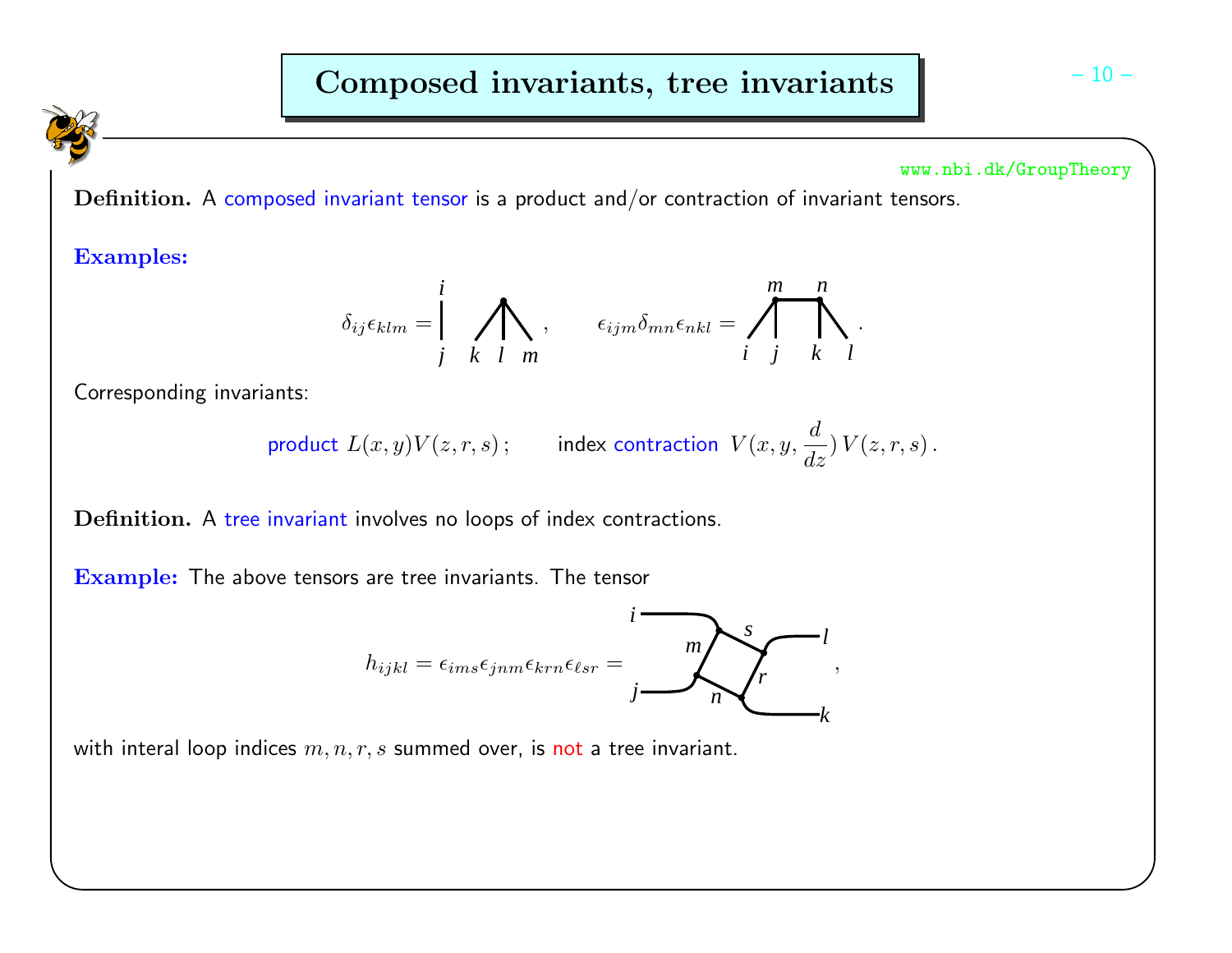$\bf Definition.$  An invariant tensor is primitive if it cannot be expressed as a combination of tree invariants composed of other primitive invariant tensors.

# Example:

Kronecker delta and Levi-Civita tensor are the primitive invariant tensors of our 3-dimensional space.



4-vertex loop is <mark>not</mark> a primitive, because the Levi-Civita relation

$$
\left.\begin{array}{c}\right.
$$

reduces it to <sup>a</sup> sum of tree contractions:

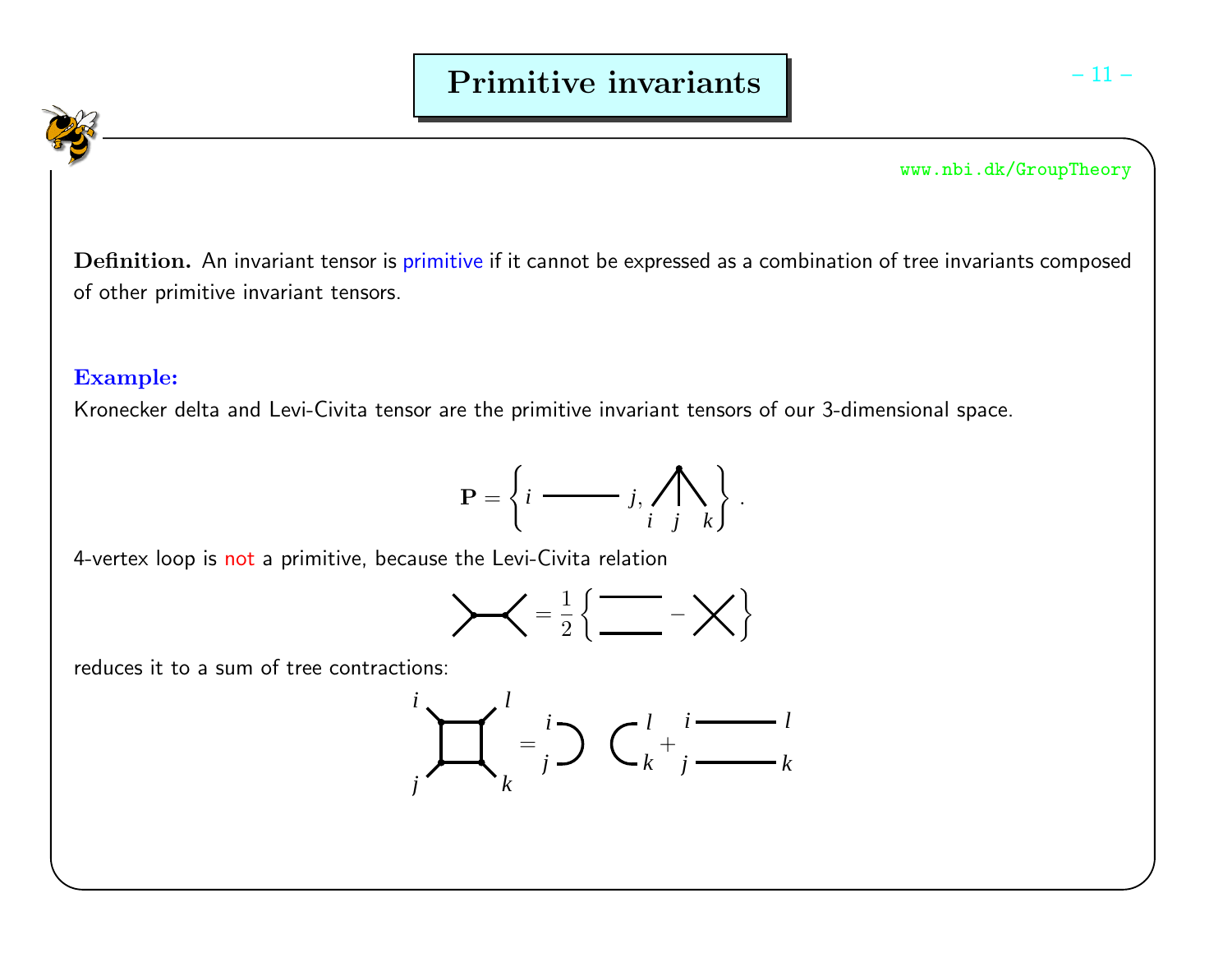Let  $T=\{\mathbf{t}_0,\mathbf{t}_1 \dots \mathbf{t}_r\}=$  a maximal set of  $r$  linearly independent tree invariants  $\mathbf{t}_\alpha \in V^p\otimes \bar{V}^q$ .

 $\textbf{Primitiveness assumption.}$  Any invariant tensor  $h\in V^{p}\otimes\bar{V}^{q}$  can be expressed as a linear sum over the basis set  $T$ .

$$
h=\sum_{T}h^{\alpha}\mathbf{t}_{\alpha}~.
$$

#### Example:

Given primitives  $P=\{\delta_{ij},f_{ijk}\}$ , any invariant tensor  $h\in V^p$  (here denoted by a blob) is expressible as

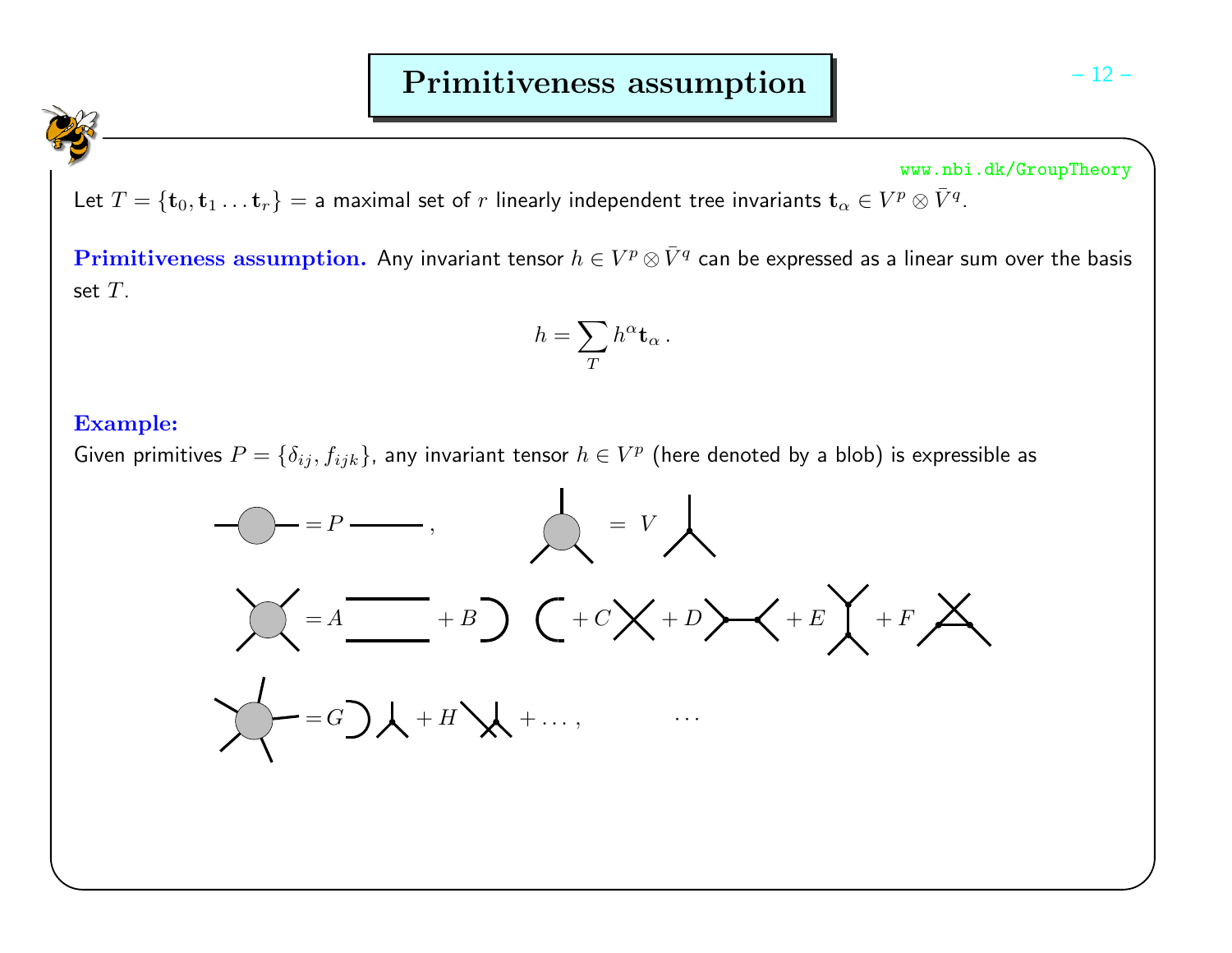

# Hermitian conjugation

- (a) exchanges the upper and the lower indices, *ie.* reverses arrows
- (b) it reverses the order of the indices, *ie.* transposes a diagram into its mirror image.

 ${\bf Example:} \quad$  A tensor and its conjugate:

$$
X_{\alpha} = X_{de}^{abc} = \begin{matrix} \overline{e} & \overline{\overline{e}} & \overline{\overline{e}} \\ \overline{e} & \overline{\overline{e}} & \overline{\overline{e}} \\ \overline{e} & \overline{\overline{e}} & \overline{\overline{e}} \end{matrix}, \qquad X^{\alpha} = X_{cba}^{ed} = \begin{matrix} \overline{\overline{e}} & \overline{e} & \overline{e} \\ \overline{X}^{*} & \overline{e} & \overline{e} \\ \overline{X}^{*} & \overline{e} & \overline{e} \end{matrix}
$$

 ${\bf Motivation:} \quad {\bf contraction} \; X^\dagger X = |X|^2 \; {\bf can} \; {\bf be} \; {\bf drawn} \; {\bf in} \; {\bf a} \; {\bf plane}.$ 

 $\bf{Example:} \quad$  contraction of tensors  $X^\dagger$  and  $Y$ :

X<sup>α</sup>Yα <sup>=</sup> <sup>X</sup>bp...b<sup>1</sup> <sup>a</sup>q...a2a<sup>1</sup> <sup>Y</sup> <sup>a</sup>1a2...a<sup>q</sup> <sup>b</sup>1...b<sup>p</sup> <sup>=</sup>*<sup>X</sup> <sup>Y</sup>* .

 $\bf{Real \, defining \, space}, \, V = \bar{V}: \,\,\,$  no distinction between up and down indices, lines carry no arrows

$$
\delta_i^j = \delta_{ij} = i \longrightarrow j
$$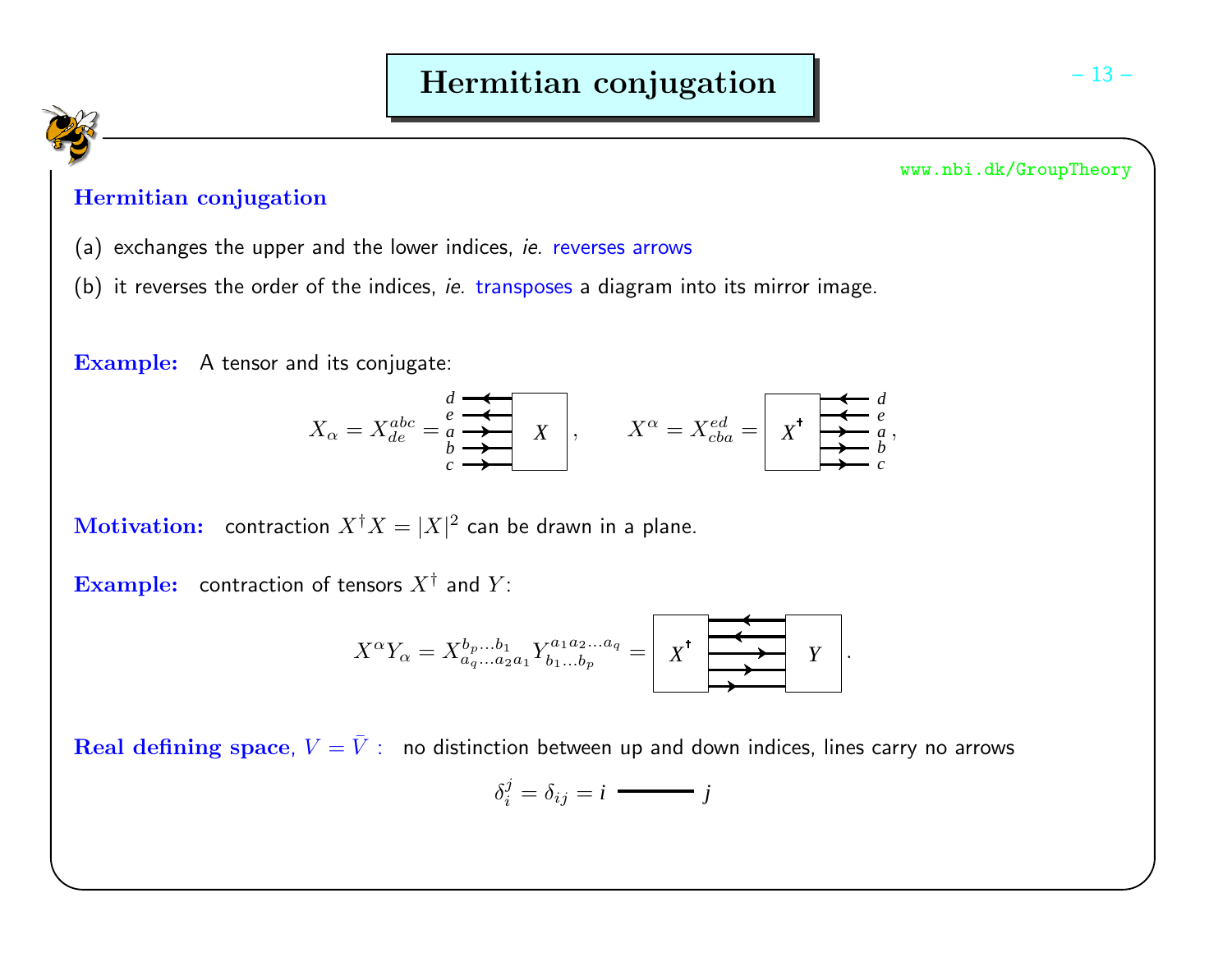Invariant tensor  $M\in V^{p+q}\otimes \bar{V}^{p+q}$  is a hermitian matrix

$$
M: V^p\!\otimes\!\bar V^q\to V^p\!\otimes\!\bar V^q
$$

if it is invariant under transposition and arrow reversal.

## Example:

Given the 3 primitive invariant tensors:

$$
\delta_a^b = a \longrightarrow b, \quad d_{abc} = \n\begin{matrix}\n\downarrow & & a \\
\downarrow & & & \\
b & & c\n\end{matrix}, \quad d^{abc} = (d_{abc})^* = \n\begin{matrix}\na \\
b\n\end{matrix}.
$$

 $(d_{abc}$  fully symmetric) can construct 3 hermitian matrices  $M:V{\otimes} \bar V\to V{\otimes} \bar V$ 

$$
\delta^a_b \delta^c_d = \frac{d}{a} \longrightarrow b, \quad \delta^a_d \delta^c_b = \frac{d}{a} \longrightarrow c, \quad d^{ace} d_{ebd} = \frac{d}{a} \longrightarrow c, \quad d^{b} d_{ebd} = \frac{d}{a} \longrightarrow d
$$

Self-dual under transposition and arrow reversal.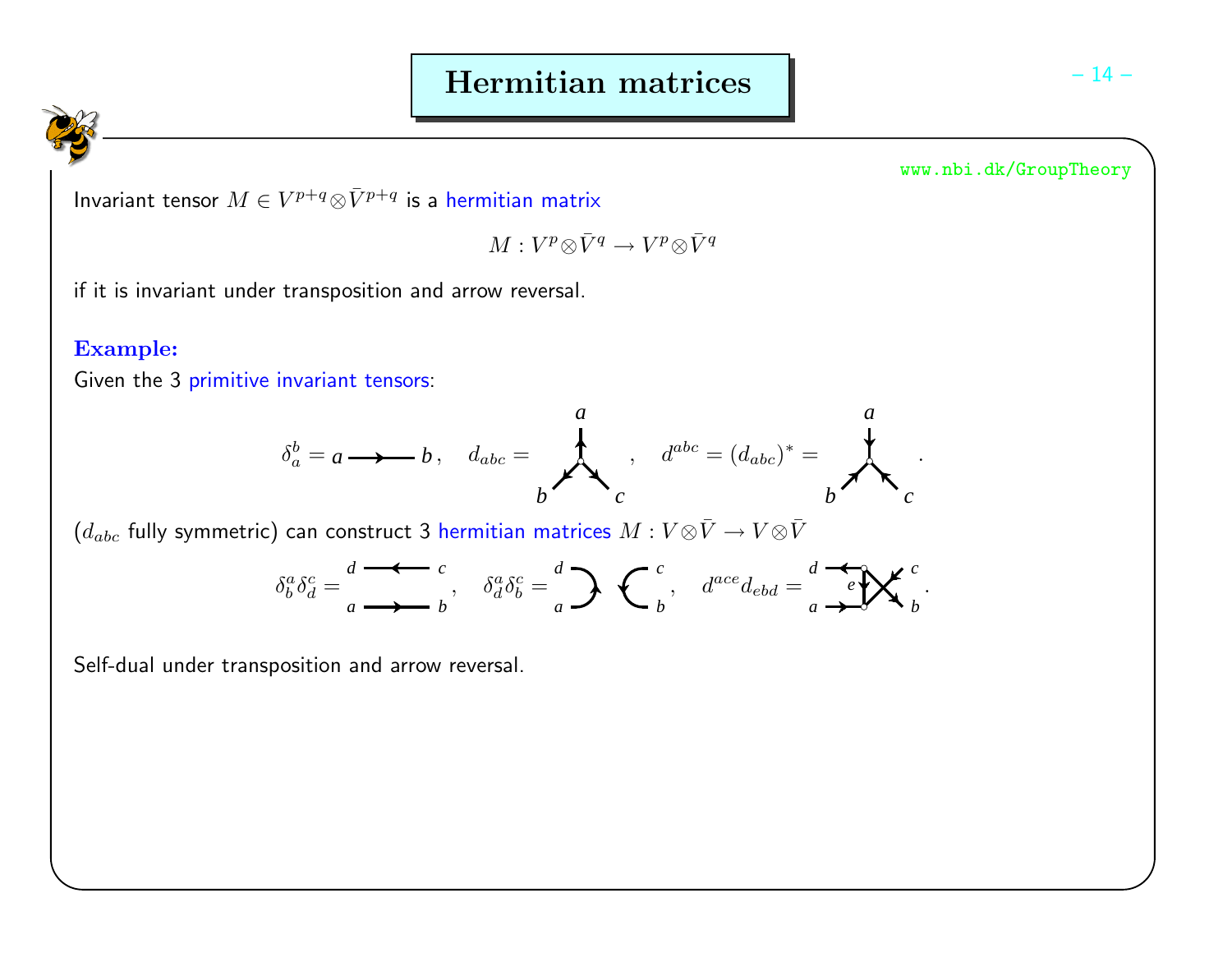Hermitian matrix  $M$  is diagonalizable by a unitary transformation  $C$ 

$$
CMC^{\dagger} = \begin{pmatrix} \lambda_1 & 0 & 0 & & & \cdots \\ 0 & \lambda_1 & 0 & & & \\ 0 & 0 & \lambda_1 & & & \\ & & & & \lambda_2 & \\ \vdots & & & & & \ddots \end{pmatrix}.
$$

Removing a factor  $(M - \lambda_j \mathbf{1})$  from its characteristic equation  $\prod (M - \lambda_i \mathbf{1}) = 0$  yields a

projection operator: 
$$
P_i = \prod_{j \neq i} \frac{M - \lambda_j \mathbf{1}}{\lambda_i - \lambda_j} = C^{\dagger} \begin{pmatrix} 0 & & & & & & 0 \\ & \ddots & & & & & 0 \\ & & 0 & & & & 0 \\ \vdots & & \ddots & \vdots & \\ 0 & & \cdots & 1 & & 0 \\ & & & & & & 0 \end{pmatrix} C
$$

for each distinct eigenvalue of  $M$ .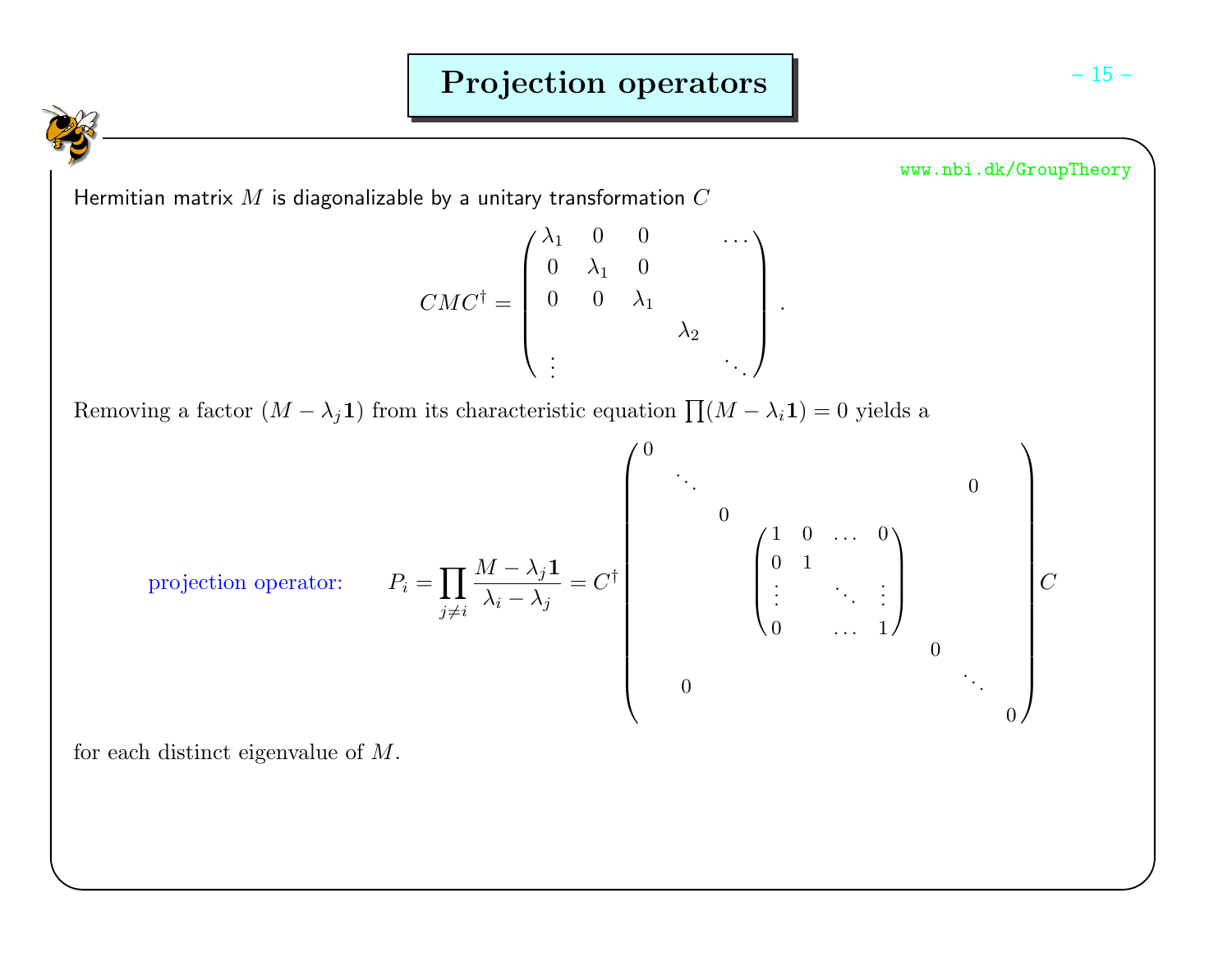# Example

 $U(n)$  is the invariance group of the norm of a complex vector  $|x|^2 = \delta_b^a x^b x_a$ .

only one primitive invariant tensor:  $\delta_b^a = a \longrightarrow b$ 

Can construct 2 invariant hermitian matrices  $M \in V^2 \otimes \bar{V}^2$ :

identity :  $\mathbf{1}_{d,b}^{a,c} = \delta_b^a \delta_d^c = \sum_{a \longrightarrow b}^{a} b$  $T_{d,b}^{a} = \leftarrow c$ , trace :  $T_{d,b}^{a,c} = \delta_d^a \delta_b^c = \frac{d}{c}$  $a \rightarrow b$  $\longrightarrow$   $\leftarrow$   $\cdot$ 

The characteristic equation for  $T$  in tensor, birdtrack, matrix notation:

$$
T_{d,e}^{a}T_{f,b}^{e c} = \delta_a^a \delta_e^f \delta_f^e \delta_b^c = n T_{d,b}^{a c},
$$
  

$$
\sum T^2 = nT.
$$

 $\delta_e^e = n =$  the dimension of the defining vector space V.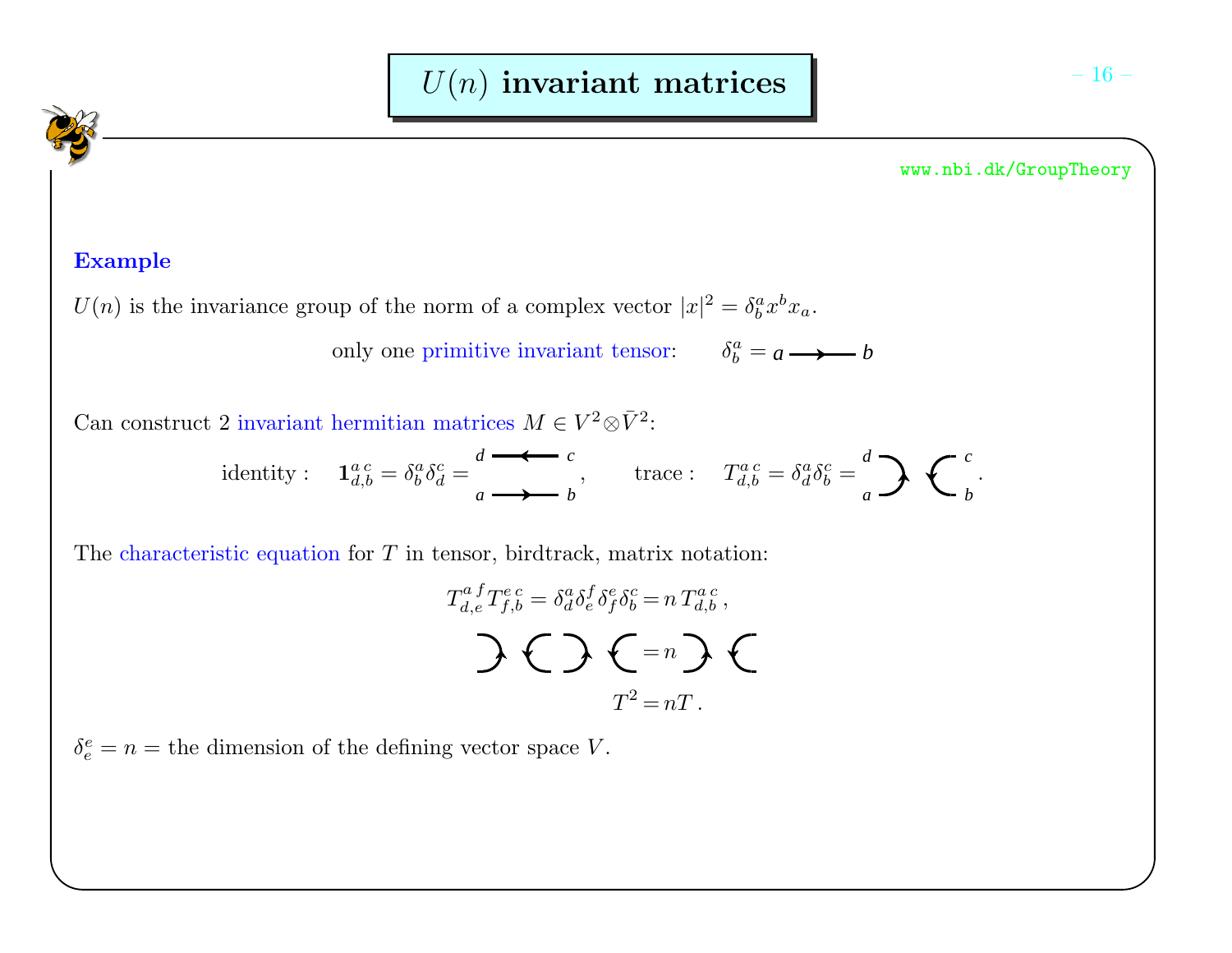The roots of the characteristic equation  $T^2 = nT$  are  $\lambda_1 = 0$ ,  $\lambda_2 = n$ .

The corresponding projection operators decompose  $U(n) \to SU(n) \oplus U(1)$ :

$$
SU(n) \text{ adjoint rep: } P_1 = \frac{T - n\mathbf{1}}{0 - n} = \mathbf{1} - \frac{1}{n}T
$$

$$
U(n) \text{ singlet:} \qquad P_2 \qquad = \frac{T - 0 \cdot 1}{n - 1} = \frac{1}{n} T
$$

$$
= \frac{1}{n} \sum_{n=1}^{\infty} \sum_{n=1}^{\infty} \frac{1}{n}
$$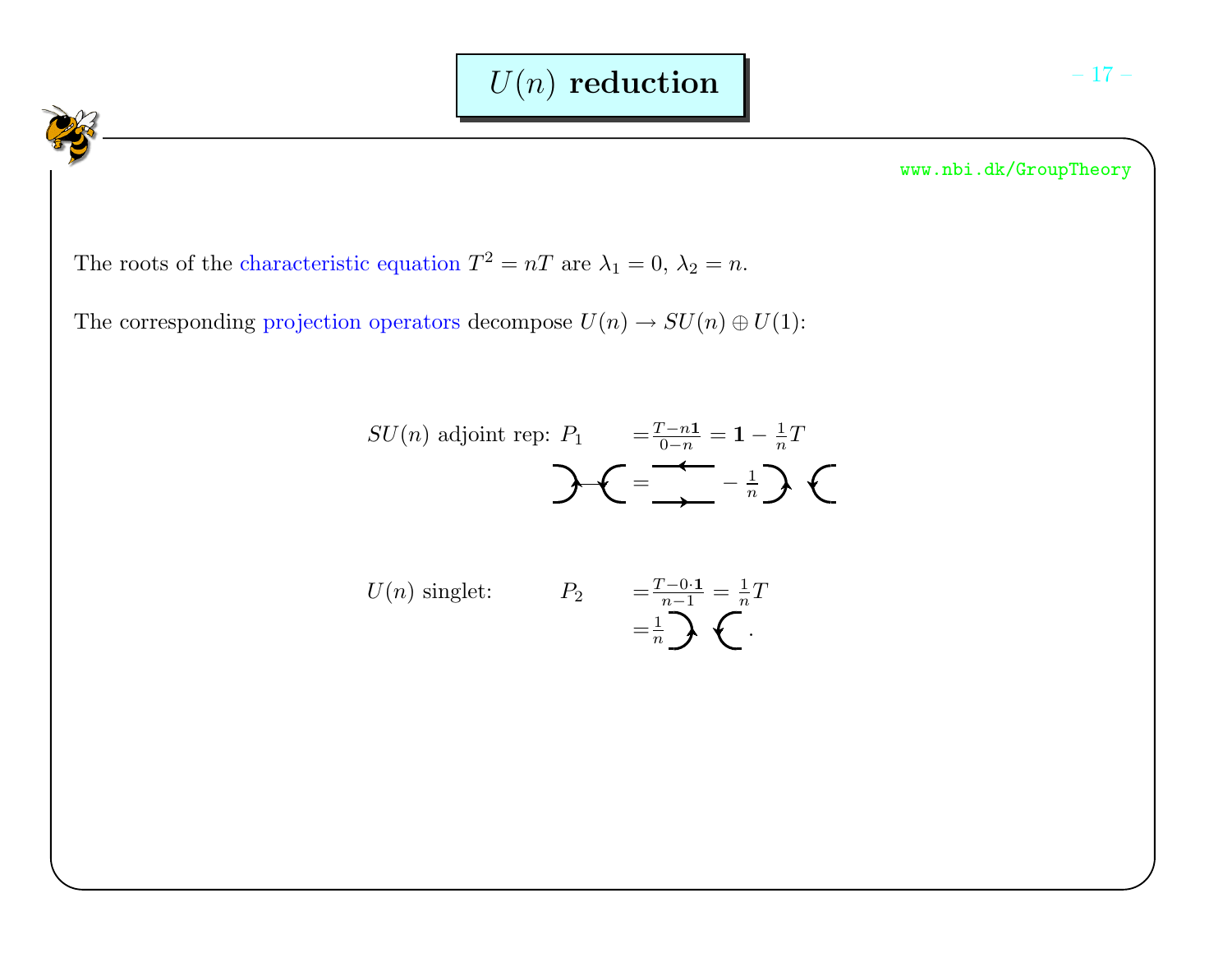Infinitesimal unitary transformation, its action on the conjugate space:

$$
G_a^b = \delta_a^b + i\epsilon_j(T_j)_a^b
$$
,  $(G^{\dagger})_b^a = \delta_b^a - i\epsilon_j(T_j)_b^a$ ,  $|D_a^b| \ll 1$ .

is parametrized by

 $N =$  dimension of the group (Lie algebra, adjoint rep)  $\leq n^2$ 

real parameters  $\epsilon_j$ . The adjoint representation matrices  $\{T_1, T_2, \dots, T_N\}$  are generators of infinitesimal transformations, drawn as

$$
\frac{1}{\sqrt{a}}(T_i)^a_b = i \sum_{b}^{a} a, b = 1, 2, \dots, n, \quad i = 1, 2, \dots, N,
$$

where  $a$  is an (arbitrary) overall normalization.

The adjoint representation Kronecker delta will be drawn as <sup>a</sup> thin straight line

$$
\delta_{ij}=i \quad \text{and} \quad j, \quad i,j=1,2,\ldots,N\,.
$$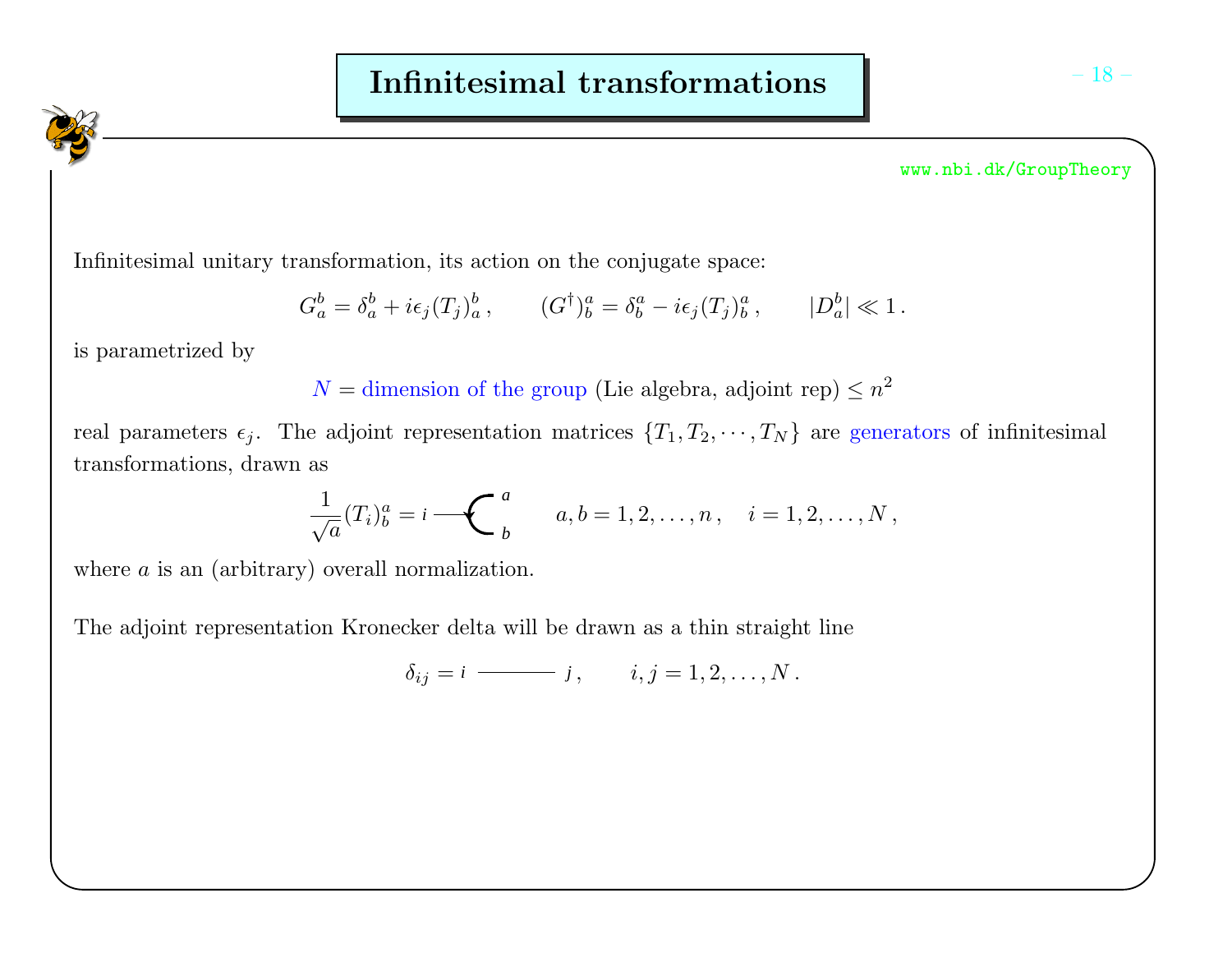Consider the decomposition of  $V \otimes \bar{V}$  into (ir)reducible subspaces; the adjoint subspace is always contained in  $V \otimes \bar{V}$ :

$$
1 = \frac{1}{n}T + P_A + \sum_{\lambda \neq A} P_{\lambda}
$$

$$
\delta_d^a \delta_b^c = \frac{1}{n} \delta_b^a \delta_d^c + (P_A)_{b}^a, \frac{c}{d} + \sum_{\lambda \neq A} (P_\lambda)_{b}^a, \frac{c}{d}
$$

$$
\longrightarrow = \frac{1}{n} \sum \left(1 + \sum_{\lambda} \sum_{\lambda} \delta_{\lambda}^a \right).
$$

where the adjoint rep projection operators is drawn in terms of the generators:

$$
(P_A)^{a}_{b},^{c}_{d} = \frac{1}{a}(T_i)^{a}_{b}(T_i)^{c}_{d} = \frac{1}{a} \mathbf{P} \mathbf{C}.
$$

The arbitrary normalization <sup>a</sup> cancels out in the projection operator orthogonality condition

$$
\mathop{\bf tr}\nolimits(T_iT_j) = a \,\delta_{ij}
$$
\n
$$
\mathop{\bf \bigodot}_{i=1}^{n-1} a \mathop{\bf e}_{ij}
$$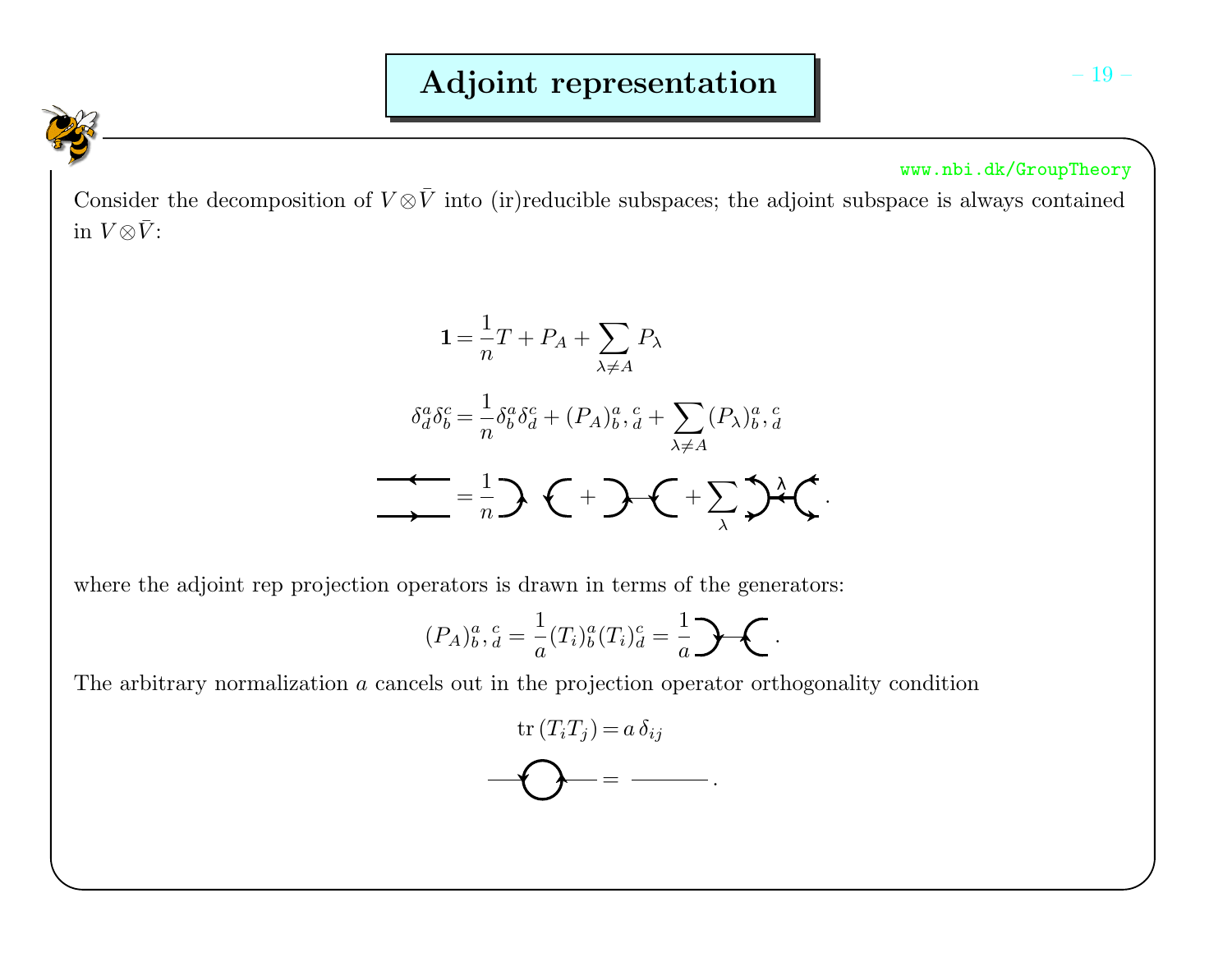Invariant tensor h is unchanged under an infinitesimal transformation  $G: V^p \otimes \bar{V}^q \to V^p \otimes \bar{V}^q$ :

$$
G_{\alpha}{}^{\beta}h_{\beta} = (\delta_{\alpha}{}^{\beta} + \epsilon_j(T_j)_{\alpha}{}^{\beta})h_{\beta} + O(\epsilon^2) = h_{\alpha},
$$

so generators of infinitesimal transformations annihilate invariant tensors

$$
T_i h = 0\,.
$$

The tensorial index notation is cumbersome:

$$
p'_a q'_b r'^c = G_a^f G_b^e G^c_{d} p_f q_e r^d
$$
  

$$
G_a^f G_b^e G^c_{d} = \delta_a^f \delta_b^e \delta_d^c + \epsilon_j ((T_j)^f_a \delta_b^e \delta_d^c + \delta_a^f (T_j)^e_b \delta_d^c - \delta_a^f \delta_b^e (T_j)^c_d) + O(\epsilon^2),
$$

but diagramatically the group acts as <sup>a</sup> derivative (ingoing lines carry minus signs):

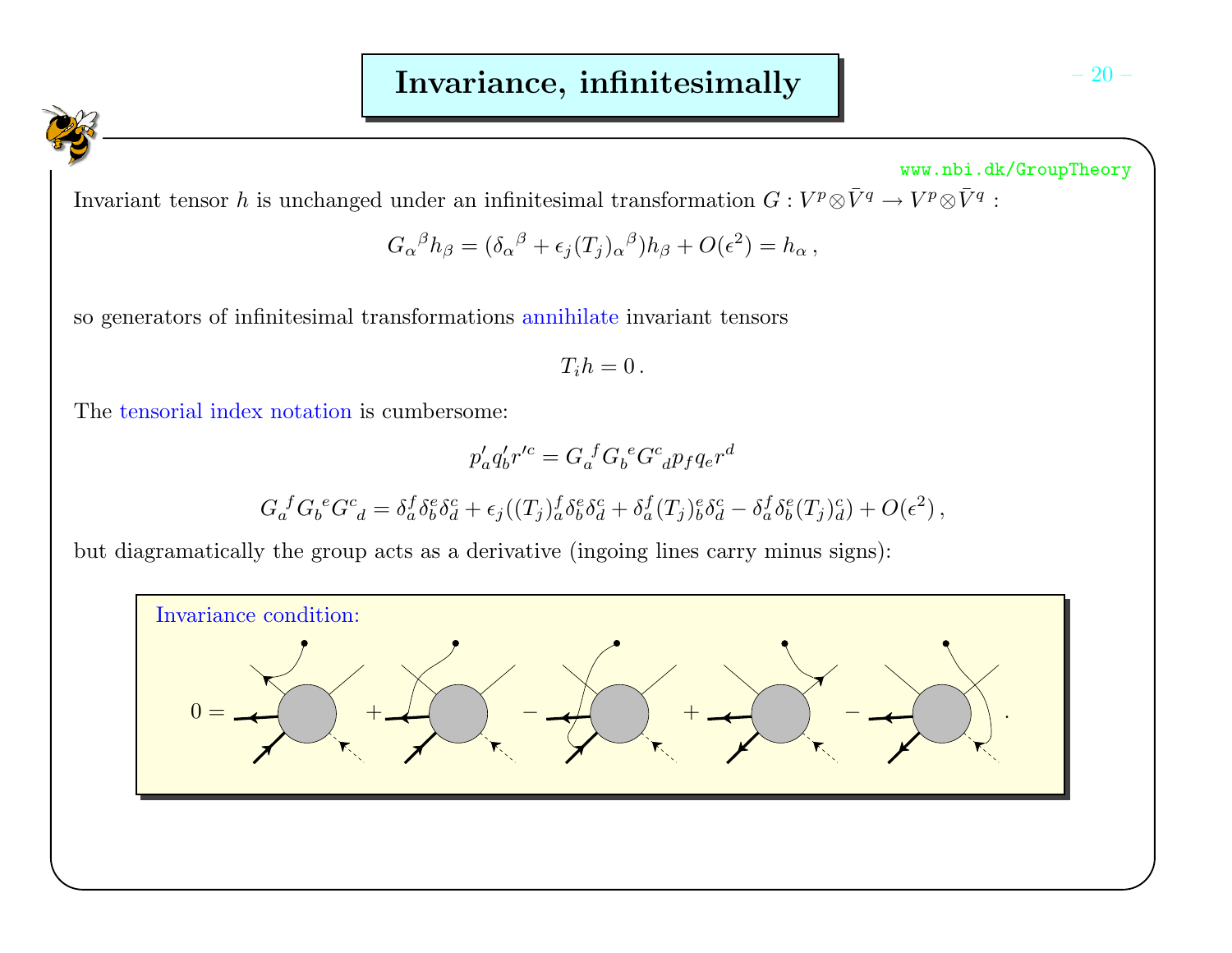# Lie algebra

www.nbi.dk/GroupTheory

As all other invariant tensors, the generators  $T_i$  must satisfy the invariance conditions:



Redraw, replace the adjoint rep generators by the structure constants: we have derived the Lie algebra

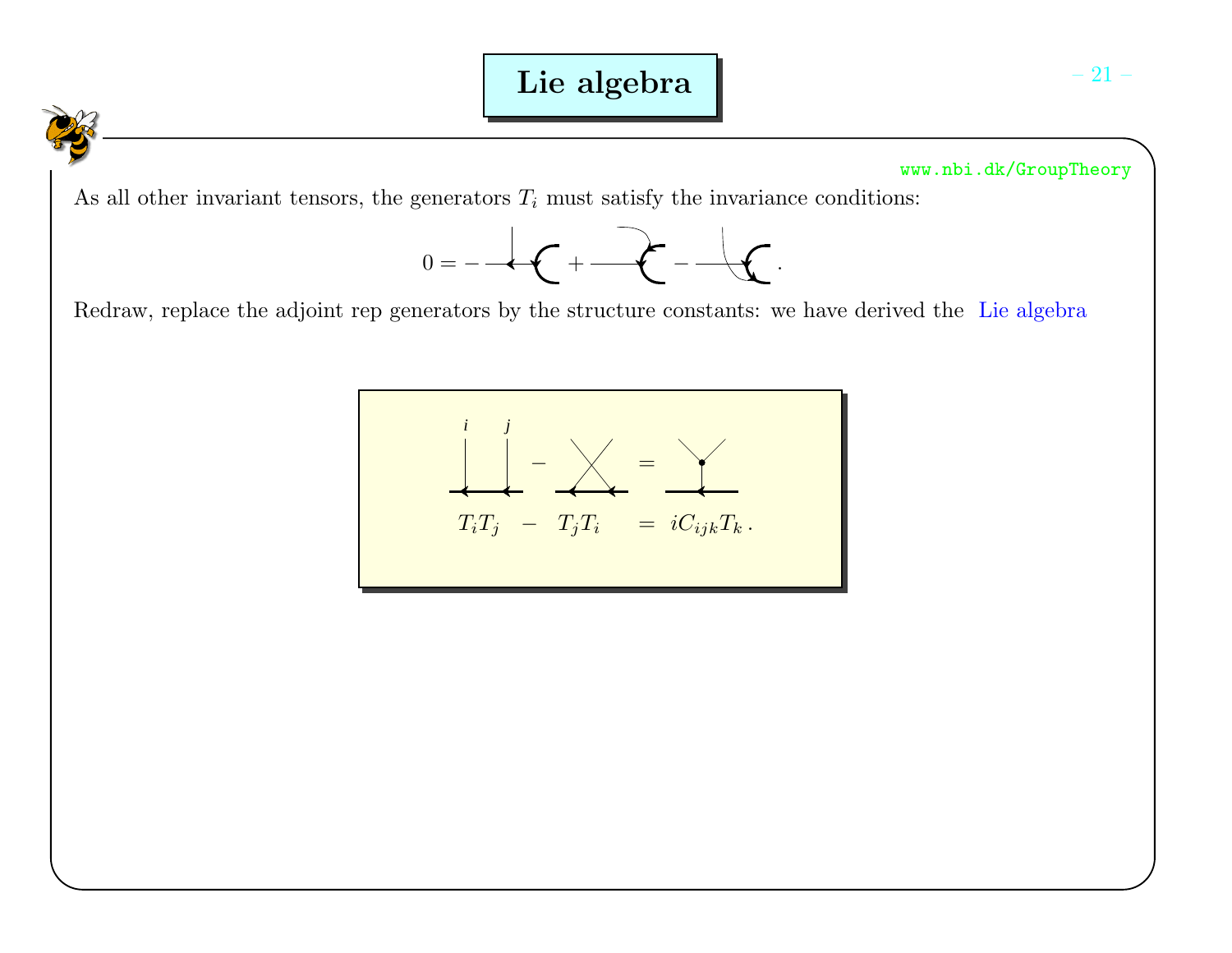For a generator of an infinitesimal transformation acting on the adjoint rep,  $A \to A$ , it is convenient to replace the arrow by <sup>a</sup> full dot



where dot stands for a fully antisymmetric structure constant  $iC_{ijk}$ . Keep track of the overall signs by always reading indices *counterclockwise* around a vertex

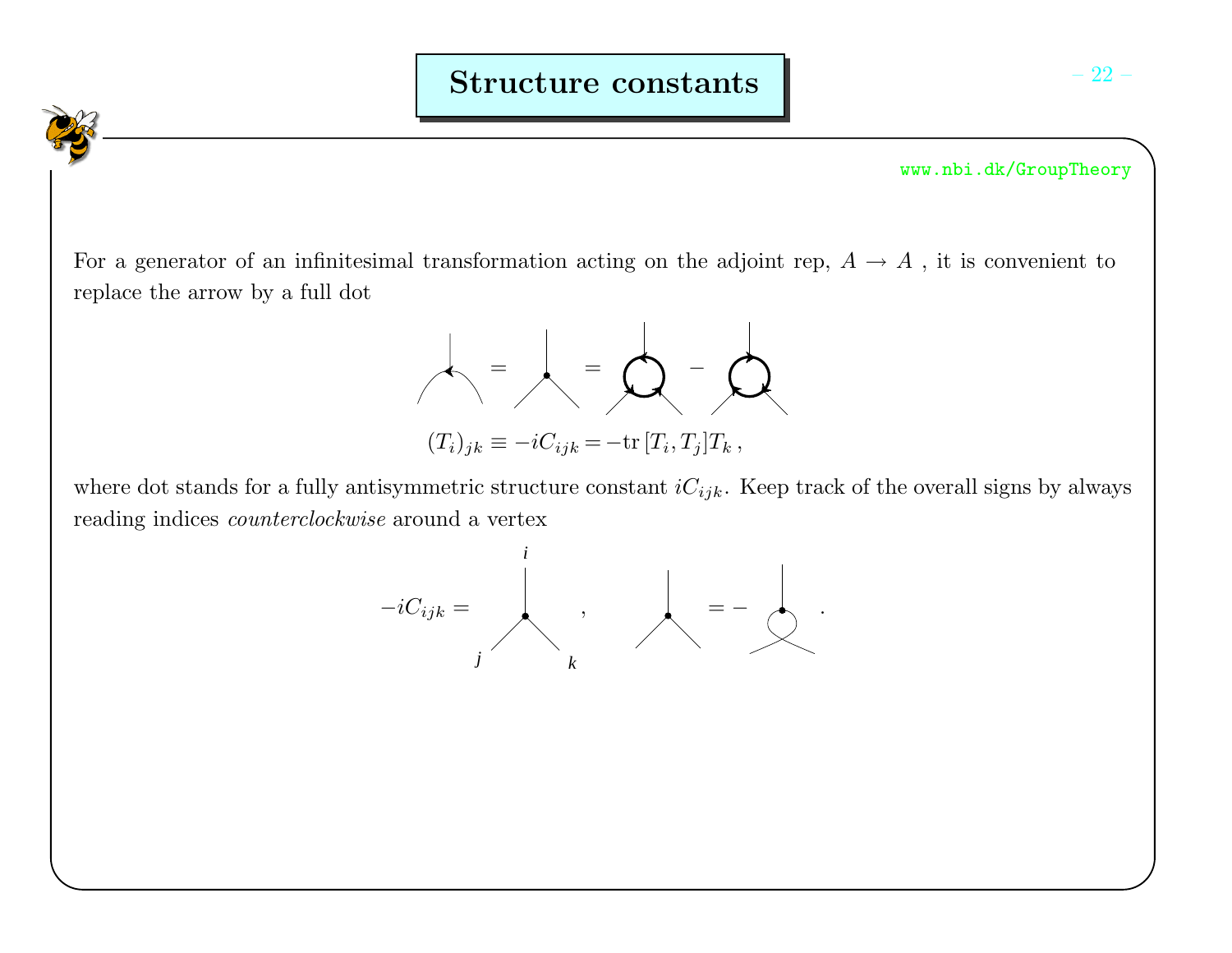

The invariance condition for structure constants  $C_{ijk}$  is likewise



Rewdraw this with the dot-vertex to obtain the Jacobi relation

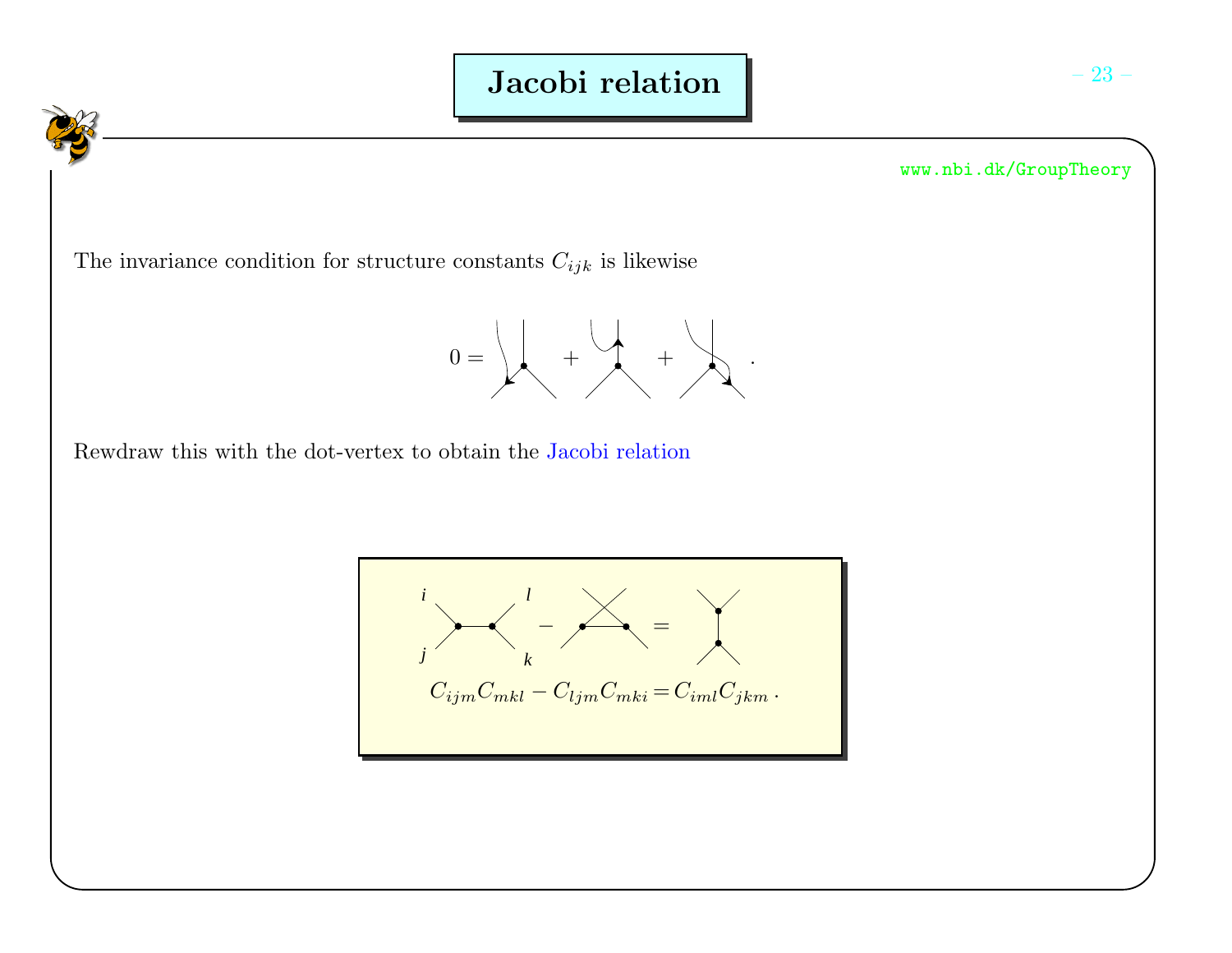

 $|x|^2 = \delta_b^a x^b x_a$  is

 $SU(n)$ :  $\qquad \qquad \mathbf{C} = \frac{1}{\sqrt{2}} - \frac{1}{n} \mathbf{C}$ .

Eliminate  $C_{ijk}$  3-vertices using

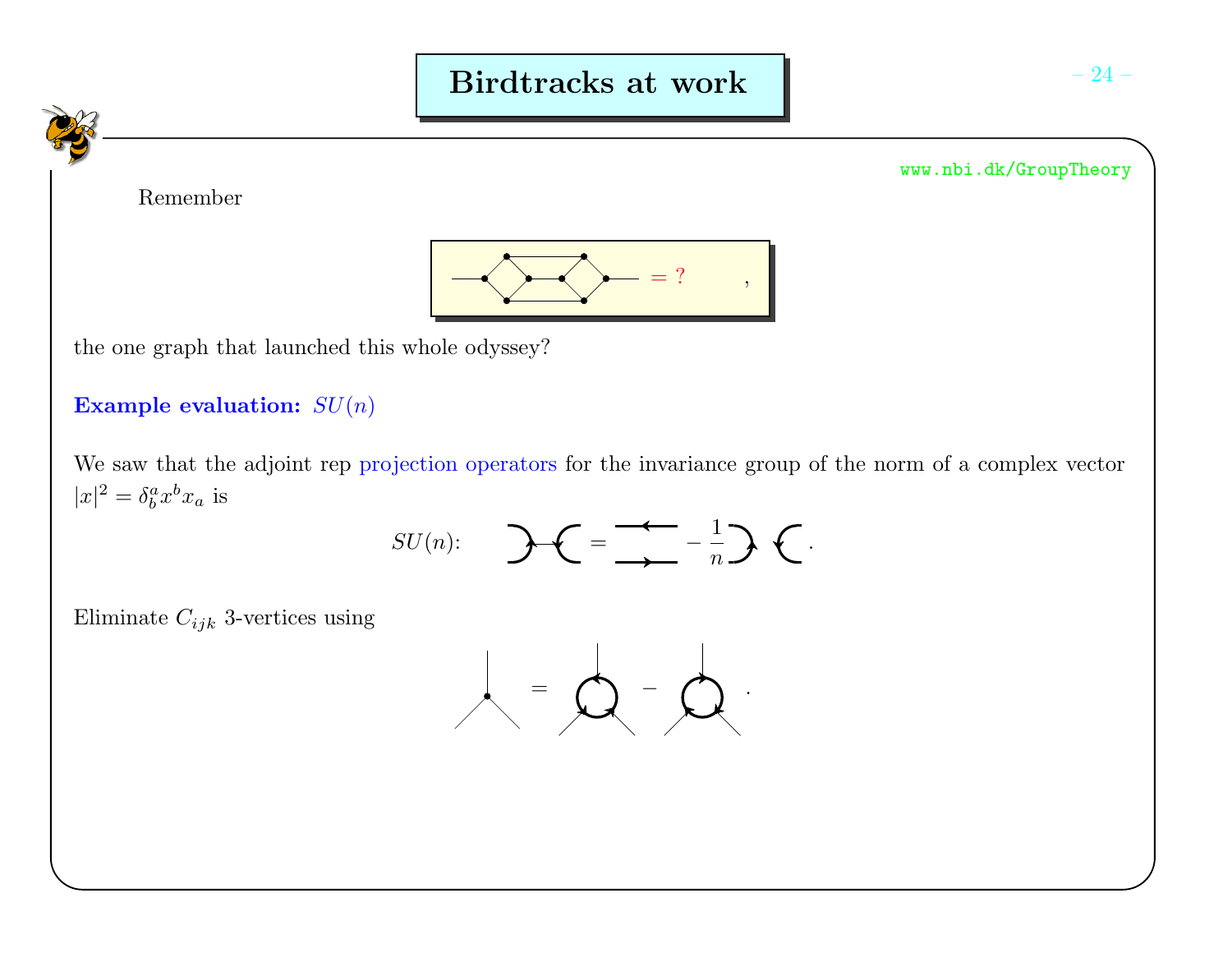



$$
~=~\bigotimes\left(-\bigotimes\left(-\bigotimes\left(-\bigotimes\left(-\bigotimes\right)^{m-1}\right)\bigotimes\right)^{m-1}\right)
$$



arriving at

=

 $\overline{\phantom{a}}$ 

 $-\zeta$ 

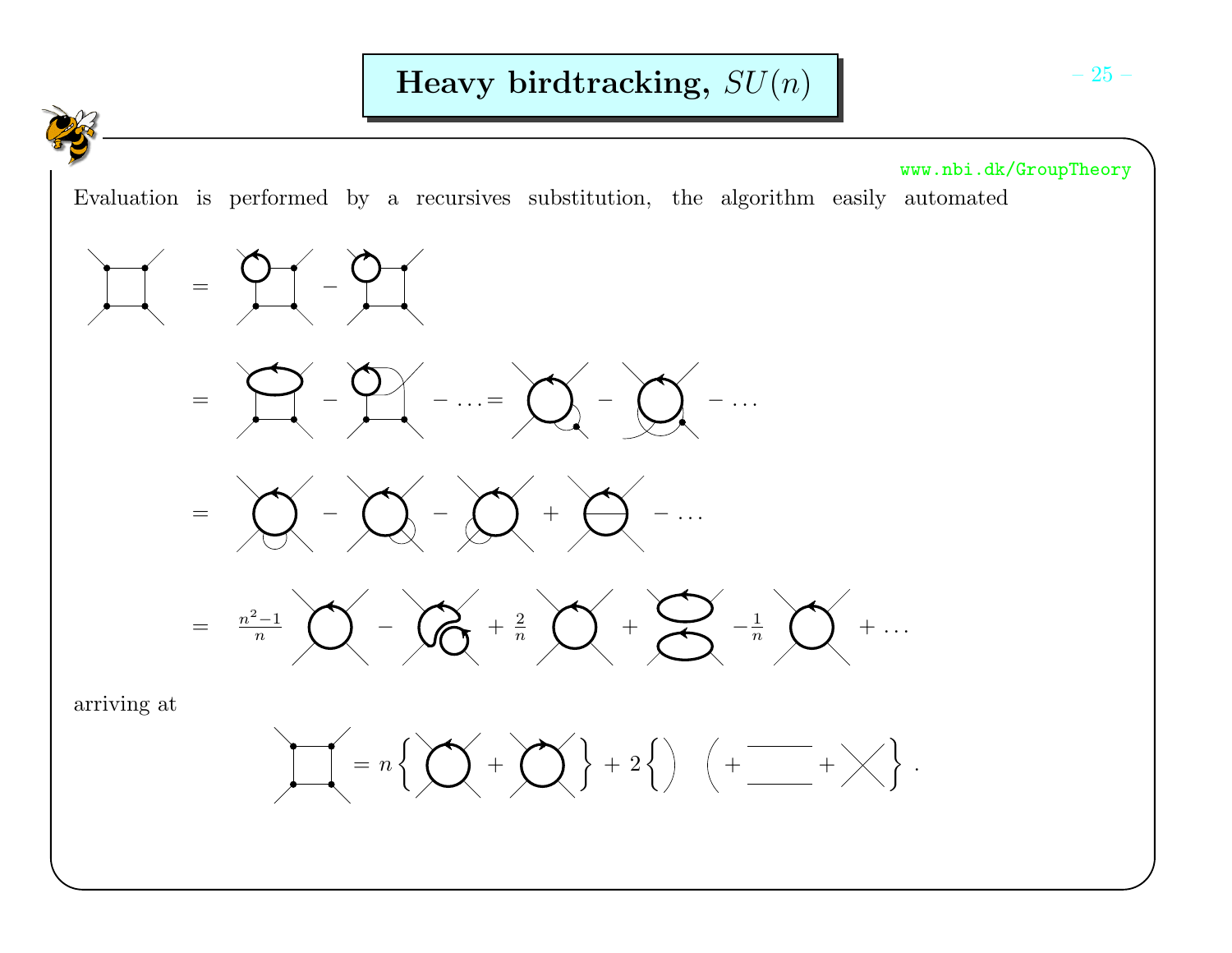Collecting everything together, we finally obtain

$$
SU(n): \quad \longrightarrow \quad \qquad \longrightarrow \qquad \qquad = 2n^2(n^2+12)\ \longrightarrow.
$$

Any  $SU(n)$  graph, no matter how complicated, is eventually reduced to a polynomial in traces of  $\delta_a^a = n$ , the dimension of the defining rep.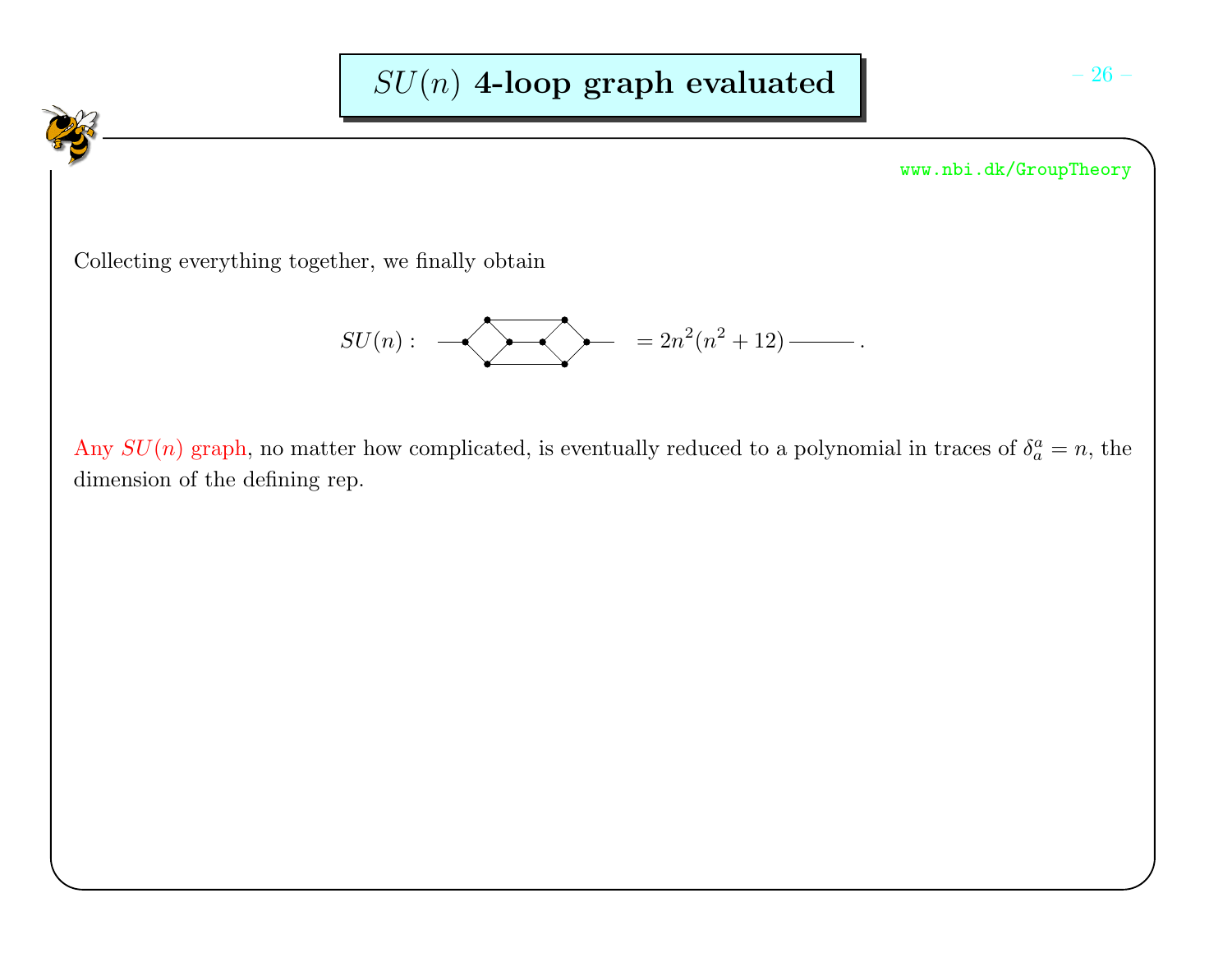semi-simple Lie groups are here presented in an unconventional way, as "birdtracks":

# Wigner lineage:

1930: Wigner: all physics (atomic, nuclear, particle physics) =  $3n-j$  coefficients.

1956: I.B. Levinson: Wigner theory in graphical form (see A. P. Yutsis, I. Levinson and V. Vanagas, andG. E. Stedman).

# Feynman lineage:

1949: R.P. Feynman: beautiful sketches of the very first "Feynman diagrams"

1971: R. Penrose's drawings of symmetrizers and antisymmetrizers.

1974: G. 't Hooft double-line notation for  $U(n)$  gluons.

1976: P. Cvitanović<sup>1,2</sup>birdtracks for  $SU(n)$ ,  $SO(n)$  and  $Sp(n)$ ; the exceptional Lie groups other than  $E_8$ .

 $^1$ P. Cvitanović, *Phys. Rev.* **D14**, 1536 (1976)

 $\rm ^2P.$  Cvitanović, Oxford preprint 40/77 (June 1977); www.nbi.dk/ChaosBook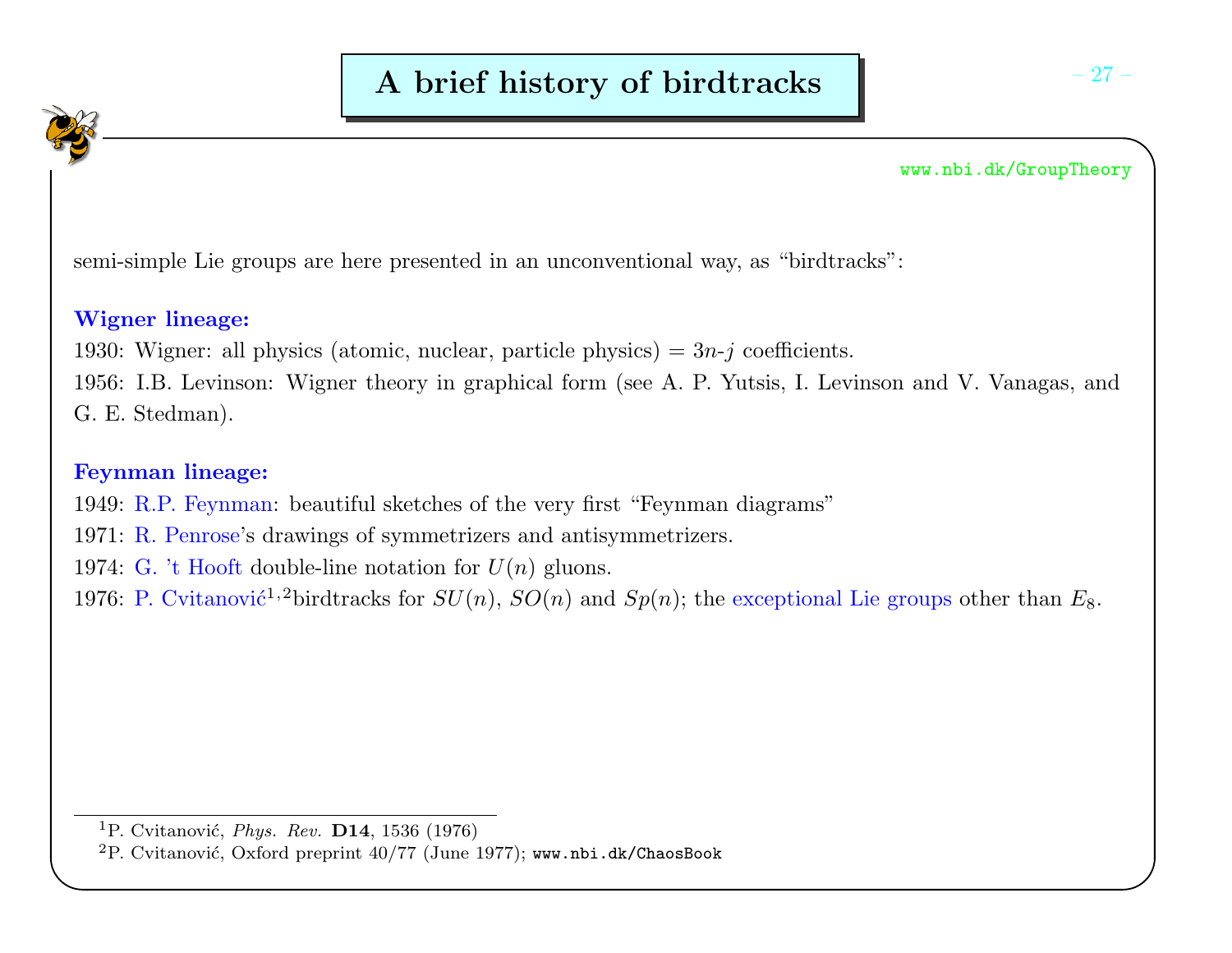Feynman diagrams are <sup>a</sup> memonic device, an aid in writing down an integral.

"Birdtracks" are <sup>a</sup> calculational method: here all calculations are carried out in terms of birtracks, from start to finish.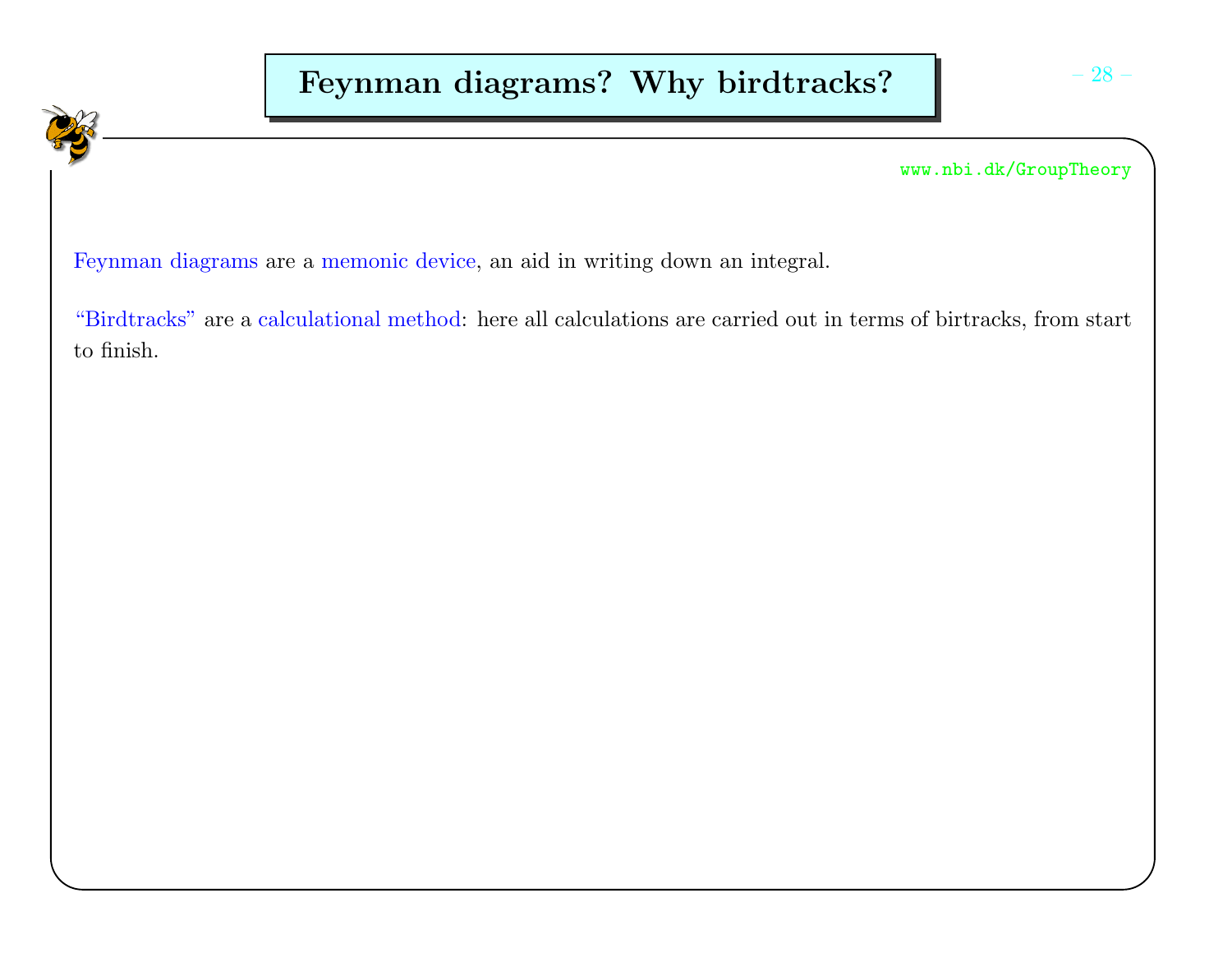- 1. Lie groups as invariance groups
- 2. primitive invariants classification
- 3.  $SU(n)$  as invariance group
- 4.  $E_6$  family
- 5.  $G_2$  family
- 6.  $E_8$  family
- 7. Exceptional magic
- 8. Why did you do this?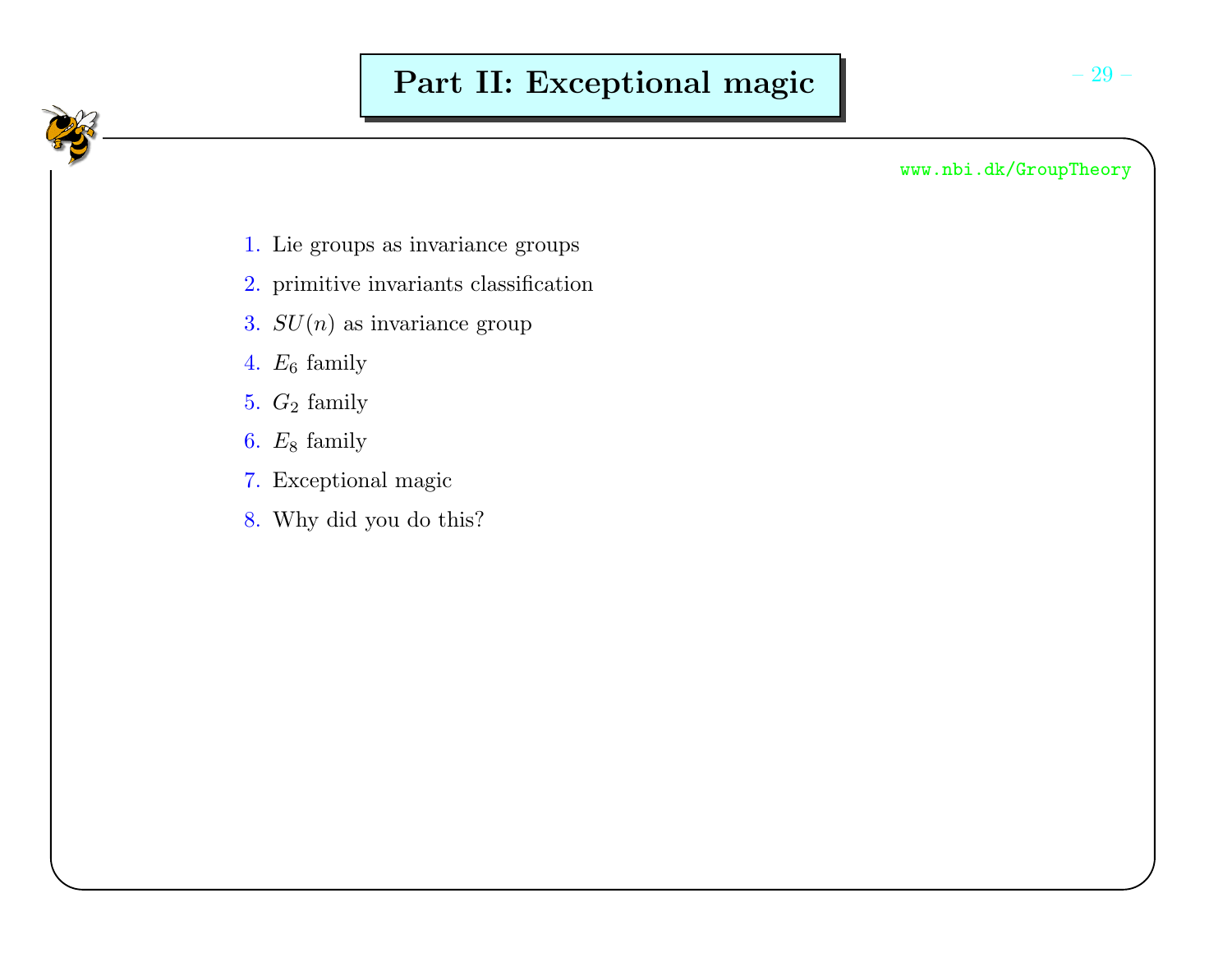

- i) define an invariance group by specifying <sup>a</sup> list of primitive invariants
- ii) primitiveness and invariance conditions  $\rightarrow$  algebraic relations between primitive invariants
- iii) construct invariant matrices acting on tensor product spaces,
- iv) construct projection operators for reduced rep from characteristic equations for invariant matrices.

When the next invariant is added, the group of invariance transformations of the previous invariants splits into two subsets; those transformations which preserve the new invariant, and those which do not.

Such decompositions <sup>y</sup>ield Diophantine conditions on rep dimensions, so constraining that they limit thepossibilities to <sup>a</sup> few which can be easily identified.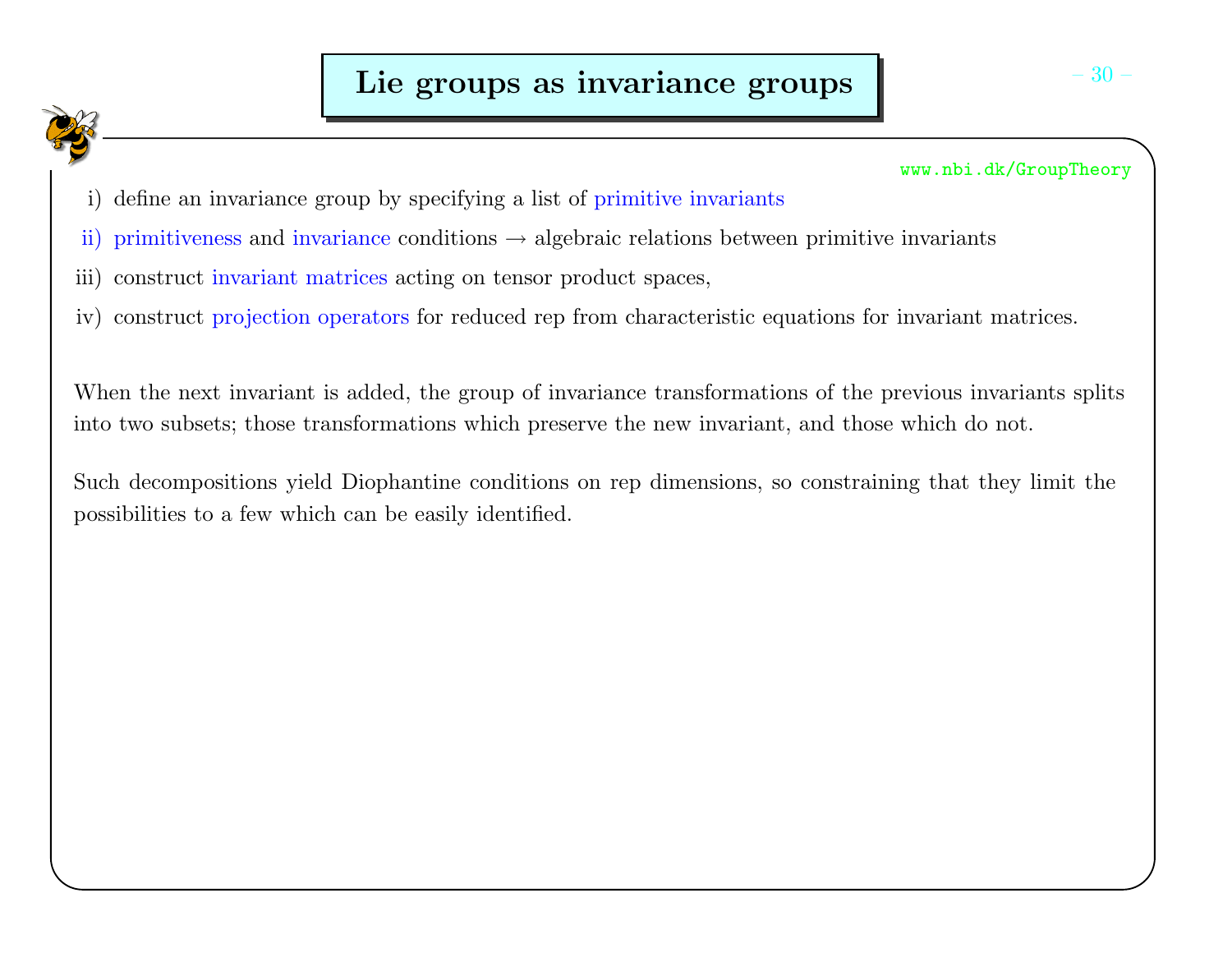

a sesquilinear invariant  $q\bar{q}$ , a skew symmetric  $qp$  invariant, and <sup>a</sup> symmetric qqqq .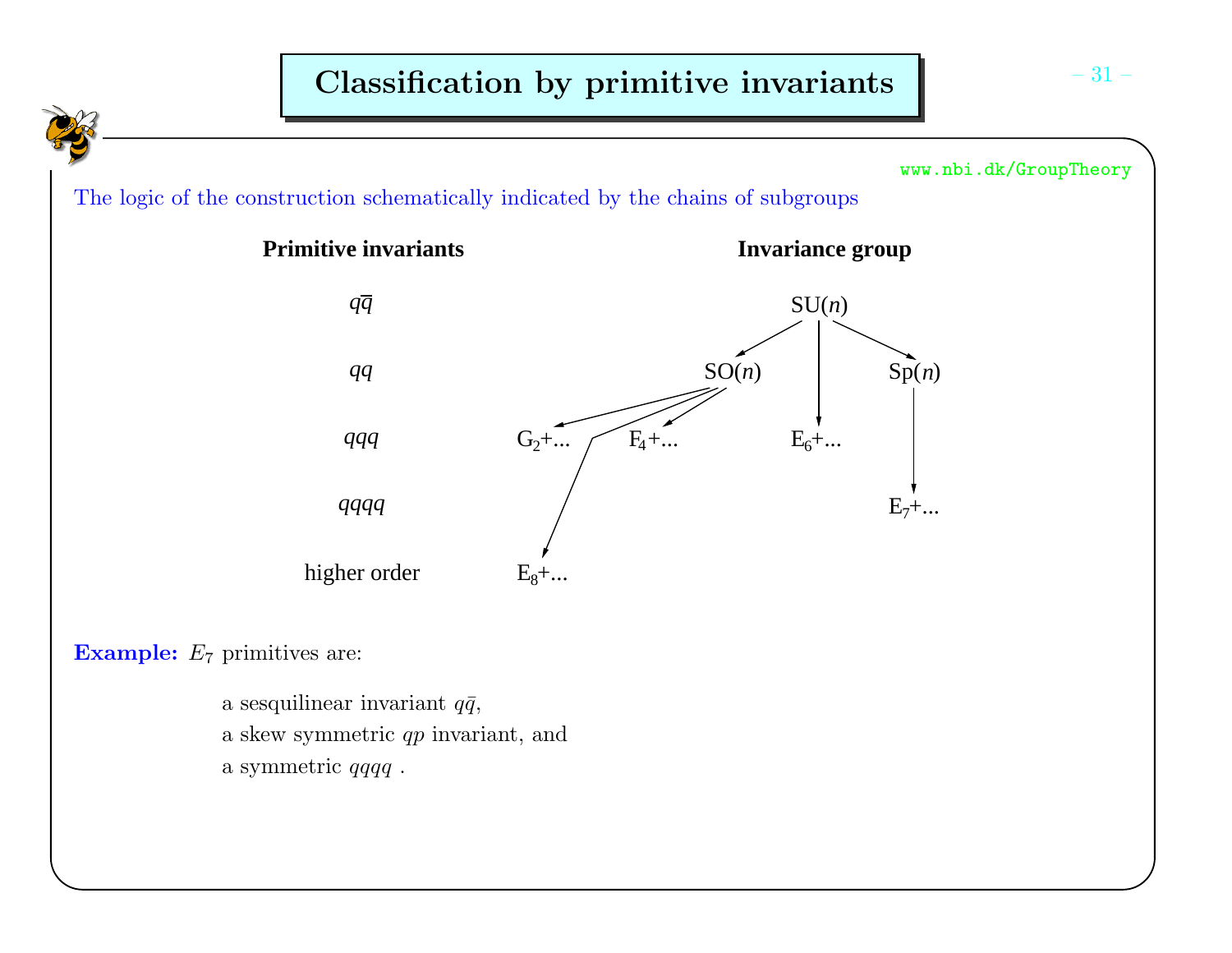# Example

What invariance group preserves norms of complex vectors, as well as <sup>a</sup> symmetric cubic invariant

$$
D(p, q, r) = D(q, p, r) = D(p, r, q) = d^{abc} p_a q_b r_c
$$
?

i) primitive invariant tensors:

$$
\delta_a^b = a \longrightarrow b, \quad d_{abc} = \n\begin{matrix}\na \\
\downarrow \\
b\n\end{matrix}, \quad d^{abc} = (d_{abc})^* = \n\begin{matrix}\na \\
\downarrow \\
b\n\end{matrix}.
$$

ii) primitiveness:  $d_{aef}d^{efb}$  proportional to  $\delta^a_b$ , the only primitive 2-index tensor. Fix the  $d_{abc}$ 's normalization:



iii) all invariant hermitian matrices in  $V \otimes \bar{V} \to V \otimes \bar{V}$ 

$$
\delta_b^a \delta_d^c = \frac{d}{a} \stackrel{\bullet}{\longrightarrow} \frac{c}{b}, \quad \delta_d^a \delta_b^c = \frac{d}{a} \sum \left\{ \begin{array}{cc} c \\ b \end{array}, \quad d^{ace} d_{ebd} = \frac{d}{a} \stackrel{\bullet}{\longrightarrow} \mathbf{K}^c \end{array}
$$

iv) invariance condition:

$$
\mu_{\text{max}} + \mu_{\text{max}} + \mu_{\text{max}} = 0.
$$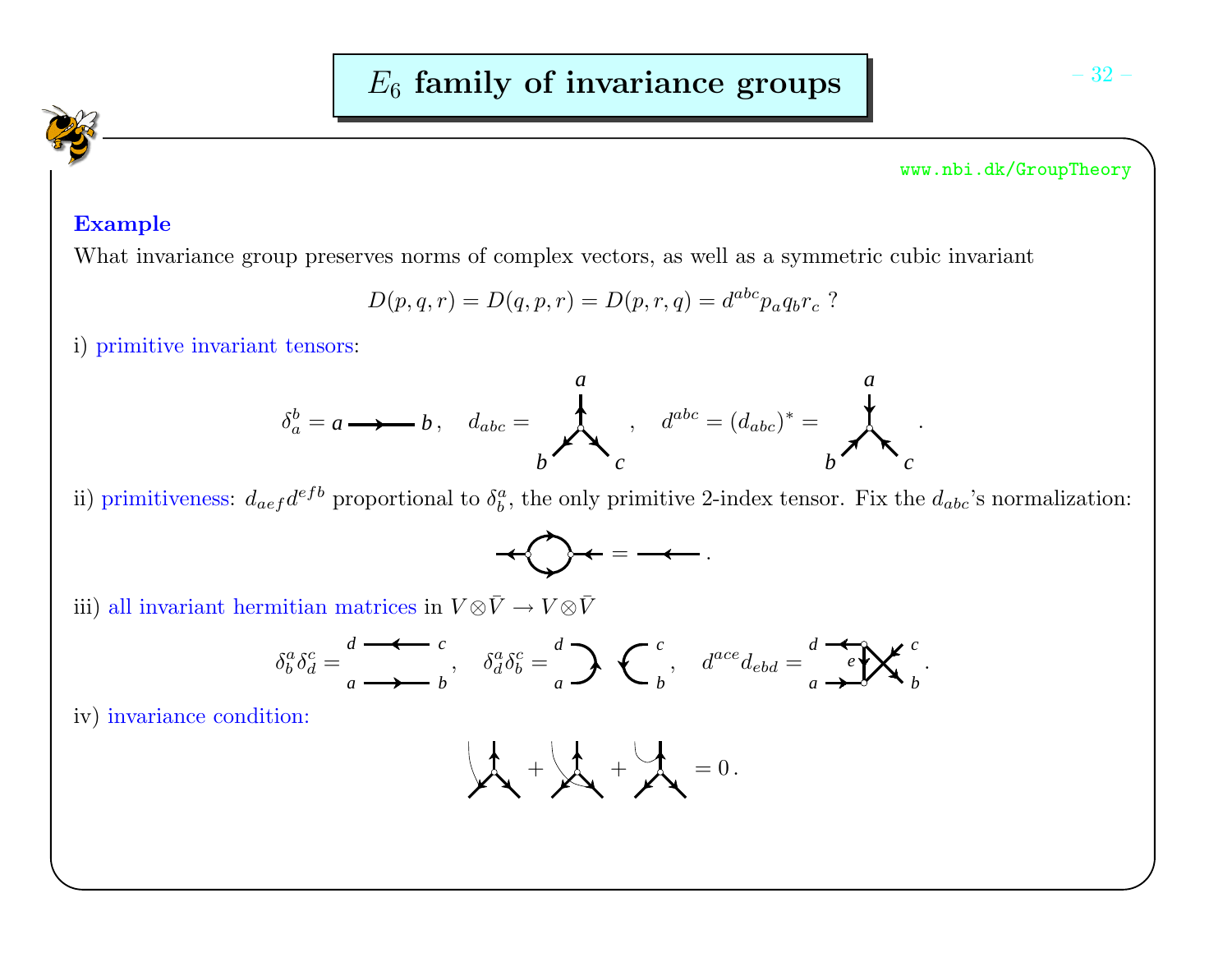



Contract with  $(T_i)_{a}^{b}$  to get an invariance condition on the adjoint projection operator  $P_A$ :

$$
2 + 2 + \bigcirc f = 0.
$$

Adjoint projection operator in the invariant tensor basis  $(A, B, C$  to be fixed):

$$
(T_i)_b^a (T_i)_c^d = A \left( \delta_c^a \delta_b^d + B \delta_b^a \delta_c^d + C d^{ade} d_{bce} \right)
$$

$$
A = A \left\{ \stackrel{\longrightarrow}{\longrightarrow} \begin{matrix} \uparrow & \downarrow \\ \downarrow & \downarrow \end{matrix} \right\}.
$$

Substituting  $P_A$ 

$$
0=n+B+C+2\left\{\bigoplus_{i=1}^{n}C_{i}+B+\bigodot_{i}C_{i}+C_{i}\bigodot C_{i}\right\}
$$
  

$$
0=B+C+\frac{n+2}{3}.
$$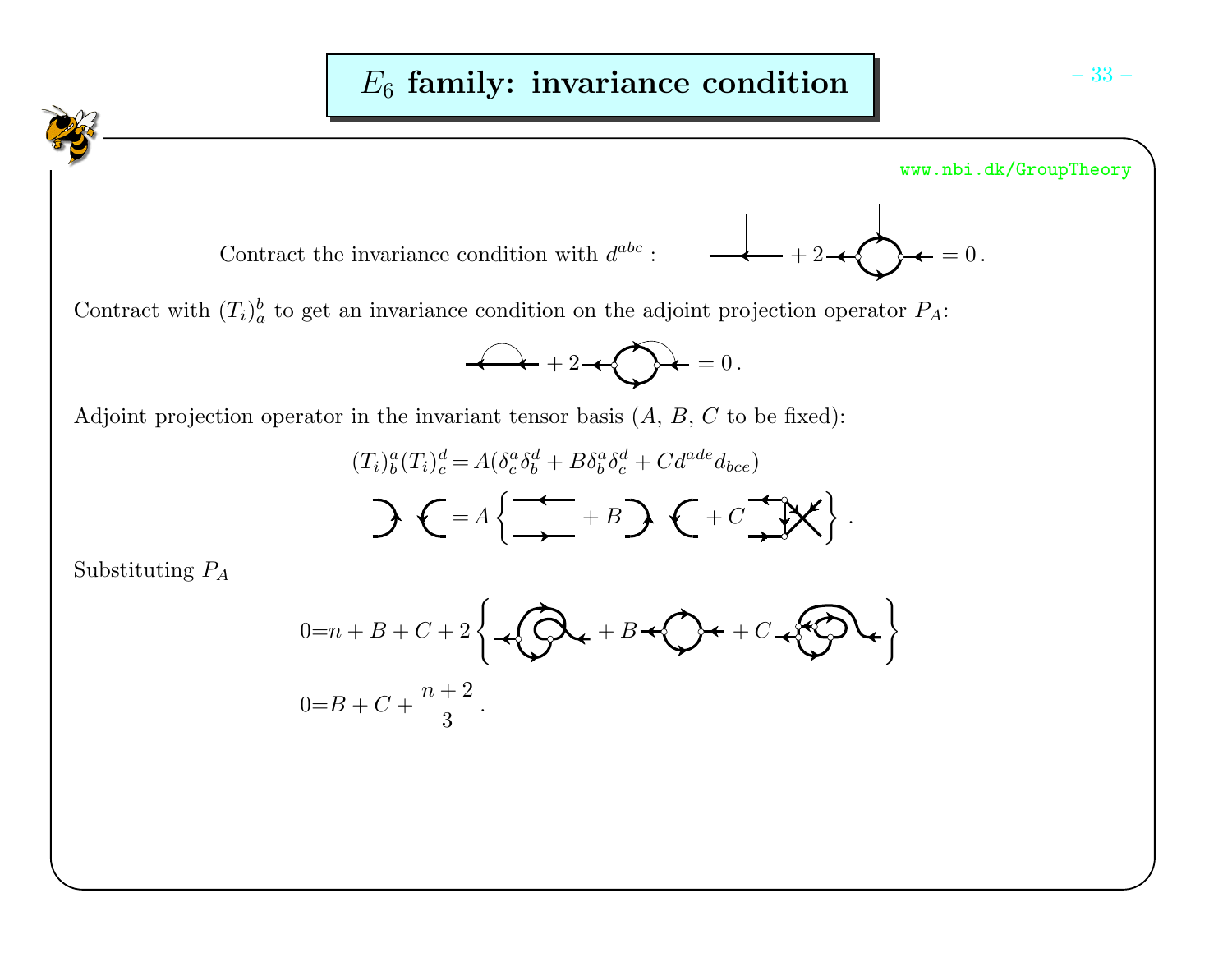v) projection operators are orthonormal:  $P_A$  is orthogonal to the singlet projection operator  $P_1$ ,  $0 = P_A P_1$ . This <sup>y</sup>ields the second relation on the coefficients:

$$
0 = \frac{1}{n} \sum \bigodot \bigodot = 1 + nB + C.
$$

Normalization fixed by  $P_A P_A = P_A$ :

$$
\mathcal{L} = \mathcal{L} = A\left\{1 + 0 - \frac{C}{2}\right\} - \mathcal{L}.
$$

The 3 relations yield the adjoint projection operator

$$
\mathcal{L} = \frac{2}{9+n} \left\{ 3 \xrightarrow{+} + \mathcal{L} - (3+n) \xrightarrow{+} \mathcal{N} \right\}.
$$

The dimension of the adjoint rep:

$$
N = \delta_{ii} = \bigcirc \bigcirc = \bigcirc \bigcirc = nA(n + B + C) = \frac{4n(n-1)}{n+9}.
$$

This Diophantine condition is satisfied by a small family of invariance groups, the  $E_6$  row in the Magic Triangle, with  $E_6$  corresponding to  $n = 27$  and  $N = 78$ .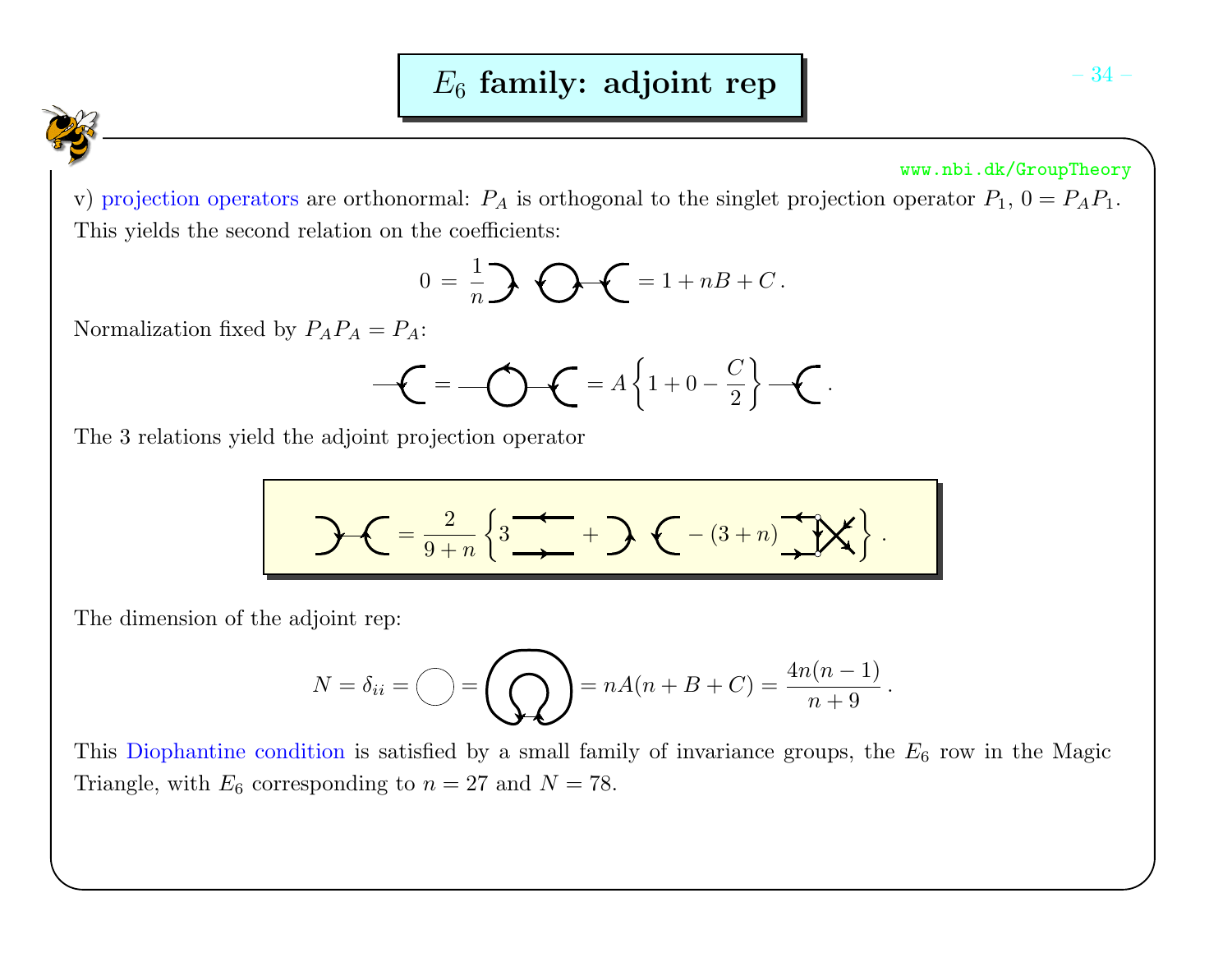# $G_2$  and  $E_8$  families of invariance groups  $\begin{bmatrix} -35 & -1 \end{bmatrix}$

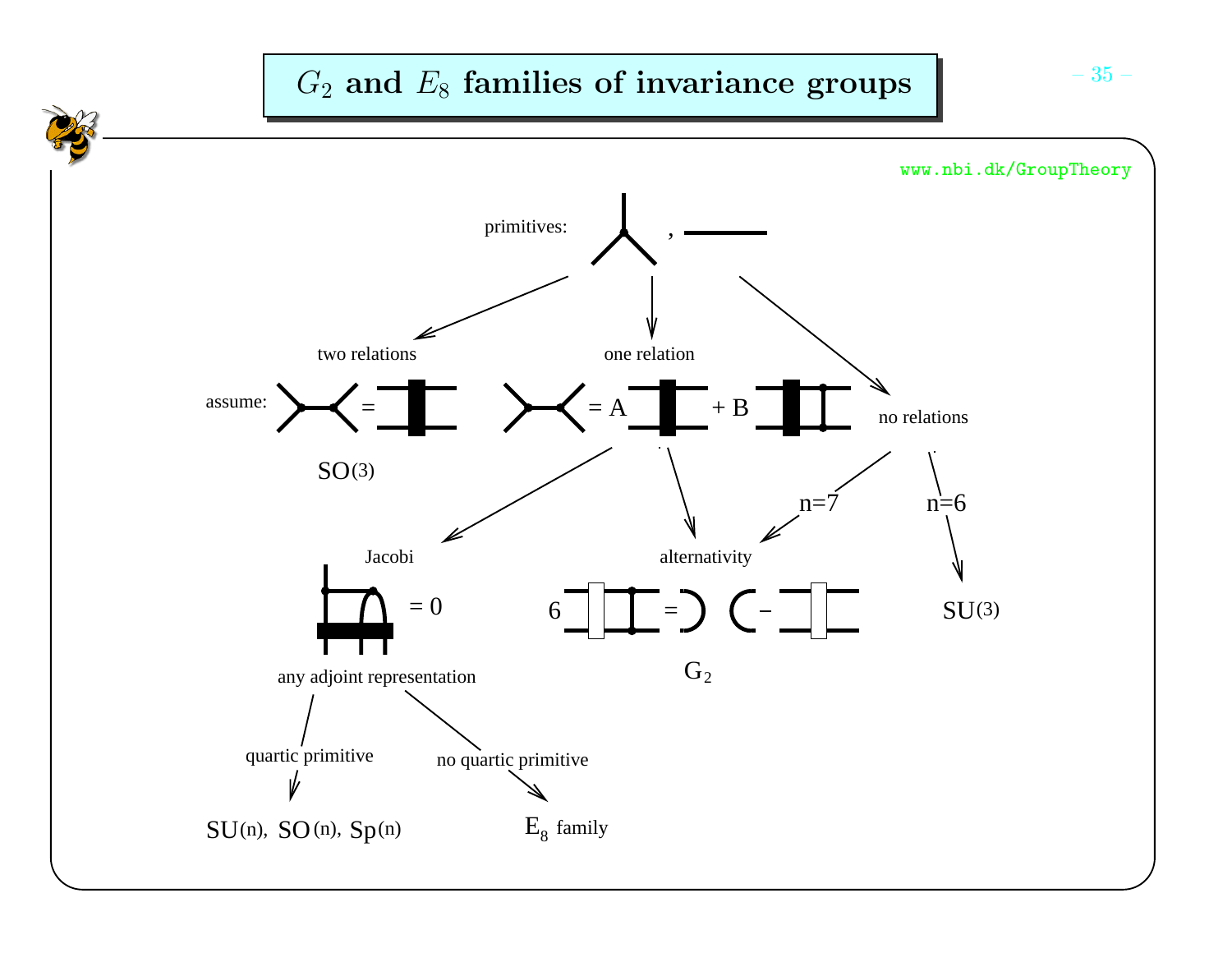# Primitive invariants:

- (i)  $\delta_b^a \to \text{invariance group}$  is a subgroup of  $SU(n)$ .
- (ii)  $\delta_{ab} \rightarrow$  invariance group is a subgroup of  $SO(n)$ .
- (iii) <sup>a</sup> cubic antisymmetric invariant

$$
f_{abc} = \bigvee = - \bigotimes = - f_{acb}.
$$

Primitiveness assumption: all invariants are tree contractions of  $\delta_{ab}$  ,  $f_{abc}$ .

**Example:** the primitiveness assumption implies that

$$
f_{abc}f_{cbd} = \alpha \delta_{ad}
$$
  
 
$$
\longrightarrow = \alpha \longrightarrow
$$

 $\alpha = 1$  (normalization of  $f$ 's) in what follows.

#### www.nbi.dk/GroupTheory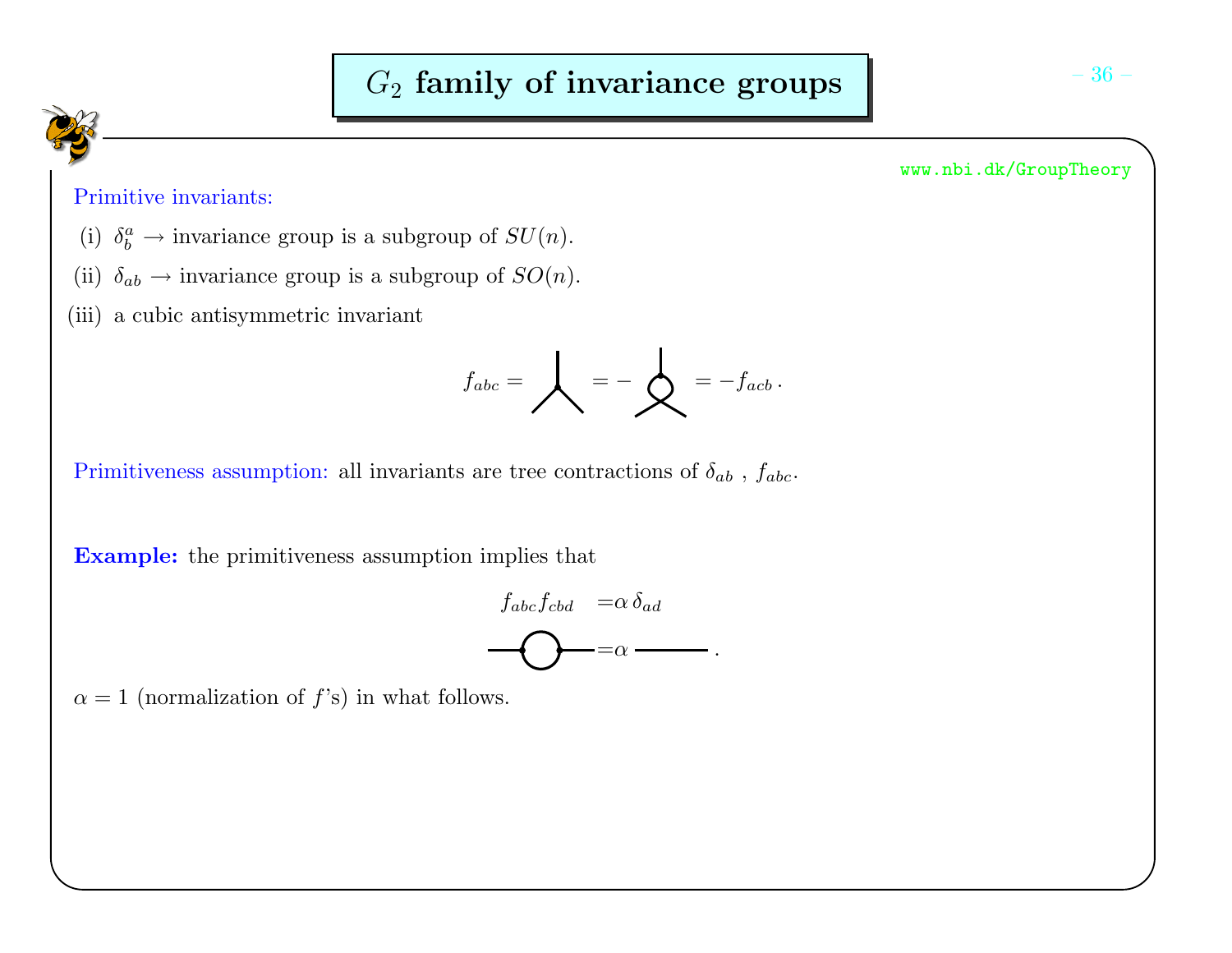**Result:** Invariance condition is nontrivially satisfied only in 3 and 7 dim - a proof of

 $\text{Hurwitz's theorem: } n+1 \ \textit{dimensional normed algebras over reals exist only for}$  $n = 0, 1, 3, 7$  (real, complex, quaternion, octonion).

The full solution for  $G_2$  is given by the reduction identity:



which recursively reduces all contractions of products of  $\delta$ -functions and pairwise contractions  $f_{abc}f_{cde}$ , and thus completely solves the problem of evaluating any diagram of  $G_2$ .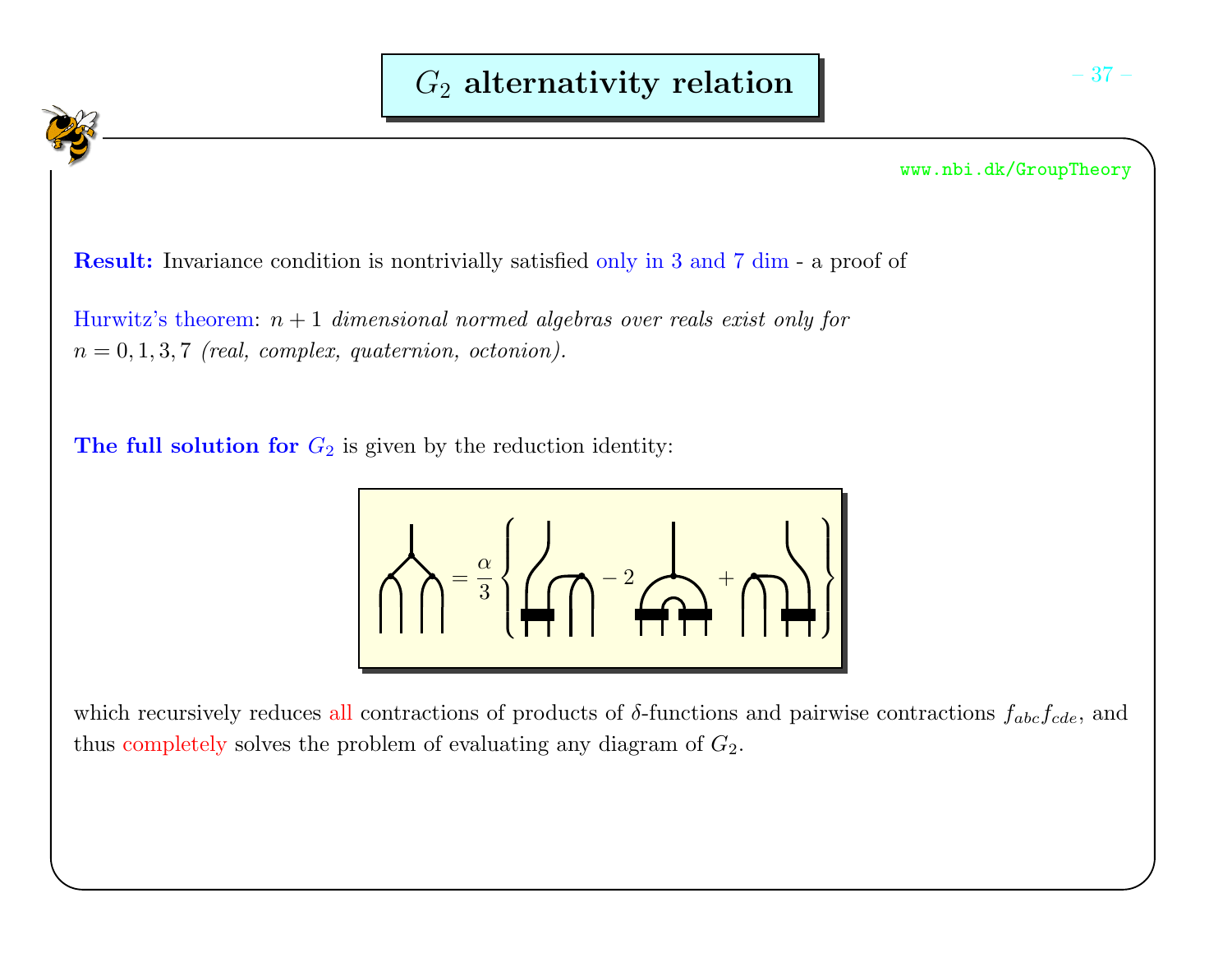primitives: symmetric quadratic, antisymmetric cubic primitive invariants:



satisfying the **Jacobi relation:** 



The task:

(i) enumerate all Lie groups that leave the primitives invariant.

The key idea here is the primitiveness assumption: any invariant tensor <sup>a</sup> linear sum over the treeinvariants constructed from the quadratic and the cubic invariants, i.e. no quartic primitive invariant exists in the adjoint rep

(ii) demonstrate that we can reduce all loops

$$
\bigcap_{i=1}^{n} \left\{ \bigcap_{i=1}^{n} \left\{ \bigcap_{i=1}^{n} \left\{ \bigcap_{i=1}^{n} \left\{ \bigcap_{i=1}^{n} \left\{ \bigcap_{i=1}^{n} \left\{ \bigcap_{i=1}^{n} \left\{ \bigcap_{i=1}^{n} \left\{ \bigcap_{i=1}^{n} \left\{ \bigcap_{i=1}^{n} \left\{ \bigcap_{i=1}^{n} \left\{ \bigcap_{i=1}^{n} \left\{ \bigcap_{i=1}^{n} \left\{ \bigcap_{i=1}^{n} \left\{ \bigcap_{i=1}^{n} \left\{ \bigcap_{i=1}^{n} \left\{ \bigcap_{i=1}^{n} \left\{ \bigcap_{i=1}^{n} \left\{ \bigcap_{i=1}^{n} \left\{ \bigcap_{i=1}^{n} \left\{ \bigcap_{i=1}^{n} \left\{ \bigcap_{i=1}^{n} \left\{ \bigcap_{i=1}^{n} \left\{ \bigcap_{i=1}^{n} \left\{ \bigcap_{i=1}^{n} \left\{ \bigcap_{i=1}^{n} \left\{ \bigcap_{i=1}^{n} \left\{ \bigcap_{i=1}^{n} \left\{ \bigcap_{i=1}^{n} \left\{ \bigcap_{i=1}^{n} \left\{ \bigcap_{i=1}^{n} \left\{ \bigcap_{i=1}^{n} \left\{ \bigcap_{i=1}^{n} \left\{ \bigcap_{i=1}^{n} \left\{ \bigcap_{i=1}^{n} \left\{ \bigcap_{i=1}^{n} \left\{ \bigcap_{i=1}^{n} \left\{ \bigcap_{i=1}^{n} \left\{ \bigcap_{i=1}^{n} \left\{ \bigcap_{i=1}^{n} \left\{ \bigcap_{i=1}^{n} \left\{ \bigcap_{i=1}^{n} \left\{ \bigcap_{i=1}^{n} \left\{ \bigcap_{i=1}^{n} \left\{ \bigcap_{i=1}^{n} \left\{ \bigcap_{i=1}^{n} \left\{ \bigcap_{i=1}^{n} \left\{ \bigcap_{i=1}^{n} \left\{ \bigcap_{i=1}^{n} \left\{ \bigcap_{i=1}^{n} \left\{ \bigcap_{i=1}^{n
$$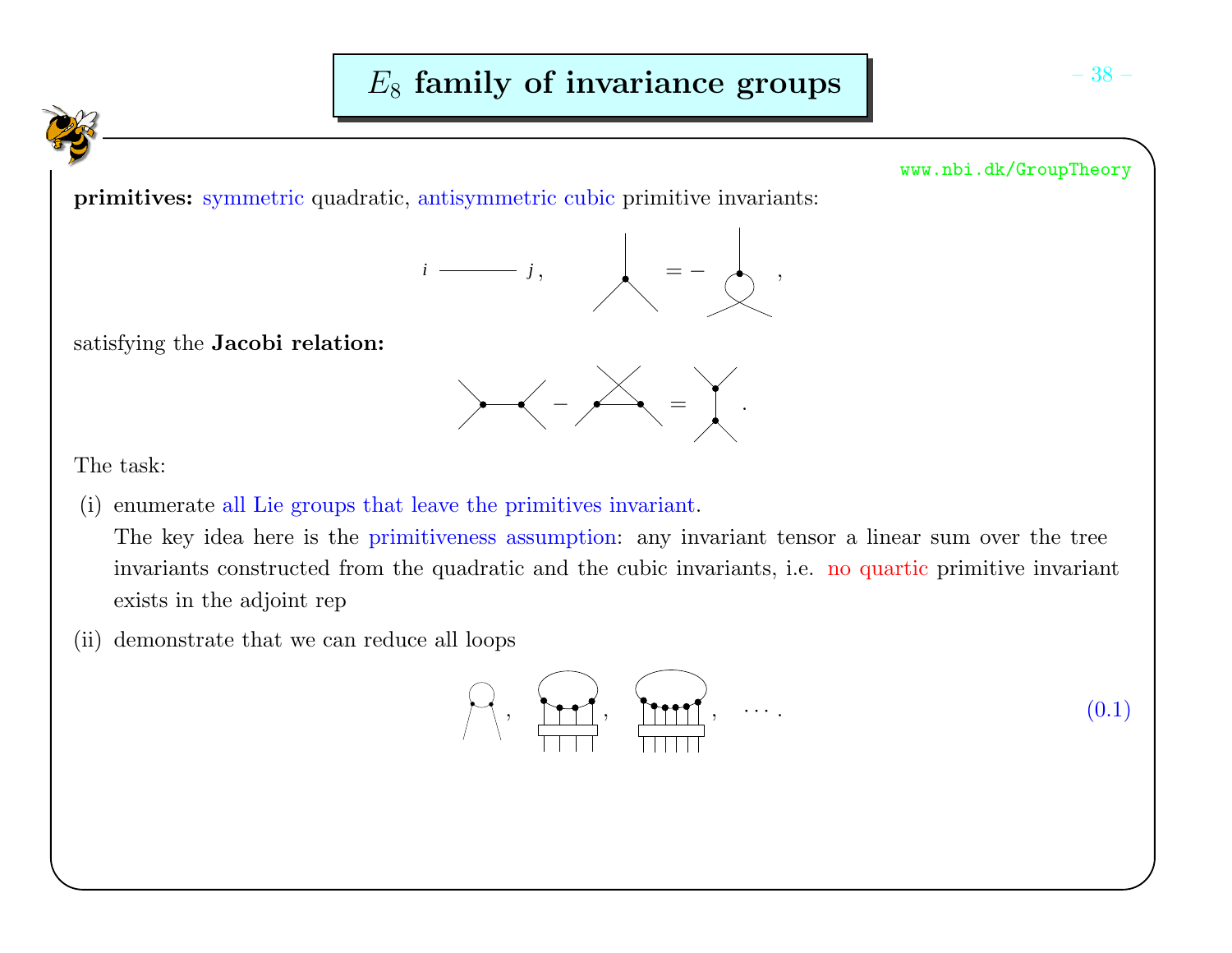Remember



the one graph that launched this whole odyssey?

A loop with four structure constants is reduced by reducing the  $A \otimes A \to A \otimes A$  space. By Jacobi relation there are only two linearly independent tree invariants in  $A<sup>4</sup>$  constructed from the cubic invariant:



www.nbi.dk/GroupTheory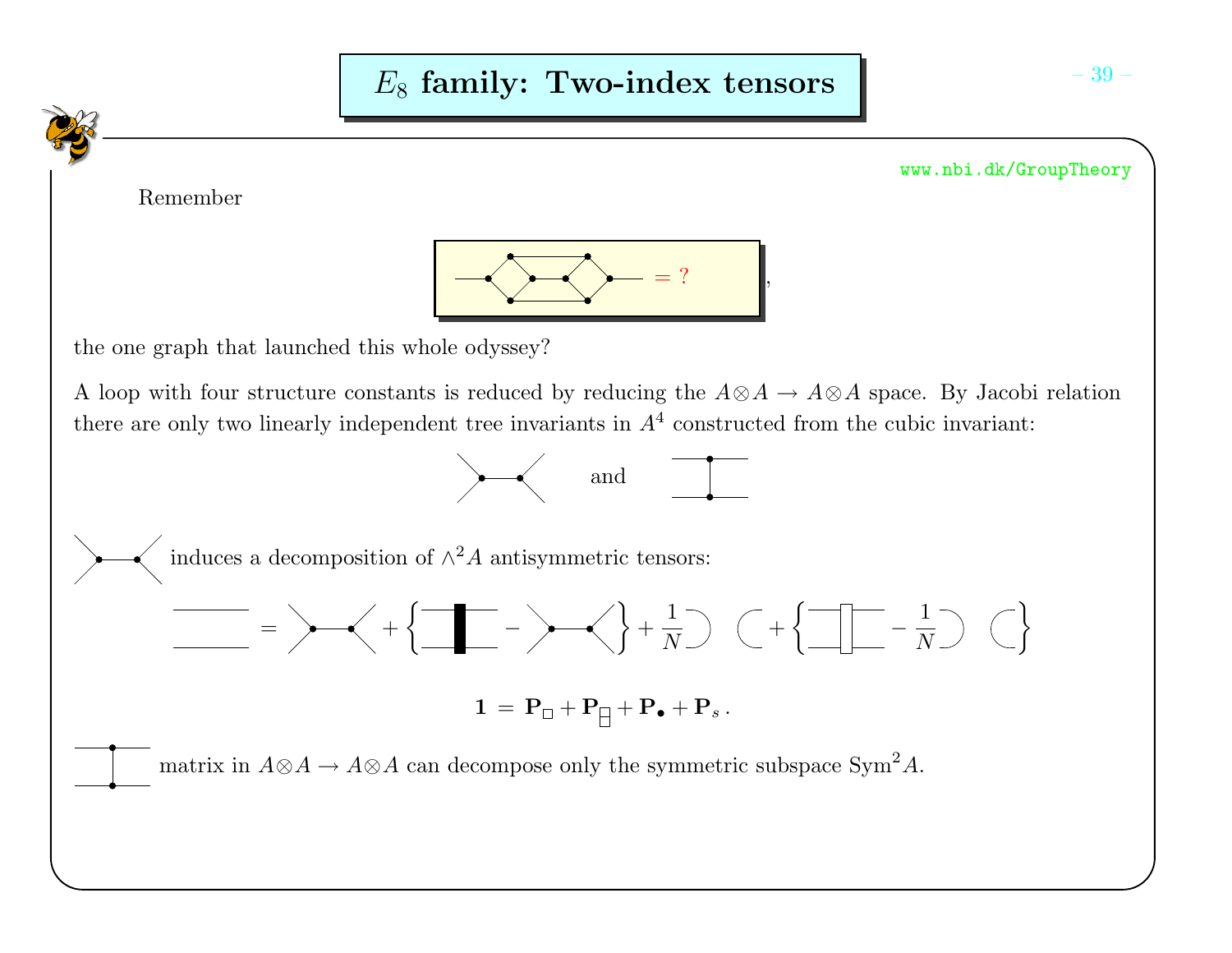The assumption that there exists no primitive quartic invariant is the definingrelation for the  $E_8$  family.

Let



By the primitiveness assumption, the 4-index loop invariant  $\mathbf{Q}^2$  is expressible in terms of  $\mathbf{Q}_{ij,k\ell}, C_{ijm}C_{mk\ell}$ and  $\delta_{ij}$ , hence on the traceless symmetric subspace

$$
0 = \left\{ \begin{array}{ccc} \overline{\phantom{aa}} & & \\ \hline & & \\ 0 = (\mathbf{Q}^2 + p\mathbf{Q} + q\mathbf{1})\mathbf{P}_s. \end{array} \right. + q \underline{\phantom{aa}} \left. \begin{array}{ccc} \overline{\phantom{aa}} & & \\ \hline & & \\ \hline & & \\ \hline \end{array} \right\} \left\{ \underline{\phantom{aa}} \begin{array}{ccc} \overline{\phantom{aa}} & & \\ \hline & & \\ \hline & & \\ \hline \end{array} \right. = \frac{1}{N} \begin{array}{ccc} \end{array} \right\}
$$

Coefficients  $p, q$  follow from symmetry and the Jacobi relation, yielding the characteristic equation for  ${\bf Q}$ 

$$
\left(\mathbf{Q}^2 - \frac{1}{6}\mathbf{Q} - \frac{5}{3(N+2)}\mathbf{1}\right)\mathbf{P}_s = (\mathbf{Q} - \lambda\mathbf{1})(\mathbf{Q} - \lambda^*\mathbf{1})\mathbf{P}_s = 0.
$$

Rewrite the condition on an eigenvalue of  $\bf Q$ 

$$
\lambda^2 - \frac{1}{6}\lambda - \frac{5}{3(N+2)} = 0,
$$

as fromula for <sup>N</sup>

$$
N+2 = \frac{5}{3\lambda(\lambda-1/6)} = 60\left(\frac{6-\lambda^{-1}}{6}-2+\frac{6}{6-\lambda^{-1}}\right).
$$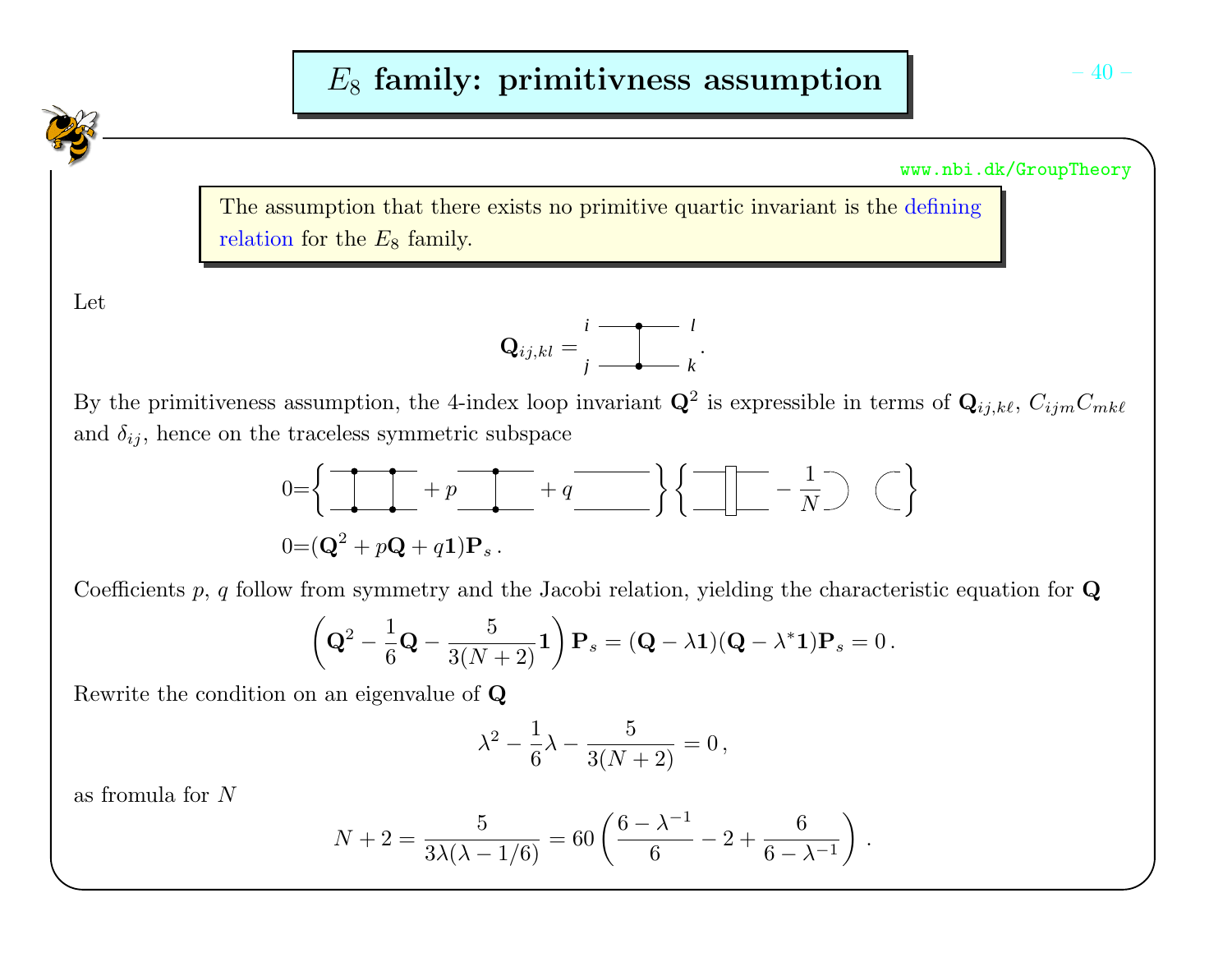As we shall seek for values of  $\lambda$  such that the adjoint rep dimension N is an integer, it is natural to reparametrize the two eigenvalues as

$$
\lambda = \frac{1}{6} \frac{1}{1 - m/6} = -\frac{1}{m - 6}, \qquad \lambda^* = \frac{1}{6} \frac{1}{1 - 6/m} = \frac{1}{6} \frac{m}{m - 6}.
$$

In terms of the parameter  $m$ , the dimension of the adjoint representation is given by

$$
N = -122 + 10m + 360/m.
$$

As N is an integer, allowed m are rationals  $m = P/Q$ , P and Q relative primes. Need to check only the 27 rationals  $m > 6$ .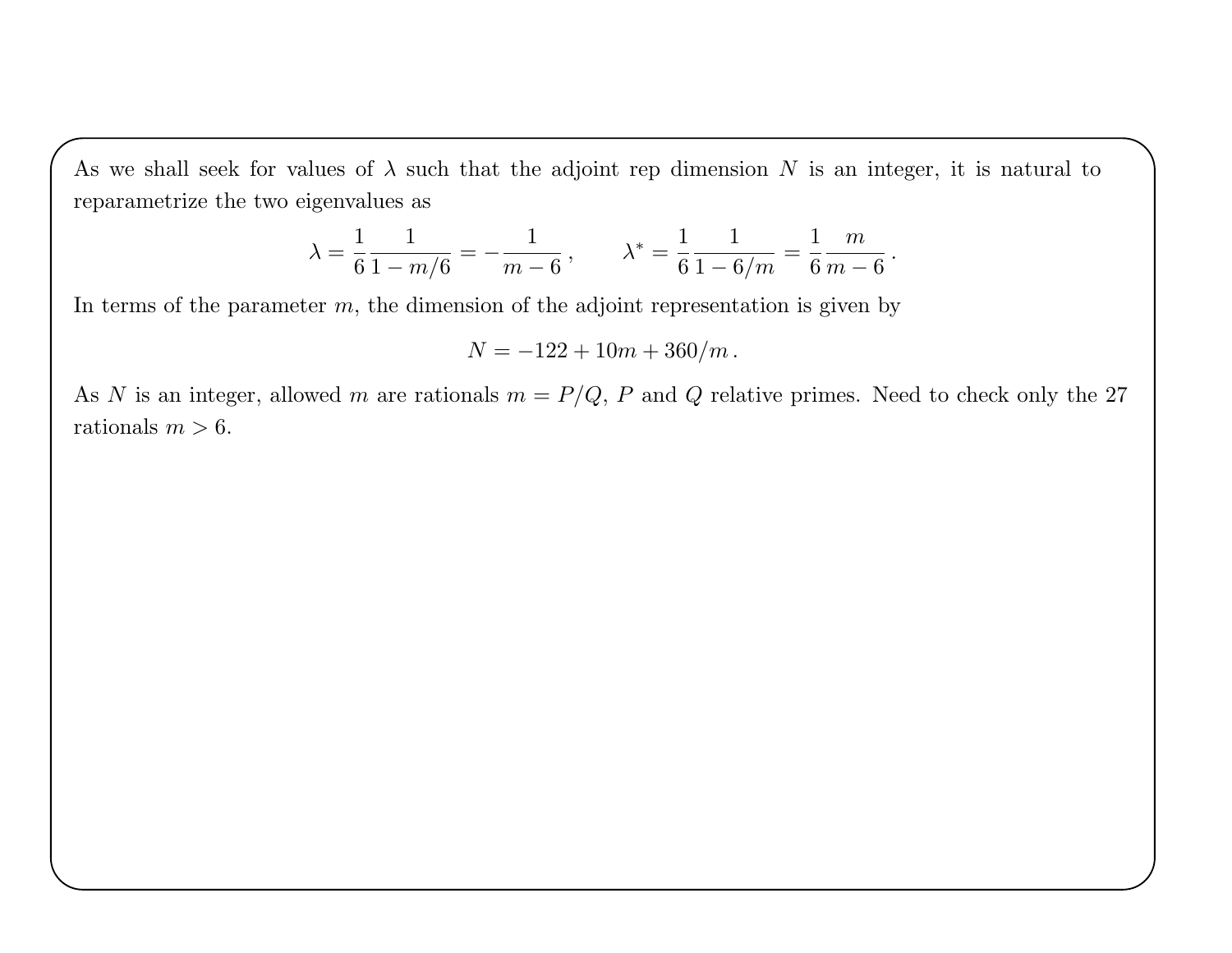

$$
d_{\square} = \text{tr } \mathbf{P}_{\square} = \frac{(N+2)(1/\lambda + N - 1)}{2(1 - \lambda^*/\lambda)} = \frac{5(m-6)^2(5m-36)(2m-9)}{m(m+6)},
$$

$$
d_{\blacksquare} = \frac{270(m-6)^2(m-5)(m-8)}{m^2(m+6)}.
$$

From the decomposition of the  $Sym^3 A$ :

$$
d_{\mathbb{I}} = \frac{5(m-5)(m-8)(m-6)^2(2m-15)(5m-36)}{m^3(3+m)(6+m)}(36-m)
$$

To summarize:  $A \otimes A$  decomposes into 5 irreducible reps

$$
1=P_{\Box}+P_{\hbox{\large $\to$}}+P_{\bullet}+P_{\Box\Box}+P_{\blacksquare}\,.
$$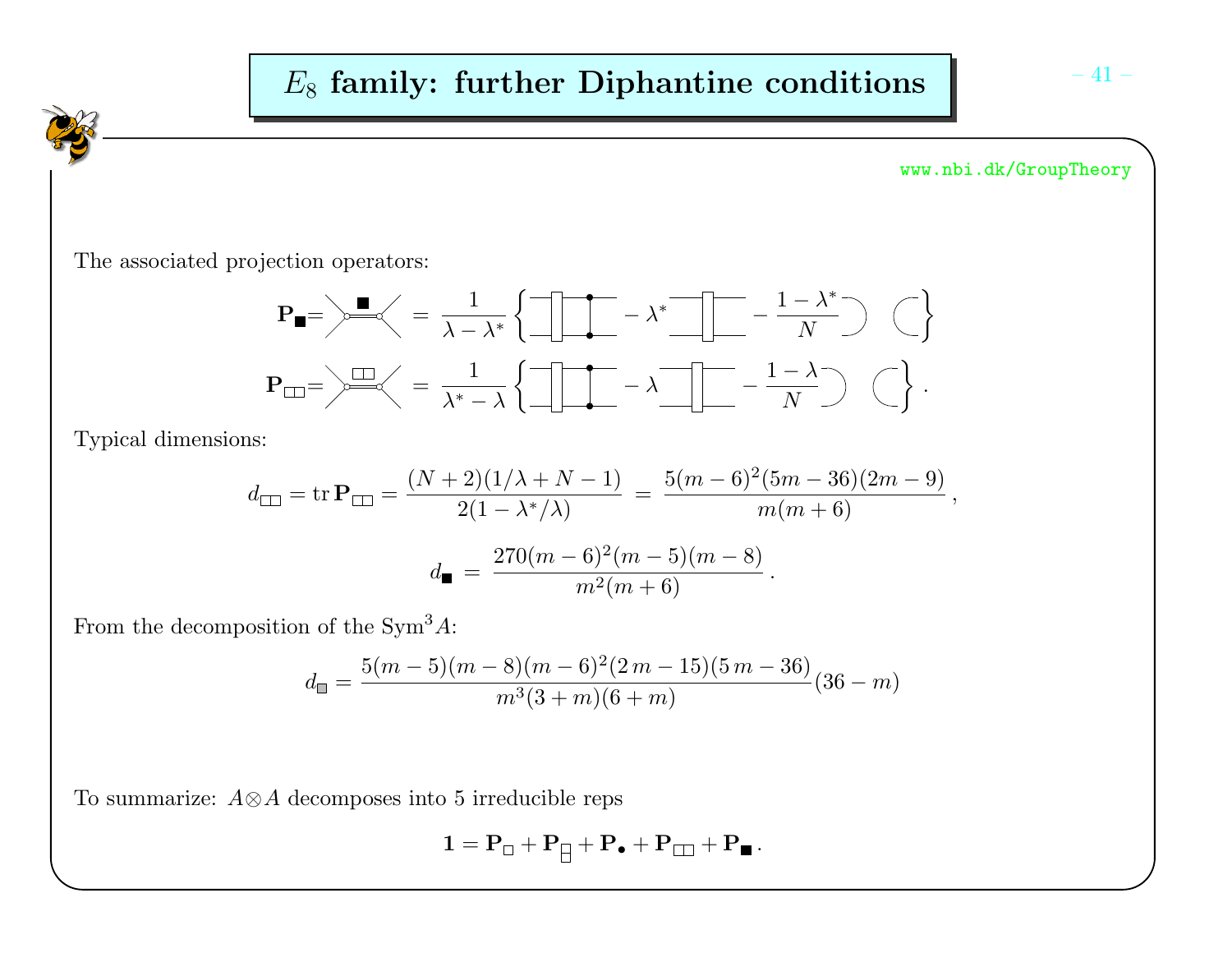The decomposition is parametrized by a rational m and is possible only if dimensions N and  $d_{\square}$  are integers. our homework problem is done: <sup>a</sup> reduction of the adjoint rep 4-vertex box for all exceptional Lie groups. The main result of all this heavy birdtracking:  $N > 248$  is excluded by the positivity of  $d_{\blacksquare}$ ,  $N = 248$  is special, as  $\mathbf{P}_{\blacksquare} = 0$  implies existence of a tensorial identity on the Sym<sup>3</sup>A subspace.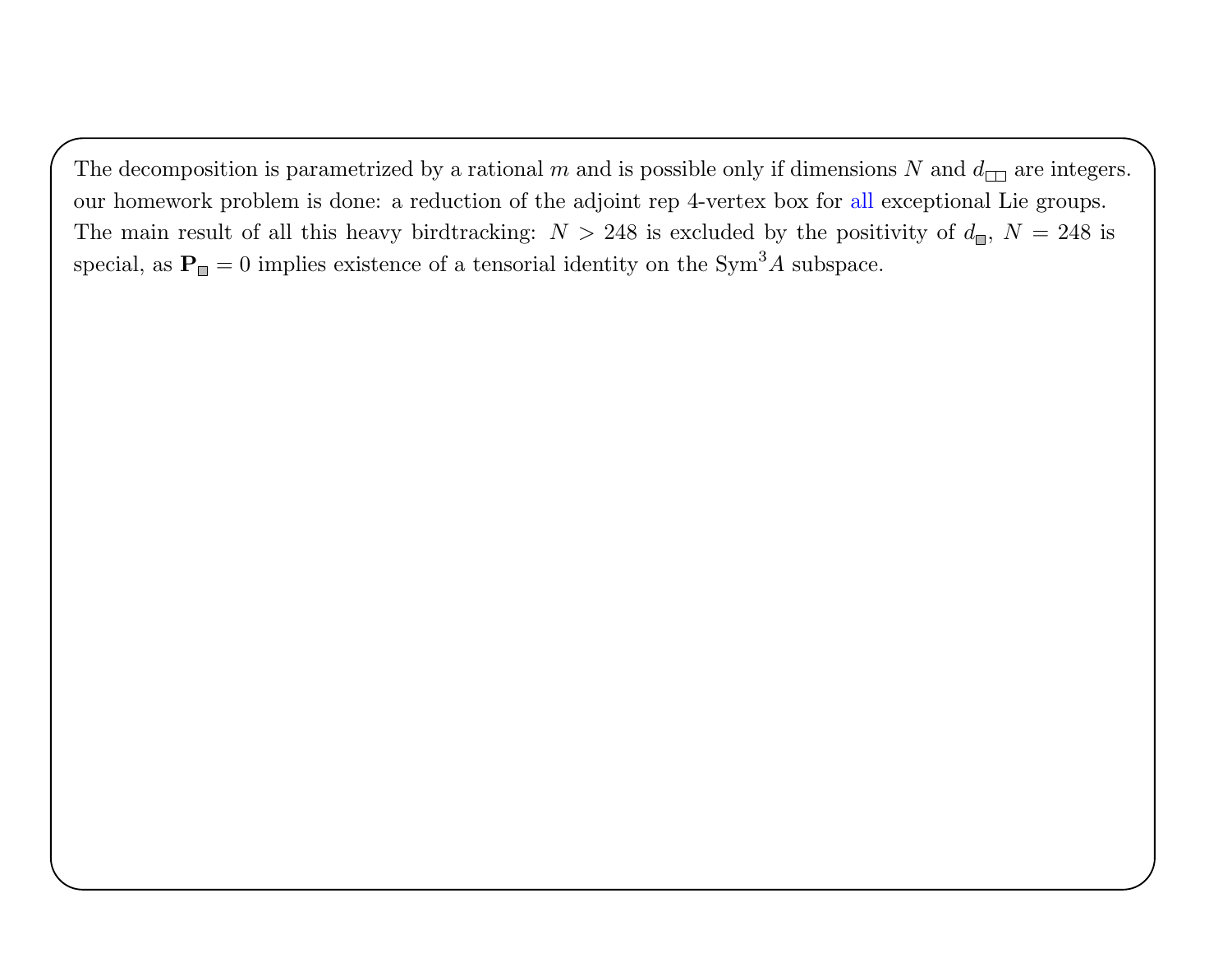# $E_8$  family: Diophantine conditions  $\begin{bmatrix} -42 & -42 \end{bmatrix}$

|                                                                                 |                 |                 |                |                |     |       |        |        |         |         |          | www.nbi.dk/GroupTheory |
|---------------------------------------------------------------------------------|-----------------|-----------------|----------------|----------------|-----|-------|--------|--------|---------|---------|----------|------------------------|
| The $A \otimes A \to A \otimes A$ Diophantine conditions are satisfied only for |                 |                 |                |                |     |       |        |        |         |         |          |                        |
|                                                                                 | $m_{\parallel}$ | $5\overline{)}$ | 8              | 9              | 10  | 12    | 15     | 18     | 24      | 30      | 36       |                        |
|                                                                                 | N               | $\Omega$        | 3              | 8              | 14  | 28    | 52     | 78     | 133     | 190     | 248      |                        |
|                                                                                 | $d_5$           | $\overline{0}$  | $\overline{0}$ |                |     | 56    | 273    | 650    | 1,463   | 1,520   | $\theta$ |                        |
|                                                                                 | $d_{\square}$   | $\overline{0}$  | $-3$           | $\overline{0}$ | 64  | 700   | 4,096  | 11,648 | 40,755  | 87,040  | 147,250  |                        |
|                                                                                 | $d_{\Box}$      | $\overline{0}$  | $\overline{0}$ | 27             | 189 | 1,701 | 10,829 | 34,749 | 152,152 | 392,445 | 779,247  |                        |

I eliminate (indirectly)  $m = 30$  by the semi-simplicity condition. J. M. Landsberg and L. Manivel<sup>1</sup> identify the  $m = 30$  solution as a non-reductive Lie algebra.

<sup>&</sup>lt;sup>1</sup>J. M. Landsberg and L. Manivel,  $Advances$  in  $Mathematics$  **171**, 59-85 (2002);  $\texttt{arXiv:math.AG/0107032}$ , 2001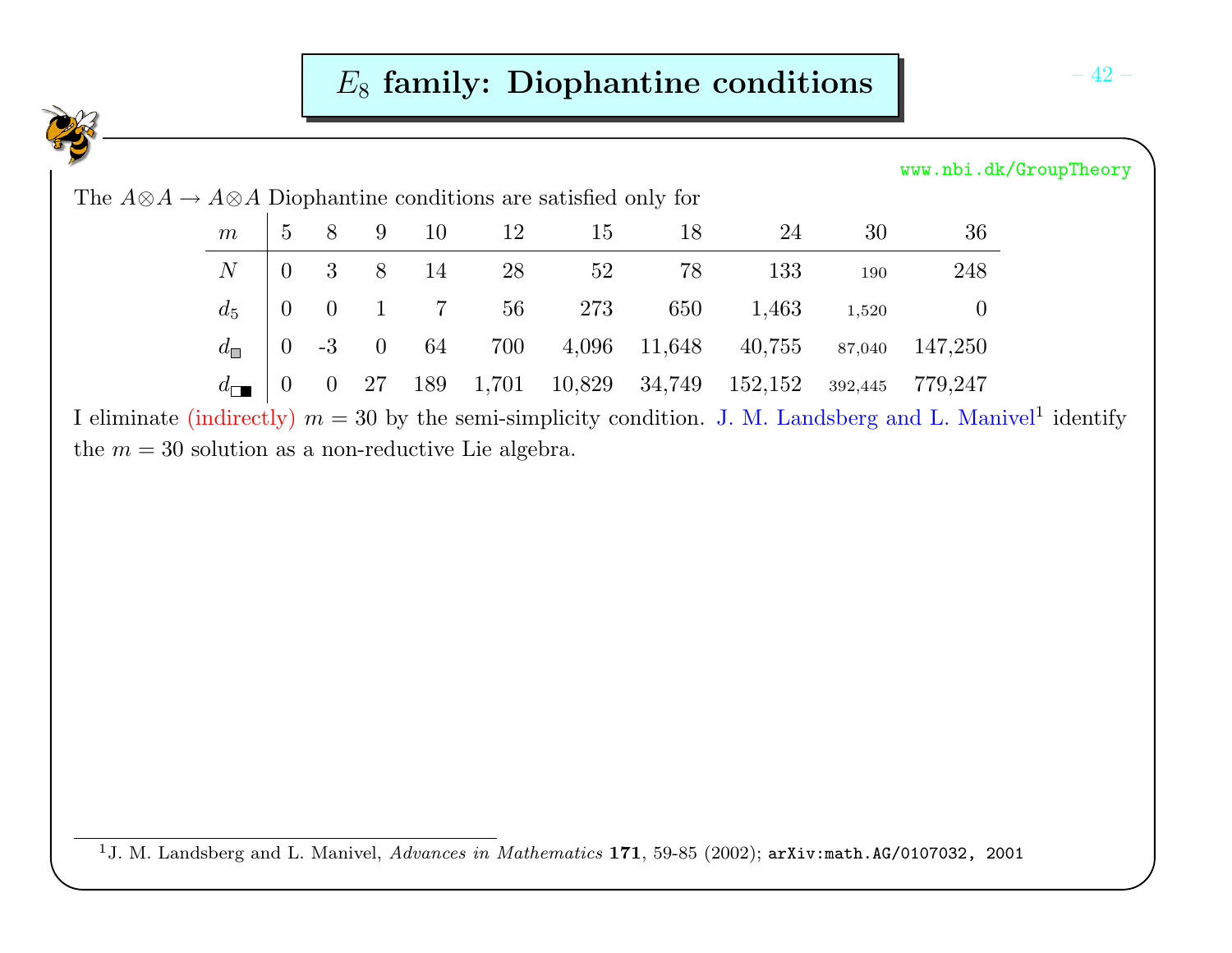A closer scrutiny of the solutions (column,row) =  $(m, l) \in \{8, 9, 10, 12, 15, 18, 24, 30, 36\}$  to all  $V \otimes \bar{V} \to V \otimes \bar{V}$ <br>Diophantine conditions

|  |  |  |  | $m$   8 9 10 12 15 18 20 24 30 36 40 $\cdots$ 360 |  |  |  |
|--|--|--|--|---------------------------------------------------|--|--|--|
|  |  |  |  | $F_4$ 0 0 3 8 . 21 . 52                           |  |  |  |
|  |  |  |  | $E_6$   0 0 2 8 16 . 35 36 78                     |  |  |  |
|  |  |  |  |                                                   |  |  |  |
|  |  |  |  | $E_8$   3 8 14 28 52 78 . 133 190 248             |  |  |  |

leads to <sup>a</sup> surprise: all of them are the one and the same condition

$$
N = \frac{(\ell - 6)(m - 6)}{3} - 72 + \frac{360}{\ell} + \frac{360}{m}
$$

magically arrange all exceptional families into <sup>a</sup> Magic Triangle.

All  $A \otimes V$  Kronecker product characteristic equations are also of the same form

$$
({\bf Q} - 1) ({\bf Q} + 6/m) P_r = 0.
$$

J. M. Landsberg and L. Manivel<sup>1</sup> identify the  $m = 30$  column as a non-reductive Lie algebra.

<sup>1</sup>J. M. Landsberg and L. Manivel,  $Advances$  in  $Mathematics$  **171**, 59-85 (2002);  $\texttt{arXiv:math.AG/0107032}$ , 2001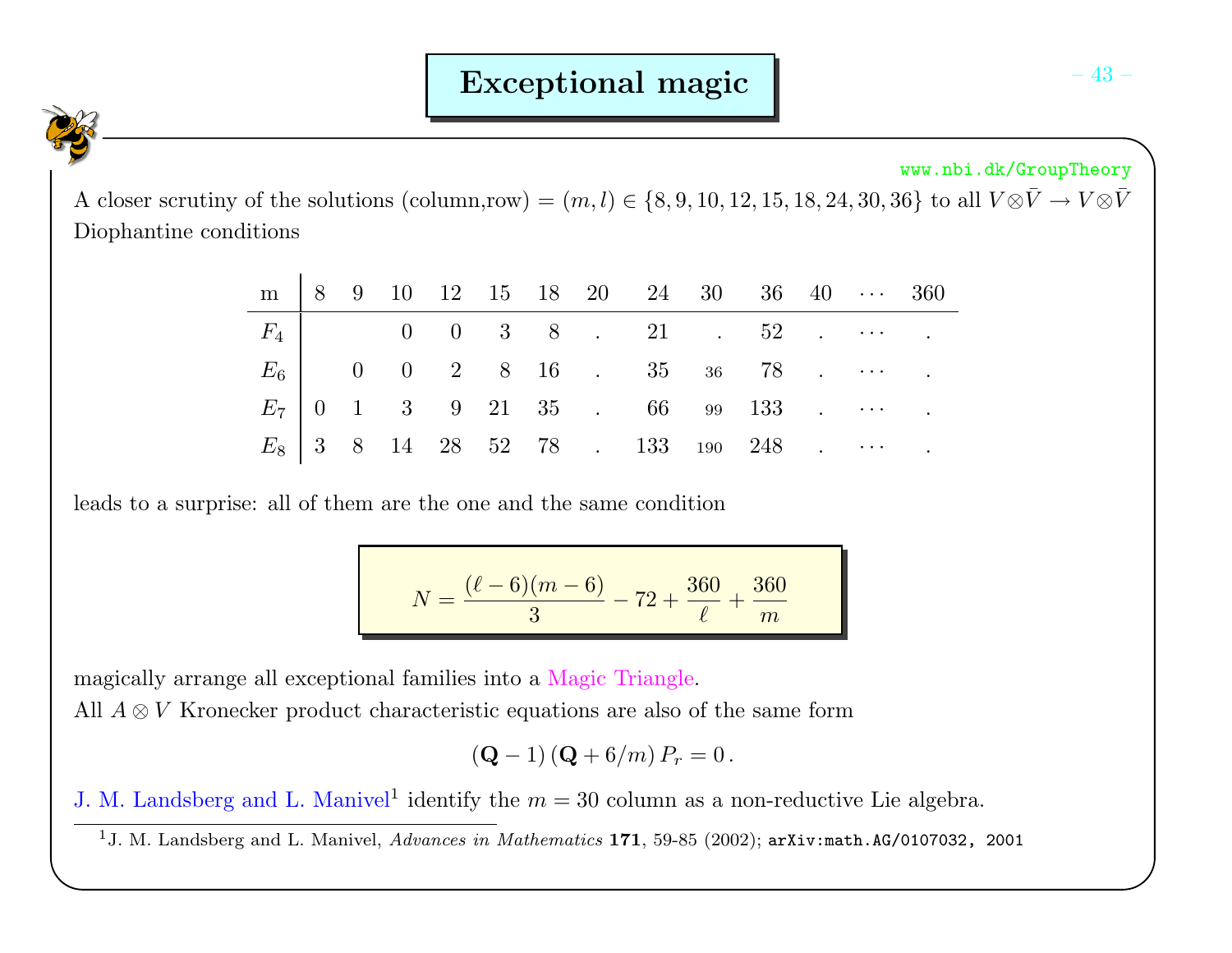Magic Triangle



Magic triangle: All solutions of the Diophantine conditions <sup>p</sup>lace the defining and adjoint reps exceptional Liegroups into a triangular array. Within each entry: the number in the upper left corner is  $N$ , the dimension of the corresponding Lie algebra, and the number in the lower left corner is  $n$ , the dimension of the defining rep.

The expressions for  $n$  for the top four rows are guesses. The triangle is called "magic", because it contains the Freudenthal's Magic Square.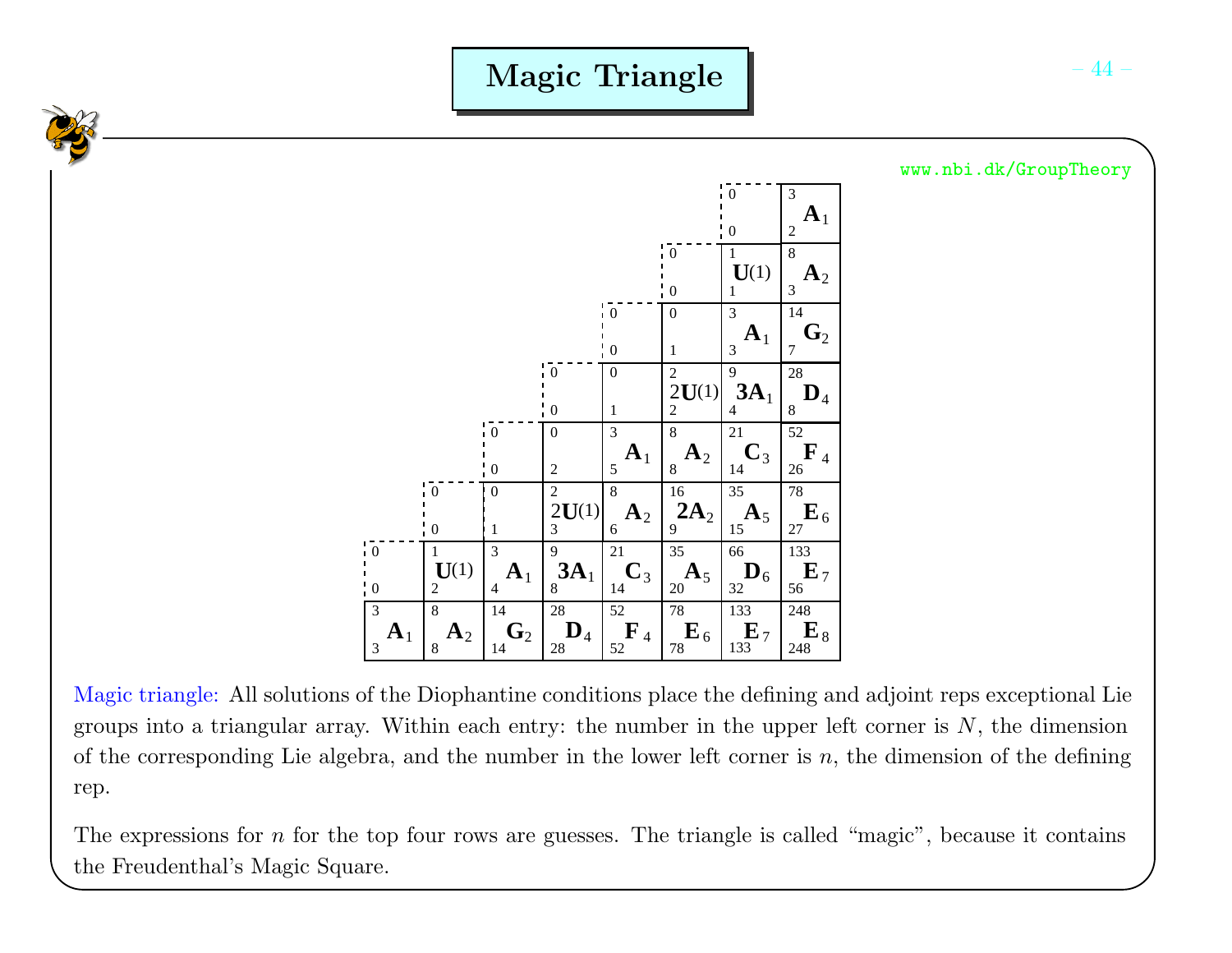1975-77: Primitive invariants construction of all semi-simple Lie algebras<sup>1,2</sup>, except for the  $E_8$  family.

1979:  $E_8$  family primitivness assumption (no quartic primitive invariant), inspired by Okubo's observation<sup>3</sup> that the quartic Dynkin index vanishes for the exceptional Lie algebras.

1981: Magic Triangle, the  $E_7$  family and its  $SO(4)$ -family of "negative dimensional" relatives derived and discussed in detail<sup>4</sup>. The total number of citations in the next 22 years:  $2 \text{ (two)}$ .

1987(?)-2001: Angelopoulos<sup>5</sup> classifies Lie algebras by the spectrum of the Casimir operator acting on  $A \otimes A$ , and, *inter alia*, obtains the same  $E_8$  family.

1995 : Vogel<sup>6</sup> notes that for the exceptional groups the dimensions and casimirs of the A⊗A adjoint rep tensor product decomposition  $P_{\Box} + P_{\Box} + P_{\Box} + P_{\Box}$  are rational functions of parameter a (related to my parameter m by  $a = 1/m - 6$ .)

1996: Deligne<sup>7</sup> conjectures that for  $A_1$ ,  $A_2$ ,  $G_2$ ,  $F_4$ ,  $E_6$ ,  $E_7$  and  $E_8$  the dimensions of higher tensor reps  $\otimes A^k$ could likewise be expressed as rational functions of parameter  $a$ .

1996: Cohen and de Man<sup>8</sup> computer verifications of the Deligne conjecture for all reps up to  $\otimes A^4$ . They

 ${}^{4}$ P. Cvitanović, *Nucl. Phys.* **B188**, 373 (1981)

 ${}^{1}$ P. Cvitanović, *Phys. Rev.* **D14**, 1536 (1976)

 $\rm ^2P.$  Cvitanović, Oxford preprint 40/77 (June 1977); www.nbi.dk/ChaosBook

<sup>&</sup>lt;sup>3</sup>S. Okubo, *J. Math. Phys.* **20**, 586 (1979)

 ${}^{5}$ E. Angelopoulos, *Panamerican Math. Jour.* **2**, 65-79 (2001)

 ${}^{6}P$ . Vogel, "Algebraic structures on modules of diagrams," preprint (1995)

 $^{7}$ P. Deligne, *C.R. Acad. Sci. Paris, Sér. I*, **322**, 321 (1996)

 $8A.$  M. Cohen and R. de Man, *C.R. Acad. Sci. Paris, Ser. I*, **322**, 427 (1996)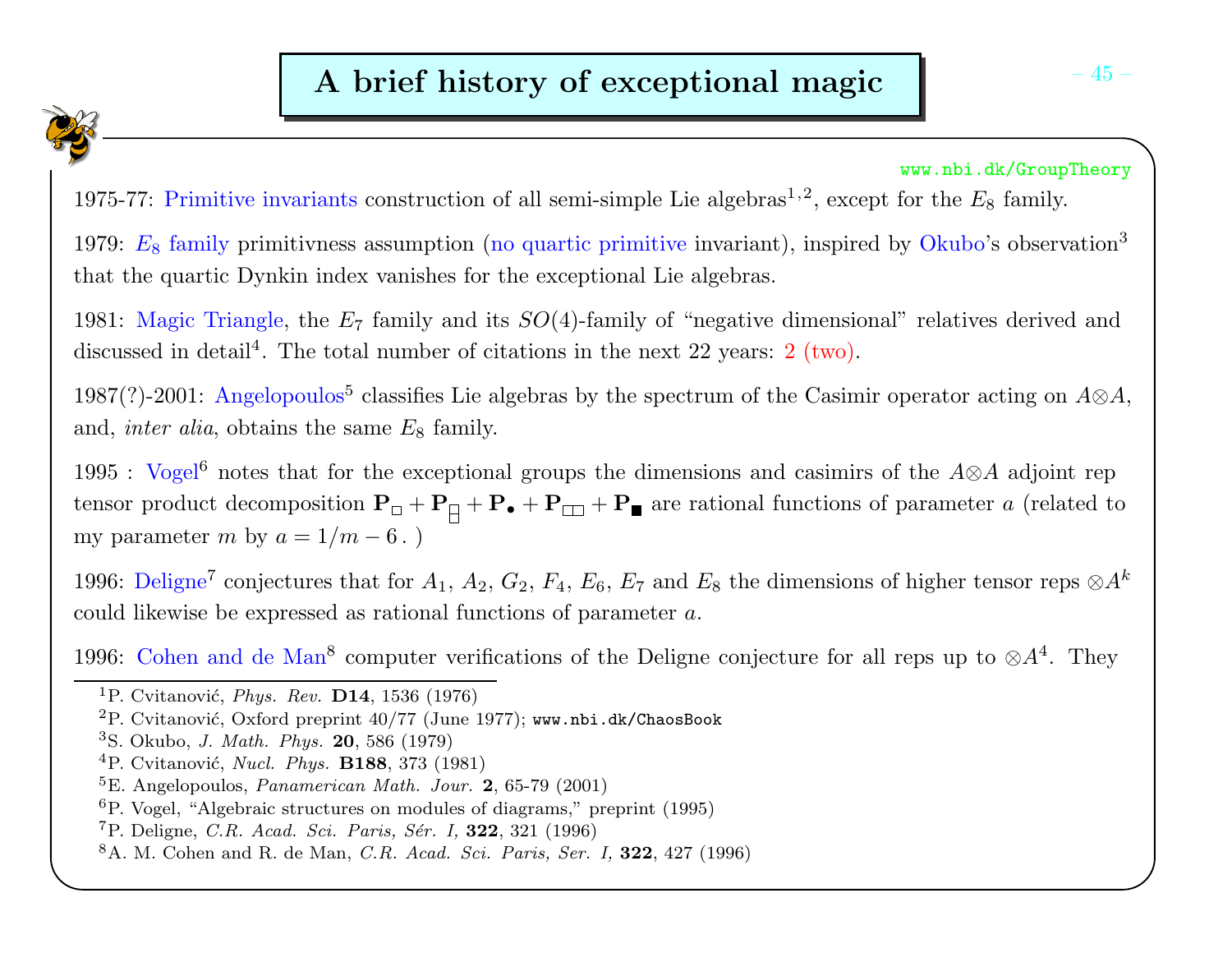note that "miraculously for all these rational functions both numerator and denominator factor in  $Q[a]$  as a product of linear factors". (This is immediate in my derivation)

1999: Cohen and de Man<sup>9</sup> derive the same projection operators and dimension formulas by the same birdtrack computations for the  $E_8$  family (do refer to my webbook, not noticing that the calculation is already there).

2001-2003: J. M. Landsberg and L. Manivel<sup>10</sup> utilise projective geometry and triality to interpret the Magic Triangle, recover the known dimension and decomposition formulas, and derive an infinity ofhigher-dimensional rep formulas.

 $2002$ : Deligne and  $Gross<sup>11</sup>$  (re)discover the Magic Triangle.

 $^{9}$ A. M. Cohen and R. de Man, in P. Drexler *et al., Progress in Math.* **173,** *Euroconf. Proceedings* (Birkhäuser, Basel, 1999)  $^{10}$ J. M. Landsberg and L. Manivel,  $Advances$  in  $Mathematics$  171, 59-85 (2002); arXiv:math.AG/0107032, 2001 <sup>11</sup>P. Deligne and B. H. Gross, *C.R. Acad. Sci. Paris, Sér. I*, **335**, 2002 (2002)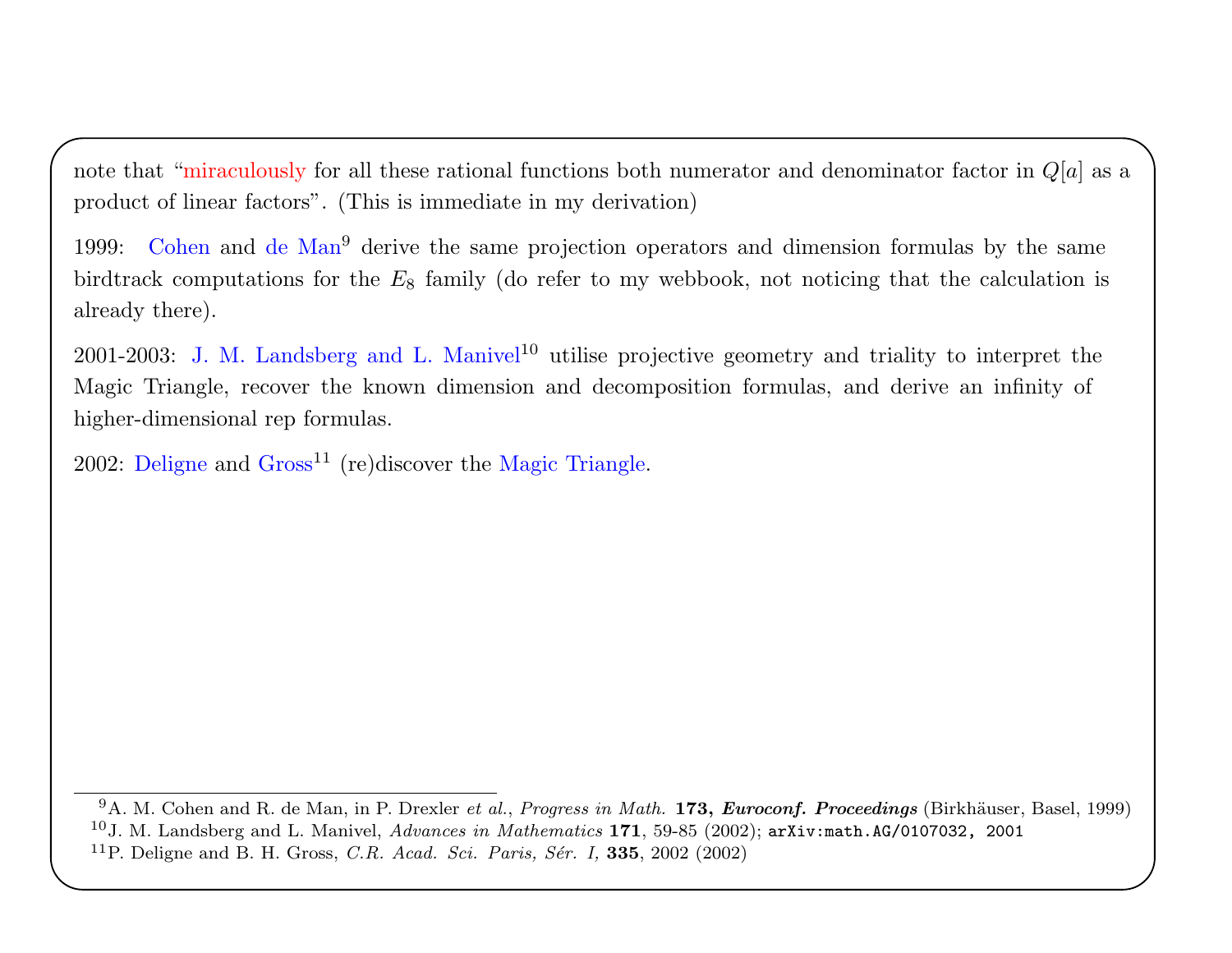"Why did you do this?" you might well ask.OK, here is an answer.

It has to do with <sup>a</sup> conjecture of finiteness of gauge theories, which, by its own twisted logic, led to thissidetrack, birdtracks and exceptional Lie algebras:

If gauge invariance of QED guarantees that all UV and IR divergences cancel, why not also the finite parts?

And indeed; when electron magnetic moment diagrams are grouped into gauge invariant subsets, <sup>a</sup> rathersurprising thing happens<sup>1</sup>; while the finite part of each Feynman diagram is of order of 10 to 100, every subset computed so far adds up to approximately

$$
\pm\frac{1}{2}\left(\frac{\alpha}{\pi}\right)^n.
$$

If you take this numerical observation seriously, the "zeroth" order approximation to the electron magneticmoment is given by

$$
\frac{1}{2}(g-2) = \frac{1}{2}\frac{\alpha}{\pi} \frac{1}{\left(1 - \left(\frac{\alpha}{\pi}\right)^2\right)^2} + \text{``corrections''}.
$$

Now, this is a great heresy - my colleagues will tell you that  $\overline{\mathrm{Dyson}}$  has shown that the perturbation expansion is an asymptotic series, in the sense that the *n*th order contribution should be exploding combinatorially

$$
\frac{1}{2}(g-2) \approx \cdots + n^n \left(\frac{\alpha}{\pi}\right)^n + \cdots,
$$

<sup>1</sup>P. Cvitanović, "Asymptotic estimates and gauge invariance," *Nucl. Phys.* **B127**, 176 (1977)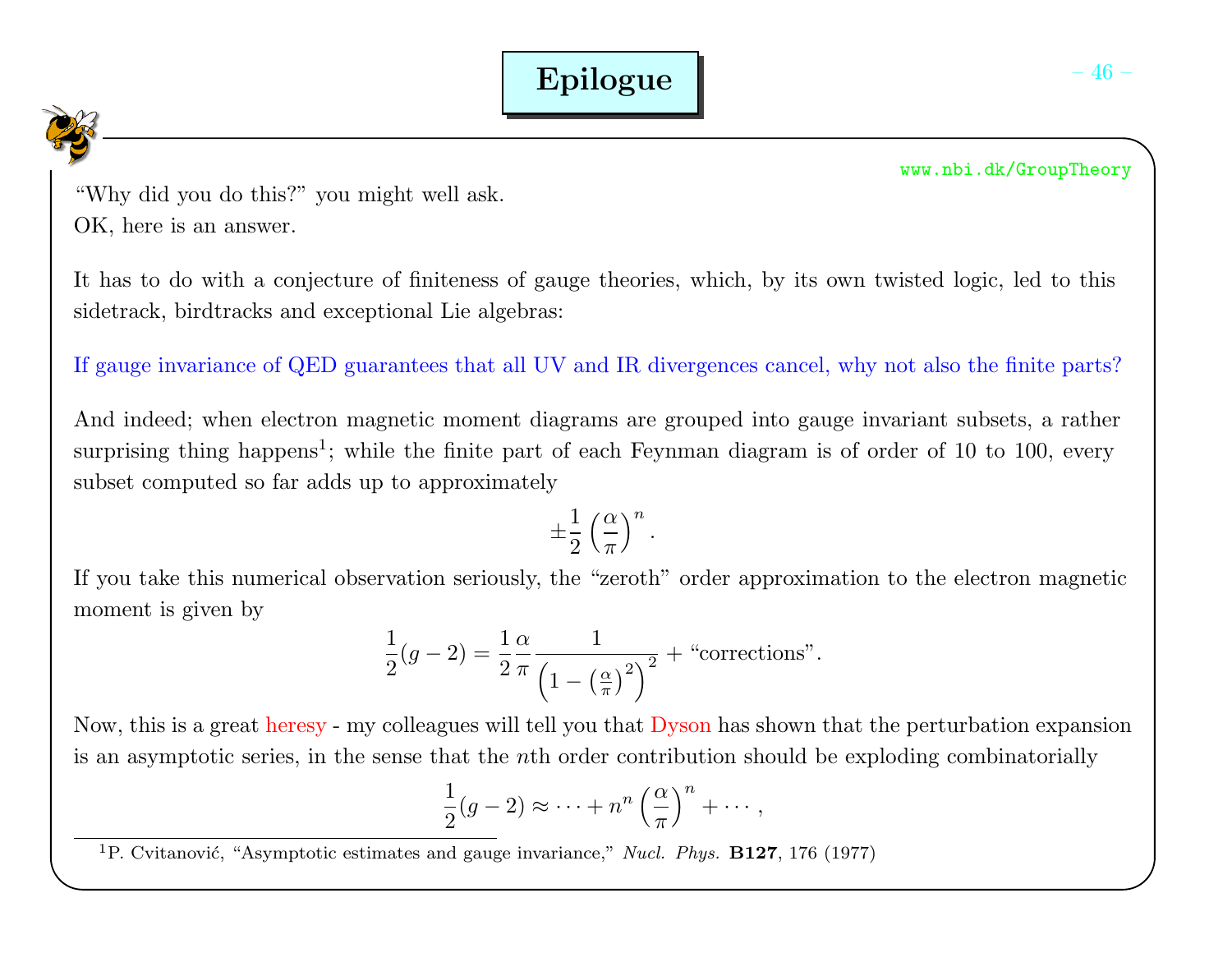and not growing slowly like my estimate

$$
\frac{1}{2}(g-2) \approx \cdots + n\left(\frac{\alpha}{\pi}\right)^n + \cdots.
$$

I kept looking for <sup>a</sup> simpler gauge theory in which I could compute many orders in perturbation theory andcheck the conjecture. We learned how to count Feynman diagrams. I formulated <sup>a</sup> <sup>p</sup>lanar field theory whoseperturbation expansion is convergent. I learned how to compute the group weights of Feynman diagrams innon-Abelian gauge theories. By marrying Poincaré to Feynman we found a new perturbative expansion more compact than the standard Feynman diagram expansions. No dice. To this day I still do not know how toprove or disprove the conjecture.

QCD quarks are supposed to come in three colors. This requires evaluation of SU(3) group theoretic factors,something anyone can do. In the spirit of Teutonic completeness, I wanted to check all possible cases; whatwould happen if the nucleon consisted of 4 quarks, doodling

$$
\begin{pmatrix} \bullet & \bullet & \bullet \\ \bullet & \bullet & \bullet \end{pmatrix} = n(n^2 - 1) ,
$$

and so on, and so forth. In no time, and totally unexpectedly, all exceptional Lie groups arose, not from conditions on Cartan lattices, but on the same geometrical footing as the classical invariance groups ofquadratic norms,  $SO(n)$ ,  $SU(n)$  and  $Sp(n)$ .